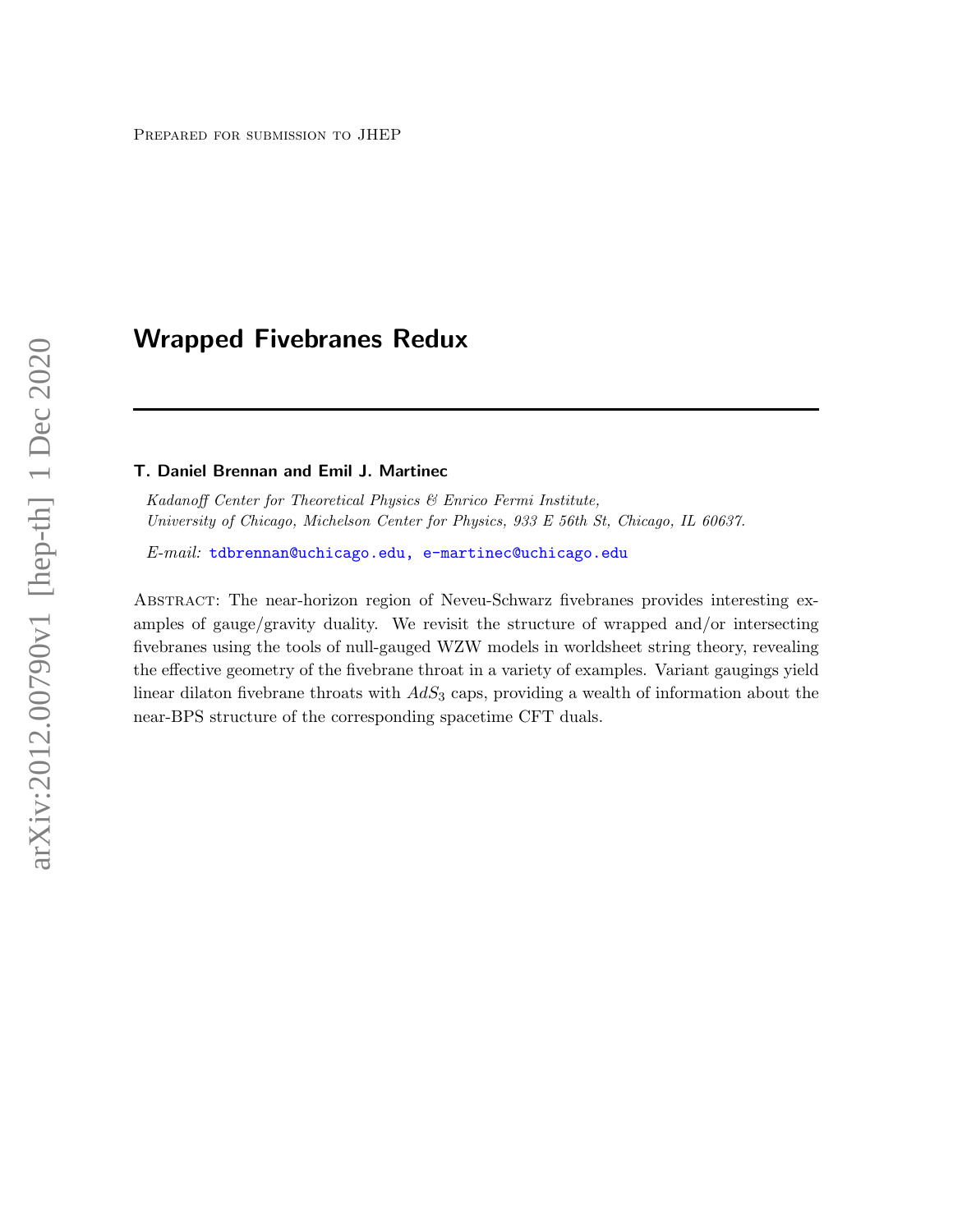# Contents

| $\mathbf 1$                    | Introduction                                                           |                  |  |  |  |  |  |  |  |  |
|--------------------------------|------------------------------------------------------------------------|------------------|--|--|--|--|--|--|--|--|
| $\bf{2}$                       | Fivebranes wrapping a resolved Calabi-Yau singularity                  |                  |  |  |  |  |  |  |  |  |
|                                | Preliminaries<br>2.1                                                   | $\overline{4}$   |  |  |  |  |  |  |  |  |
|                                | Review of null gauging<br>2.2                                          | $\boldsymbol{6}$ |  |  |  |  |  |  |  |  |
|                                | Effective geometry, operator spectrum, etc.<br>2.3                     | $\overline{7}$   |  |  |  |  |  |  |  |  |
|                                | 2.4<br>Comparison to coset orbifold description                        | 11               |  |  |  |  |  |  |  |  |
|                                | 2d version<br>2.5                                                      | 13               |  |  |  |  |  |  |  |  |
| 3                              | Fivebrane intersections over $\mathbb{R}^{1,1}$ and $\mathbb{R}^{2,1}$ |                  |  |  |  |  |  |  |  |  |
|                                | Intersections over $\mathbb{R}^{1,1}$<br>3.1                           |                  |  |  |  |  |  |  |  |  |
|                                | Intersections over $\mathbb{R}^{2,1}$<br>3.2                           | 14               |  |  |  |  |  |  |  |  |
| 4                              | Intersections over $\mathbb{R}^{3,1}$                                  |                  |  |  |  |  |  |  |  |  |
|                                | Option 1: Symmetric gauging and T-folds<br>4.1                         | 17               |  |  |  |  |  |  |  |  |
|                                | Option 2: Asymmetric gauging and $T^{p,q}$ angular geometries<br>4.2   | 19               |  |  |  |  |  |  |  |  |
|                                | Combining squashed $T^{p,q}$ and null gauging<br>4.3                   | 21               |  |  |  |  |  |  |  |  |
|                                | Asymptotic geometry<br>4.4                                             | 23               |  |  |  |  |  |  |  |  |
|                                | 4.5<br>Near-source structure                                           | 24               |  |  |  |  |  |  |  |  |
|                                | Physical interpretation of the asymmetrically gauged model<br>4.6      | 24               |  |  |  |  |  |  |  |  |
|                                | Spectrum<br>4.7                                                        | 26               |  |  |  |  |  |  |  |  |
|                                | Triple intersections<br>4.8                                            | 26               |  |  |  |  |  |  |  |  |
| 5                              | Supertubes                                                             | 26               |  |  |  |  |  |  |  |  |
| 6                              | Discussion                                                             |                  |  |  |  |  |  |  |  |  |
|                                | D-branes and 4d gauge theory<br>6.1                                    | 31               |  |  |  |  |  |  |  |  |
|                                | 6.2<br>The correspondence limit                                        | 32               |  |  |  |  |  |  |  |  |
|                                | The Calabi-Yau/Landau-Ginsburg correspondence<br>6.3                   | 33               |  |  |  |  |  |  |  |  |
|                                | 6.4<br>Comments on symmetric product spacetime CFT's                   | 34               |  |  |  |  |  |  |  |  |
|                                | A Conventions                                                          |                  |  |  |  |  |  |  |  |  |
|                                | B Spacetime supersymmetry in gauged WZW models<br>41                   |                  |  |  |  |  |  |  |  |  |
| C Non-null gauging alternative |                                                                        |                  |  |  |  |  |  |  |  |  |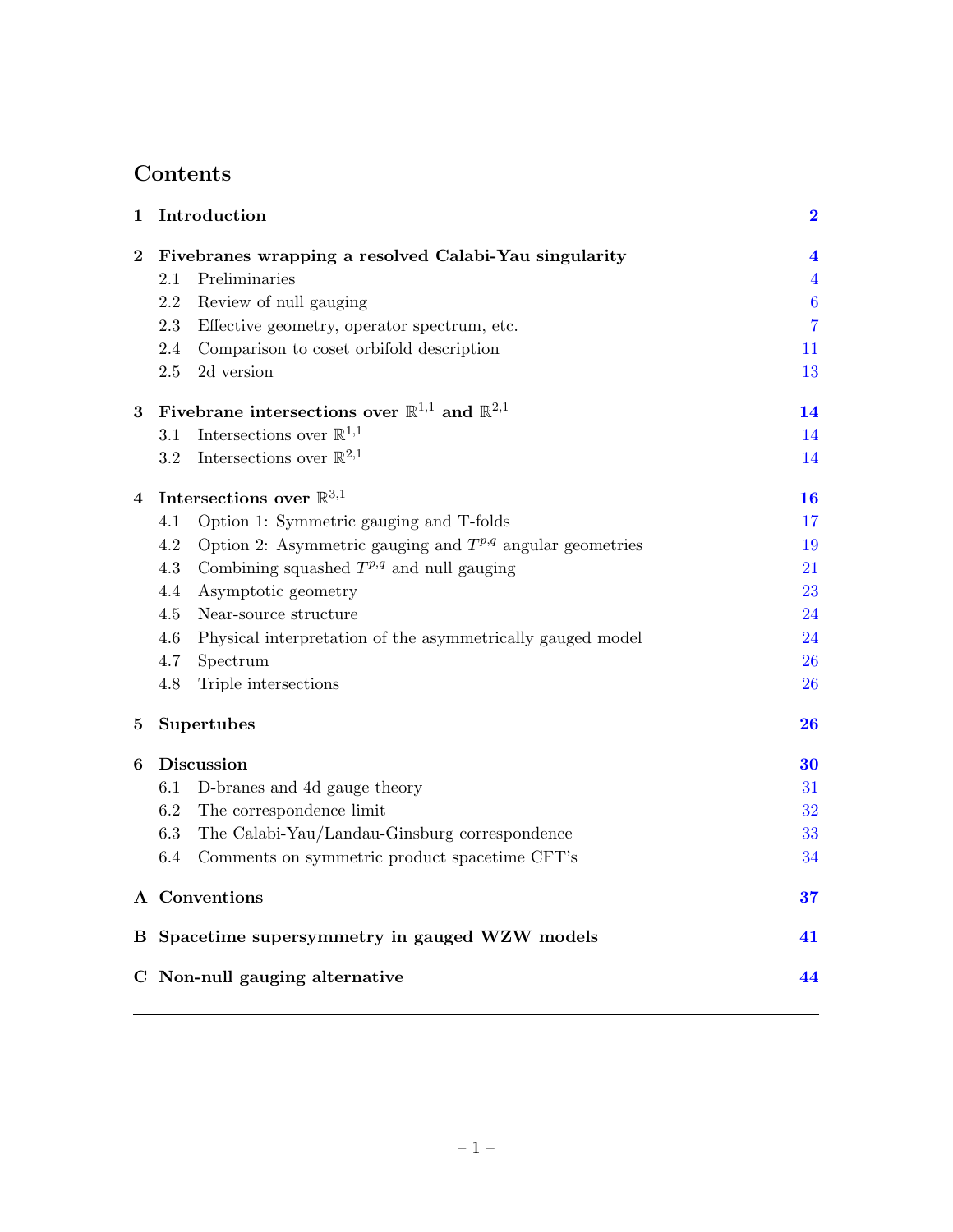### <span id="page-2-0"></span>1 Introduction

Gauged Wess-Zumino-Witten (WZW) models have proven to be a valuable tool for studying string theory beyond the supergravity approximation (for a review, see for example [\[1\]](#page-46-0)). The underlying current algebra structure allows the string worldsheet dynamics to be solved exactly [\[2–](#page-46-1)[4\]](#page-46-2). These so-called coset models can be used to describe stringy regimes of the moduli space of string compactifications through the so-called Calabi-Yau/Landau-Ginsburg correspondence [\[3,](#page-46-3) [5–](#page-46-4)[7\]](#page-46-5). Noncompact versions of this correspondence describe the throats of Neveu-Schwarz (NS) fivebranes [\[8](#page-46-6)[–10\]](#page-46-7), as well as the Euclidean black NS5-brane [\[11\]](#page-46-8). Lorentzian cosets have been proposed to describe 2d dilatonic black holes [\[12,](#page-46-9) [13\]](#page-46-10), and model cosmologies  $[14-17]$  $[14-17]$ , as well as the Lorentzian black fivebrane (although here one may question whether string perturbation theory is under control due to the presence of singularities and/or closed timelike curves).

Recently, the gauging of null isometries has been used to tie together some of these constructions, as well as generate new ones – for instance the construction of solvable worldsheet descriptions of families of heavy states in  $AdS_3$  [\[18–](#page-46-13)[21\]](#page-47-0). The common theme of these constructions is that the Wess-Zumino term of the sigma model on a group manifold is a natural source of electric and magnetic Neveu-Schwarz (NS) three-form flux. For instance, a single stack of fivebranes is described by the quotient

<span id="page-2-1"></span>
$$
\frac{\mathcal{G}}{\mathcal{H}} = \frac{SL(2,\mathbb{R}) \times SU(2) \times \mathbb{R}^{d-1,1}}{U(1)_{\ell} \times U(1)_{r}} \tag{1.1}
$$

where the left and right  $U(1)$  group actions being gauged are generated by null Killing vectors. If the isometries act entirely within  $SL(2,\mathbb{R})\times SU(2)$ , then the H flux in the effective geometry is magnetic, and one has just fivebranes; if they act as well on the  $\mathbb{R}^{d-1,1}$  then one can arrange that the background carries electric  $H$  flux as well. These quotients were considered in the critical dimension (where  $d = 6$ ) in [\[18](#page-46-13)[–21\]](#page-47-0); we consider the non-critical versions for  $d = 4$ and  $d = 2$  in section [2.](#page-4-0) These lower-dimensional versions are thought to describe NS5-branes wrapped on the vanishing cycle of a local Calabi-Yau singularity [\[10,](#page-46-7) [22,](#page-47-1) [23\]](#page-47-2)

$$
\mathsf{Z}_{1}^{k_{\rm su}} + \mathsf{Z}_{2}^{2} + \dots + \mathsf{Z}_{\frac{12-d}{2}}^{2} = \lambda \tag{1.2}
$$

where  $\lambda$  parametrizes a tiny resolution of the singularity; the idea is that the vanishing cycle wrapped by the fivebrane is so sub-stringy in size that there is no room to wiggle the string along the cycle, and so the worldsheet field theory sees an effectively reduced dimensionality of the target space.

Another theme of this construction is the infrared regularization of string dynamics in the vicinity of NS5-brane sources. The throat of coincident fivebranes has a strong coupling singularity which precludes a consistent perturbative string S-matrix. But gauged WZW models such as  $(1.1)$  are perfectly well-behaved – the WZW model on G is completely non-singular, and the gauging of  $\mathcal{H}$  merely selects the subset of amplitudes that involve  $\mathcal{H}$ -invariant observables. The reason the model is non-singular is that the coset models don't describe coincident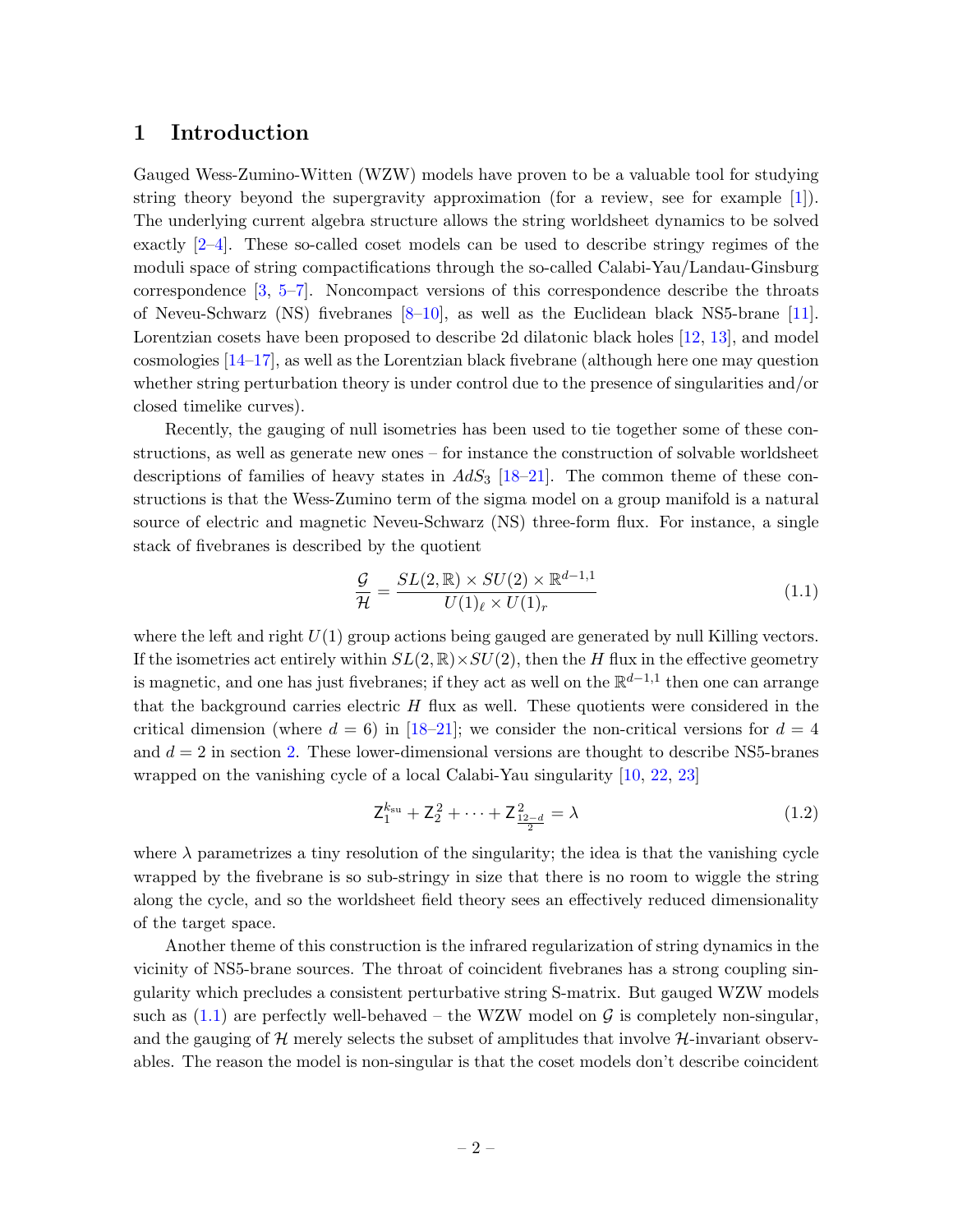fivebranes, but rather fivebranes that have been separated slightly on their Coulomb branch. There is no perturbative string dynamics in the throat of a single fivebrane – in the standard covariant worldsheet formalism, the supersymmetric  $SU(2)$  WZW model that describes the angular degrees of freedom of an NS5 throat has a minimum of two quanta of  $H$  flux.<sup>[1](#page-3-0)</sup> When a string is sent down the throat toward the fivebrane source, it gets to the radial scale set by the fivebrane separation and it can't get closer to any of the separated branes because of this fact; instead the string bounces off of an effective wall that shields it from the strong coupling region [\[10,](#page-46-7) [23\]](#page-47-2). We will see in this class of examples that in the effective geometry, the fivebranes are indeed always separated out into a circular array in their transverse space.

A second class of examples, considered in sections [3](#page-14-0) and [4,](#page-16-0) involves fivebrane intersections [\[26](#page-47-3)[–29\]](#page-47-4). In this case, a cycle in the angular space of one stack of fivebranes is wrapped by the other stack of fivebranes. We will again see that the intersection loci of the fivebranes are separated and spread out along a circular array. Of particular interest is the situation discussed in section [4,](#page-16-0) where the fivebranes intersect in codimension four, over  $\mathbb{R}^{3,1}$ . This situation generates interesting 4d gauge theories on the intersection, and some of their aspects should be in reach of worldsheet techniques. The class of gauged WZW models involves

<span id="page-3-1"></span>
$$
\frac{\mathcal{G}}{\mathcal{H}} = \frac{SL(2,\mathbb{R}) \times SU(2) \times \widetilde{SU}(2) \times \mathbb{R}^{3,1}}{U(1)_{\ell} \times U(1)_{r} \times U(1)_{s}}
$$
(1.3)

where  $U(1)$ <sub>s</sub> is an additional spatial isometry. This class of models includes the examples described in [\[10\]](#page-46-7) involving fivebranes wrapping more complicated hypersurface singularities

$$
Z_1^{k_{\rm su}} + Z_2^{k_{\rm su}} + Z_3^2 + \dots + Z_{\frac{12-d}{2}}^2 = \lambda \tag{1.4}
$$

In the null gauging presentation [\(1.3\)](#page-3-1) of this background, the spatial isometry  $U(1)$ <sub>s</sub> has fixed points, and the effective sigma model target space turns out not to be a conventional geometry, rather it is a  $T$ -fold – a space for which, in order to maintain the appropriate low-energy effective field theory everywhere, the transitions between local patches of the target space involve T-duality transformations in addition to coordinate maps. To arrive at something less exotic, we consider an alternative spatial isometry without fixed points [\[29,](#page-47-4) [30\]](#page-47-5) which describes the throat of intersecting fivebranes and KK monopoles, a setup that has been used in brane constructions of 4d gauge theory (see [\[31\]](#page-47-6) for a review), and related by dualities to a system of D3-branes at the tip of a conifold singularity [\[28\]](#page-47-7).

In section [5,](#page-26-2) we further generalize the null isometries to include contributions from the flat directions along the fivebranes, compactifying the spatial directions along a torus and tilting the null isometry partly along one of the torus cycles to make a supertube following

<span id="page-3-0"></span><sup>&</sup>lt;sup>1</sup>There is a recent proposal  $[24]$  to describe a fivebrane throat with a single unit of H flux using a hybrid Green-Schwarz formalism [\[25\]](#page-47-9), but it seems that the string wavefunctions are pinned near the asymptotic boundary, and there are no operators that create strings propagating down the throat. So again while there is nominally a description of the fivebrane throat, there is no radial dynamics, and the string wavefunctions have no support near the fivebrane.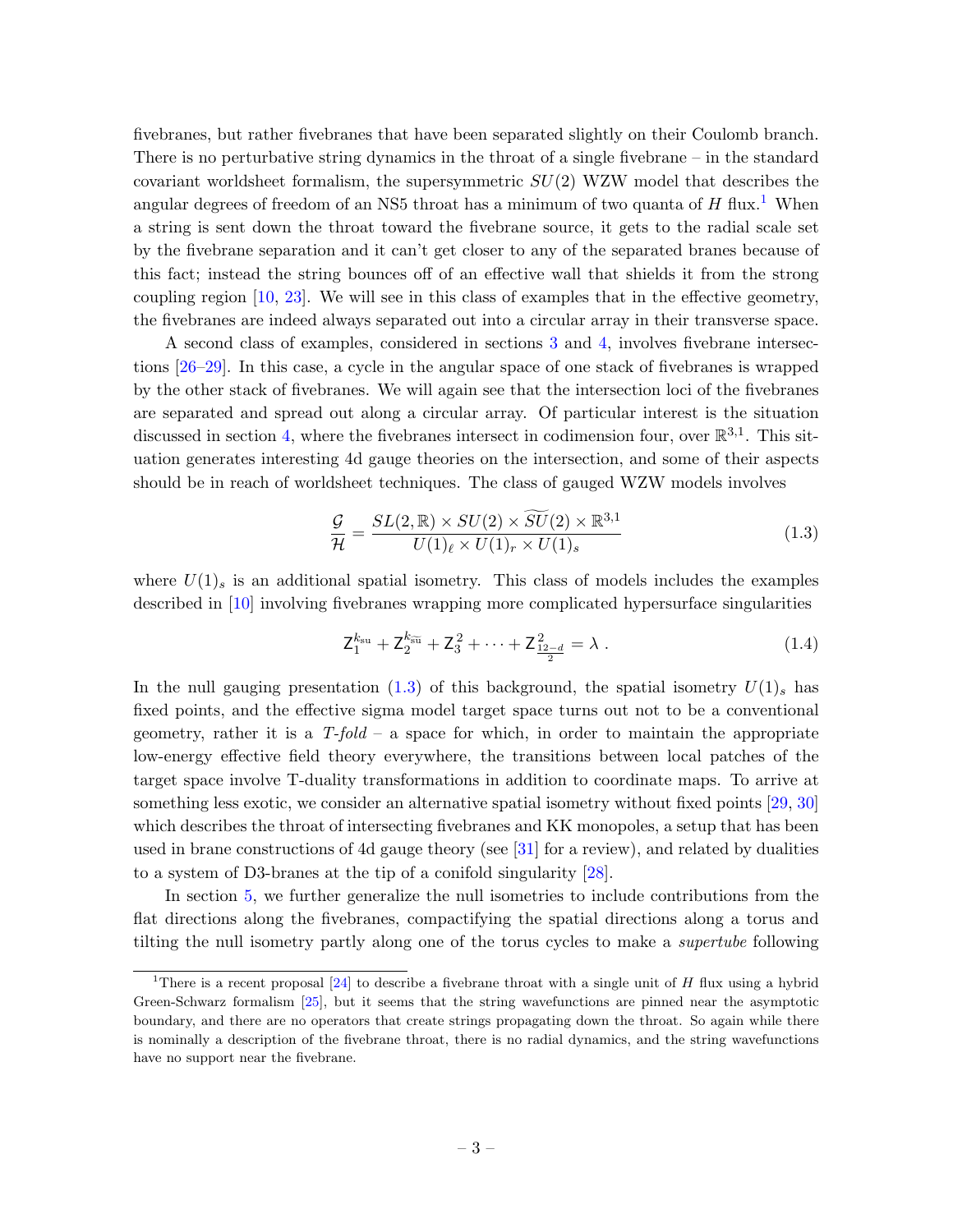the same route that produces two-charge supertubes out of NS5-branes wrapped on  $\mathbb{T}^5$  [\[18\]](#page-46-13). Choosing the second charge to be that of fundamental strings wrapping  $\mathbb{S}^1_y \subset \mathbb{T}^5$ , the result is a set of backgrounds describing holographic RG flows between the linear dilaton throat of fivebranes in the UV, transitioning to an  $AdS_3$  cap in the IR. In this IR limit, the states being described are a family of 1/2-BPS states in the dual spacetime CFT; here we are getting insight into their gravitational dual description at the fully stringy level. In addition, as discussed recently in [\[21\]](#page-47-0) for fivebranes wrapped on  $\mathbb{S}^1_y \times \mathbb{T}^4$ , one can identify among the string vertex operators the 1/2-BPS spectrum that takes one to nearby BPS states of the spacetime CFT. One expects that a similarly complete picture of the near-BPS state space can be developed for the models described here.

We conclude with a discussion of further directions in section [6.](#page-30-0) Several appendices lay out our conventions, the structure of spacetime supersymmetry, and an alternative non-null choice of gauge isometries that nevertheless leads to the same physical spectrum as the null gauging we employ in the body of the paper.

# <span id="page-4-0"></span>2 Fivebranes wrapping a resolved Calabi-Yau singularity

We begin with a class of examples related to 4d gauge theories, namely a decoupling limit of NS5-branes wrapping a Seiberg-Witten curve of a slightly resolved conifold, whose low-energy dynamics is  $\mathcal{N} = 2$  gauge theory near an Argyres-Douglas point [\[22\]](#page-47-1). Here the coset is

$$
\left(\frac{SL(2,\mathbb{R})\times SU(2)}{U(1)_{\ell}\times U(1)_{r}}\right)\times \mathbb{R}^{3,1} .
$$
\n(2.1)

One has a choice of ADE modular invariant for  $SU(2)$ , leading to an ADE classification of backgrounds. The requirement that this CFT have central charge  $c = 15$  is satisfied if the levels  $k_{\rm sl}$  of the  $SL(2,\mathbb{R})$  factor and  $k_{\rm su}$  of the  $SU(2)$  factor are related by

<span id="page-4-2"></span>
$$
k_{\rm sl} = \frac{2k_{\rm su}}{k_{\rm su} + 2} \ . \tag{2.2}
$$

Note that the curvature radius of  $SL(2,\mathbb{R})$ , which in the critical dimension is  $n_5\ell_{str}$ , is here between one and two in units of  $\ell_{str}$ , and so the fivebrane throat is always quite stringy.

#### <span id="page-4-1"></span>2.1 Preliminaries

The differing levels of the current algebras leads to new wrinkles in the null gauging formalism. The natural null currents

$$
\mathcal{J} = J_{\rm sl}^3 - \sqrt{\frac{k_{\rm sl}}{k_{\rm su}}} J_{\rm su}^3 \quad , \quad \bar{\mathcal{J}} = \bar{J}_{\rm sl}^3 - \sqrt{\frac{k_{\rm sl}}{k_{\rm su}}} \, \bar{J}_{\rm su}^3 \tag{2.3}
$$

have the property that there are no solutions to the null gauge constraints, because the charges under  $J^3 - \bar{J}^3$  are integral, while the constraint generically forces some irrational relation between them. However, there is a simple fix, which is to squash the  $\mathbb{S}^3$  and/or  $AdS_3$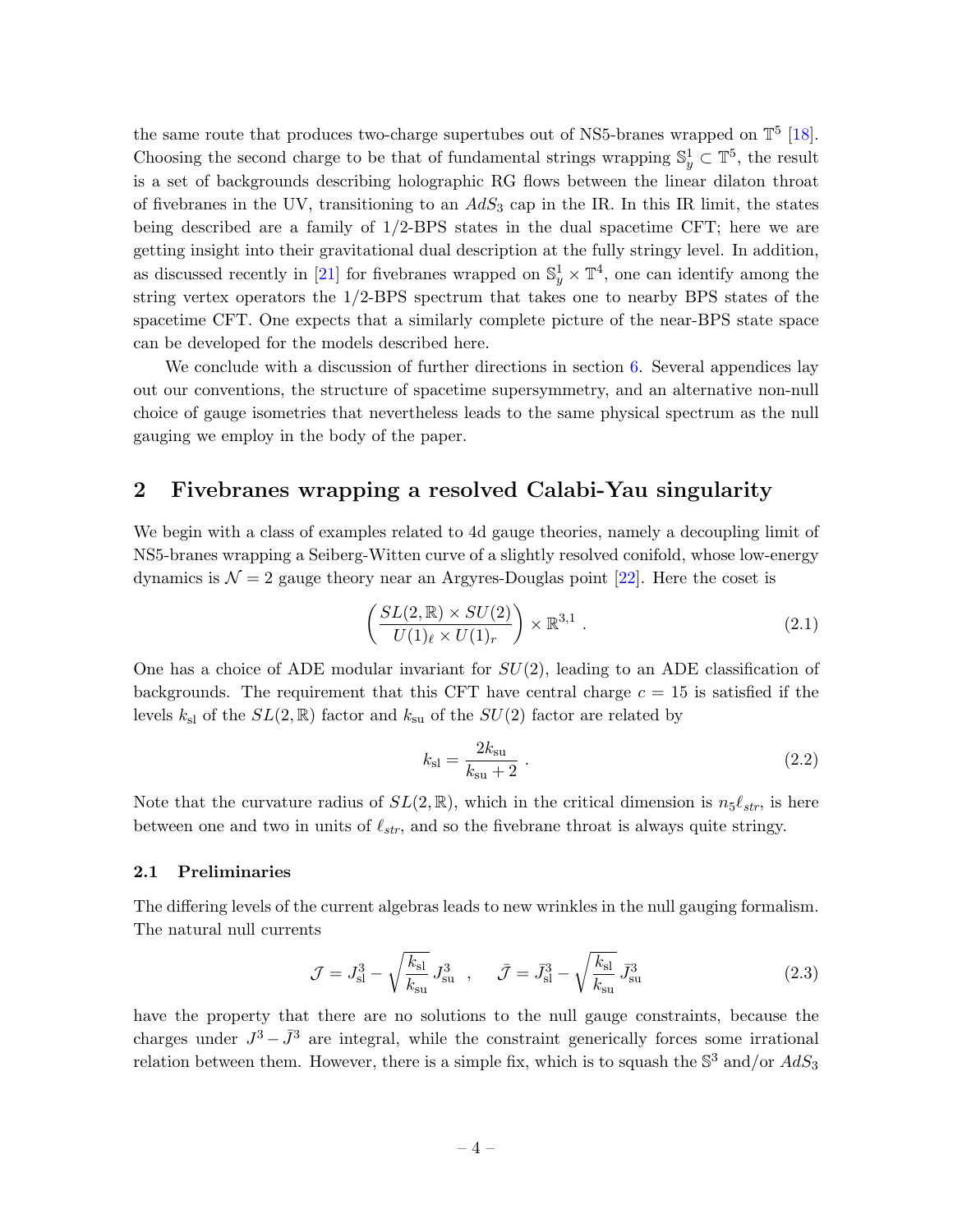group manifold by adding (marginal)  $J_{\rm su}^3 \bar{J}_{\rm su}^3$ ,  $J_{\rm sl}^3 \bar{J}_{\rm sl}^3$  deformations of the WZW theory [\[32–](#page-47-10)[34\]](#page-47-11). This deforms the spectrum of the current being gauged, and for appropriate choices of the squashing parameters the null constraints can be satisfied.

The squashing deformation is an exactly marginal deformation of the sigma model. Writing the  $SU(2)$  sigma model Lagrangian as

<span id="page-5-0"></span>
$$
\mathcal{L}_{\text{su}} = k_{\text{su}} \left[ \partial \theta \bar{\partial} \theta + \left( \partial \psi \ \partial \phi \right) \cdot \mathcal{E} \cdot \left( \frac{\bar{\partial} \psi}{\bar{\partial} \phi} \right) \right] , \quad \mathcal{E} = \begin{pmatrix} \cos^2 \theta & -\cos^2 \theta \\ \cos^2 \theta & \sin^2 \theta \end{pmatrix} , \quad (2.4)
$$

the squashing deforms the matrix  $\mathcal{E} = G + B$  to [\[32–](#page-47-10)[34\]](#page-47-11)

<span id="page-5-3"></span>
$$
\mathcal{E}(R_{\rm su}) = \frac{1}{\cos^2 \theta + R_{\rm su}^2 \sin^2 \theta} \begin{pmatrix} R_{\rm su}^2 \cos^2 \theta & -\cos^2 \theta \\ \cos^2 \theta & \sin^2 \theta \end{pmatrix}
$$
 (2.5)

Reading off the metric and B-field from the parity even/odd terms in this Lagrangian, the deformed geometry admits "left" and "right" Killing vectors

<span id="page-5-2"></span><span id="page-5-1"></span>
$$
\xi_{L,R}^{\flat} = \frac{1}{R_{\rm su}} \partial_{\psi} \mp R_{\rm su} \partial_{\phi} , \qquad (2.6)
$$

associated to the deformed  $U(1)$  currents

$$
J_{\text{su}}^{\flat} = k_{\text{su}} R_{\text{su}} \frac{\cos^2 \theta \, \partial \psi - \sin^2 \theta \, \partial \phi}{\cos^2 \theta + R_{\text{su}}^2 \sin^2 \theta}
$$

$$
\bar{J}_{\text{su}}^{\flat} = k_{\text{su}} R_{\text{su}} \frac{\cos^2 \theta \, \bar{\partial} \psi + \sin^2 \theta \, \bar{\partial} \phi}{\cos^2 \theta + R_{\text{su}}^2 \sin^2 \theta}
$$
(2.7)

which are the pull-backs to the worldsheet of the associated one-forms. Note that the normalization of the two-point function of these currents is unaffected by the squashing deformation. There is also a non-trivial dilaton in the squashed geometry

$$
e^{2\Phi} = \frac{1}{R}\cos^2\theta + R\sin^2\theta.
$$
 (2.8)

We can also squash the  $AdS_3$ . The geometry is obtained by the substitutions  $\theta \to i\rho$ ,  $\psi \to \tau$ ,  $\phi \to \sigma$  in the Lagrangian and currents [\(2.4\)](#page-5-0)-[\(2.7\)](#page-5-1), resulting in

$$
\mathcal{L}_{\rm sl} = k_{\rm sl} \left[ \partial \rho \bar{\partial} \rho + \left( \partial \tau \ \partial \sigma \right) \cdot \mathcal{E}(R_{\rm sl}) \cdot \left( \frac{\bar{\partial} \tau}{\bar{\partial} \sigma} \right) \right]
$$
\n
$$
\mathcal{E}(R_{\rm sl}) = \frac{1}{\cosh^2 \rho - R_{\rm sl}^2 \sinh^2 \rho} \begin{pmatrix} -R_{\rm sl}^2 \cosh^2 \rho & \cosh^2 \rho \\ -\cosh^2 \rho & \sinh^2 \rho \end{pmatrix}
$$
\n(2.9)

and currents

$$
J_{\rm sl}^{\flat} = k_{\rm sl} R_{\rm sl} \frac{\cosh^2 \rho \, \partial \tau - \sinh^2 \rho \, \partial \sigma}{\cosh^2 \rho + R_{\rm sl}^2 \sinh^2 \rho}
$$

$$
\bar{J}_{\rm sl}^{\flat} = k_{\rm sl} R_{\rm sl} \frac{\cosh^2 \rho \, \bar{\partial} \tau + \sinh^2 \rho \, \bar{\partial} \sigma}{\cosh^2 \rho + R_{\rm sl}^2 \sinh^2 \rho} \,. \tag{2.10}
$$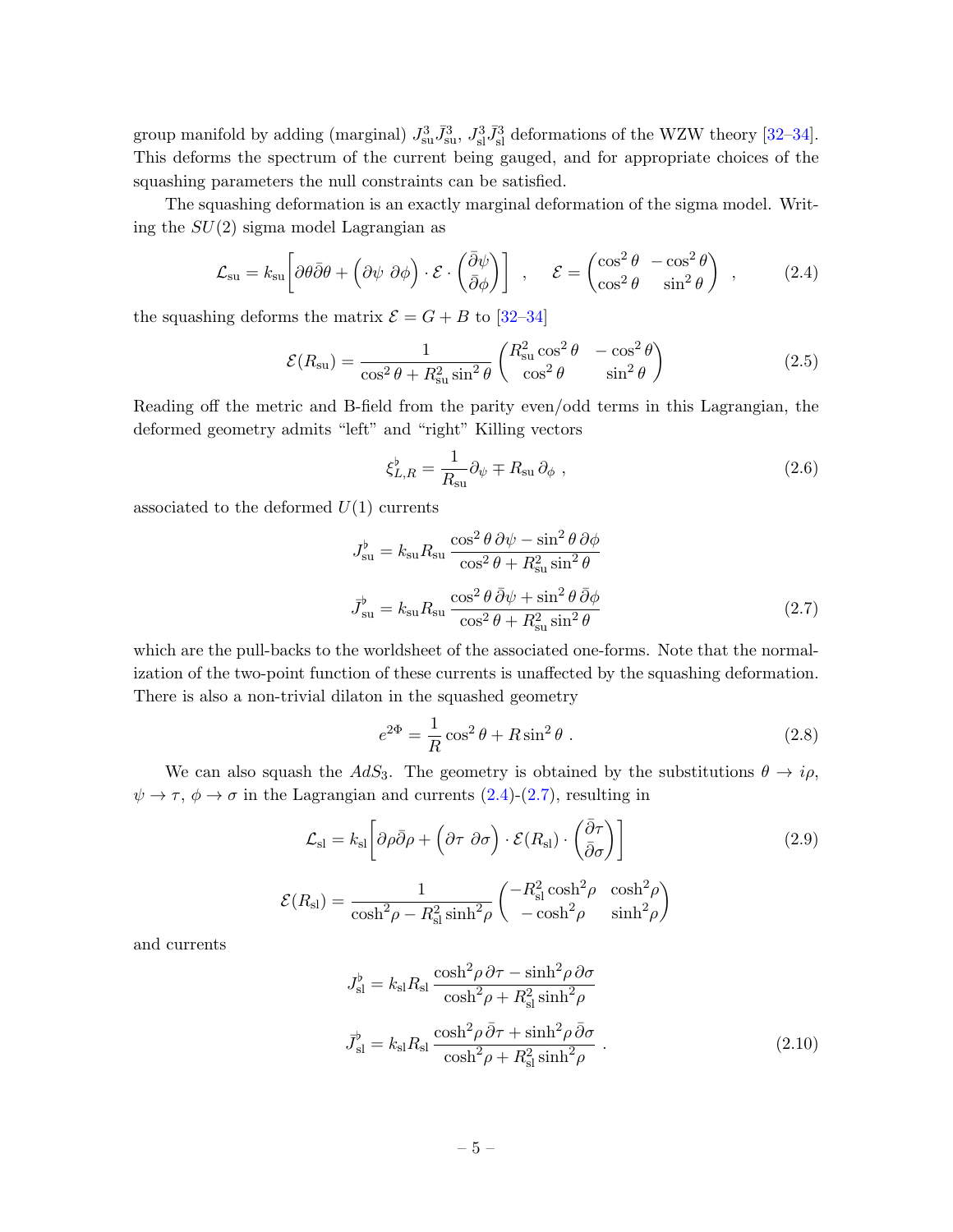Note that the  $SL(2,\mathbb{R})$  squashing parameter is restricted to  $R_{sl} < 1$  in order to avoid a singularity in the geometry at some finite  $\rho$ ; the  $SU(2)$  squashing is unrestricted, though  $R_{\rm su} \rightarrow 1/R_{\rm su}$  amounts to an interchange of the roles of  $\phi$  and  $\psi$  (the axial/vector duality of the  $SU(2)$  WZW model). The null gauge currents now take the form

$$
\mathcal{J} = J_{\rm sl}^{\flat} - \sqrt{\frac{k_{\rm sl}}{k_{\rm su}}} J_{\rm su}^{\flat} , \quad \bar{\mathcal{J}} = \bar{J}_{\rm sl}^{\flat} - \sqrt{\frac{k_{\rm sl}}{k_{\rm su}}} \bar{J}_{\rm su}^{\flat}
$$
 (2.11)

up to an overall normalization.[2](#page-6-1)

#### <span id="page-6-0"></span>2.2 Review of null gauging

We now gauge these currents. The kinetic terms in the sigma model action involve the covariant derivative on the target space coordinate fields  $\varphi^i$ 

$$
\mathcal{D}\varphi^i = \partial\varphi^i - \mathcal{A}^a \xi_a^i(\varphi) \tag{2.12}
$$

with gauge potentials  $A^a$  for gauging the two null Killing vectors

$$
\xi_1 = \xi_{L,\text{sl}}^{\flat} - \sqrt{\frac{k_{\text{sl}}}{k_{\text{su}}}} \xi_{L,\text{su}}^{\flat} , \quad \xi_2 = \xi_{R,\text{sl}}^{\flat} - \sqrt{\frac{k_{\text{sl}}}{k_{\text{su}}}} \xi_{R,\text{su}}^{\flat} , \qquad (2.13)
$$

where  $\xi_{L,R}^{\flat}$  are given e.g. in [\(2.6\)](#page-5-2) for  $SU(2)$ . We have two independent gauge fields  $(\mathcal{A}^1, \bar{\mathcal{A}}^1)$ and  $(\mathcal{A}^2, \bar{\mathcal{A}}^2)$ , one for each isometry being gauged; the sigma model kinetic term is

$$
\mathcal{L}_{\mathcal{K}} = \mathcal{D}\varphi^{i} G_{ij} \overline{\mathcal{D}}\varphi^{j} = (\partial \varphi^{i} - \mathcal{A}^{a} \xi_{a}^{i}) G_{ij} (\overline{\partial} \varphi^{j} - \overline{\mathcal{A}}^{a} \xi_{a}^{j}), \qquad (2.14)
$$

while the Wess-Zumino term is given in terms of target-space one-forms  $\theta_a$ , pulled back to the worldsheet:

$$
\mathcal{L}_{\rm WZ} = B_{ij}\partial\varphi^i\bar{\partial}\varphi^j + \mathcal{A}^a\theta_{a,i}\bar{\partial}\varphi^i + \bar{\mathcal{A}}^a\theta_{a,i}\partial\varphi^i + \xi^i_{[a}\theta_{b],i}\mathcal{A}^a\bar{\mathcal{A}}^b. \tag{2.15}
$$

For the pair of null Killing vectors  $\xi_a$ , the target-space one-forms  $\theta_a$  are given by

<span id="page-6-2"></span>
$$
\theta_a = (-1)^{a+1} \xi_a \cdot d\varphi \equiv (-1)^{a+1} \xi_a^i G_{ij} d\varphi^j \qquad (a = 1, 2) ; \qquad (2.16)
$$

this causes half the gauge field components to decouple. Due to these cancellations, the coefficient of the term quadratic in gauge fields ends up being proportional to the quantity

$$
\Sigma \equiv -\frac{1}{2}\xi_1^i G_{ij}\xi_2^j. \tag{2.17}
$$

For a consistent gauging, we have the conditions (see e.g. [\[35\]](#page-47-12))

$$
i_a H = d\theta_a, \qquad i_a \theta_b = -i_b \theta_a \tag{2.18}
$$

<span id="page-6-1"></span><sup>&</sup>lt;sup>2</sup>In previous works [\[18–](#page-46-13)[21\]](#page-47-0), the convention was chosen to take opposite signs for the  $SU(2)$  contributions to the two null currents, in order to match the literature for the effective geometry of supertubes. Here we choose vector gauging instead, so as to have a symmetrical treatment of left- and right-movers on the worldsheet.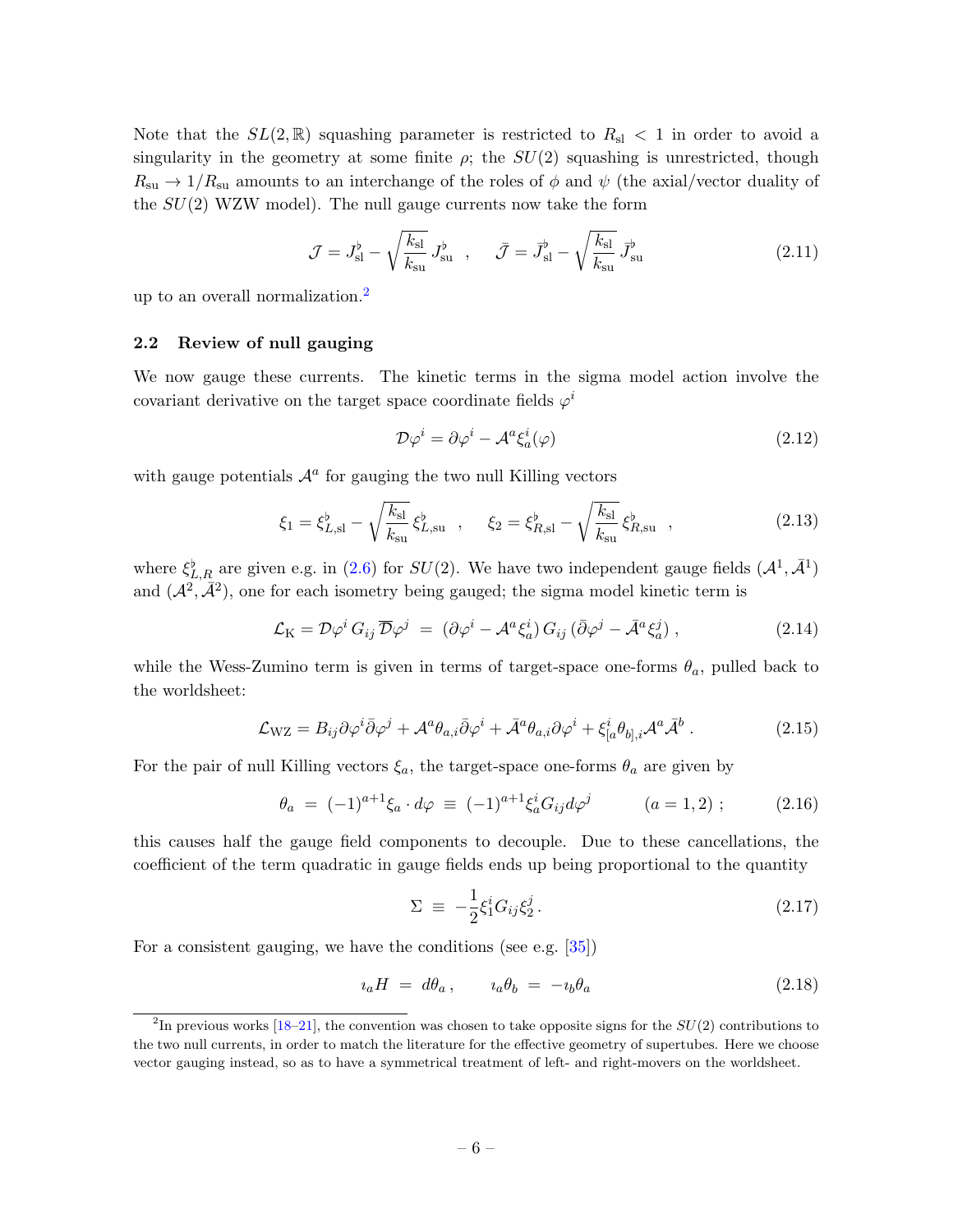(the latter condition amounts to the vanishing of the various anomalies among the currents). Overall, the gauge field terms in the action reduce to

$$
-2\mathcal{A}^2 \xi_2^i G_{ij} \bar{\partial} \varphi^j - 2\bar{\mathcal{A}}^1 \xi_1^i G_{ij} \partial \varphi^j - 4\mathcal{A}^2 \bar{\mathcal{A}}^1 \Sigma . \tag{2.19}
$$

In what follows, we denote  $\mathcal{A} \equiv \mathcal{A}^2$ ,  $\bar{\mathcal{A}} \equiv \bar{\mathcal{A}}^1$ .

The worldsheet currents  $\mathcal{J}, \bar{\mathcal{J}}$  are pull-backs of target-space one-forms as follows,

$$
\mathcal{J} \equiv -\theta_1 \cdot \partial \varphi \equiv -\theta_{1,i} \partial \varphi^i \,, \qquad \bar{\mathcal{J}} \equiv \theta_2 \cdot \bar{\partial} \varphi \equiv \theta_{2,i} \bar{\partial} \varphi^i \,. \tag{2.20}
$$

Using  $(2.16)$ , we can then rewrite the gauge terms as

$$
2\mathcal{A}\theta_{2,i}\bar{\partial}\varphi^{i}-2\bar{\mathcal{A}}\theta_{1,i}\partial\varphi^{i}-4\mathcal{A}\bar{\mathcal{A}}\Sigma \equiv 2\mathcal{A}\bar{\mathcal{J}}+2\bar{\mathcal{A}}\mathcal{J}-4\mathcal{A}\bar{\mathcal{A}}\Sigma.
$$
 (2.21)

Integrating out the gauge fields leads to a term in the sigma model effective action

<span id="page-7-1"></span>
$$
\frac{\mathcal{J}\bar{\mathcal{J}}}{\Sigma} = -\frac{1}{\Sigma} (\theta_1 \cdot \partial \varphi) (\theta_2 \cdot \bar{\partial} \varphi) = \frac{1}{\Sigma} (\xi_1 \cdot \partial \varphi) (\xi_2 \cdot \bar{\partial} \varphi) , \qquad (2.22)
$$

where similarly  $\xi_1 \cdot \partial \varphi \equiv \xi_1^i G_{ij} \partial \varphi^j$ . Thus we see that the null gauging procedure in effect adds the terms [\(2.22\)](#page-7-1) to the sigma model Lagrangian.

#### <span id="page-7-0"></span>2.3 Effective geometry, operator spectrum, etc.

Setting the gauge  $\tau = \sigma = 0$  and integrating out the gauge fields results in an effective transverse geometry

$$
ds_{\perp}^{2} = k_{\rm sl} d\rho^{2} + k_{\rm su} d\theta^{2} + \frac{R_{\rm su}^{2} \cos^{2} \theta \cosh^{2} \rho}{R_{\rm sl}^{2} \cos^{2} \theta \sinh^{2} \rho + R_{\rm su}^{2} \sin^{2} \theta \cosh^{2} \rho} d\psi^{2} + \frac{R_{\rm sl}^{2} \sin^{2} \theta \sinh^{2} \rho}{R_{\rm sl}^{2} \cos^{2} \theta \sinh^{2} \rho + R_{\rm su}^{2} \sin^{2} \theta \cosh^{2} \rho} d\phi^{2}
$$
(2.23)

<span id="page-7-3"></span><span id="page-7-2"></span>
$$
B = \left[\frac{R_{\rm sl}^2 \cos^2 \theta \sinh^2 \rho}{R_{\rm sl}^2 \cos^2 \theta \sinh^2 \rho + R_{\rm su}^2 \sin^2 \theta \cosh^2 \rho}\right] d\phi \wedge d\psi \tag{2.24}
$$

$$
e^{-2\Phi} = \frac{1}{g_s^2 k_{\rm su}} \left( \frac{R_{\rm sl}}{R_{\rm su}} \cos^2 \theta \sinh^2 \rho + \frac{R_{\rm su}}{R_{\rm sl}} \sin^2 \theta \cosh^2 \rho \right) \tag{2.25}
$$

The geometry is essentially a squashed version of the transverse space of the solution in the critical dimension, to which it reduces if we set  $k_{\rm sl} = k_{\rm su}$  and  $R_{\rm sl} = R_{\rm su} = 1$ . Passing into the core of the geometry, one finds that the metric blows up at  $\rho = 0, \theta = 0$  which is a circle parametrized by  $\psi$ , while the angular coordinate  $\phi$  degenerates at this locus. The interpretation given to this geometry in [\[10,](#page-46-7) [22,](#page-47-1) [36\]](#page-47-13) is that we have a discrete array of fivebranes on their Coulomb branch, uniformly distributed around the  $\psi$  circle and wrapping the homological  $\mathbb{S}^2$  of the resolved conifold. The homology cycle is so sub-stringy in size that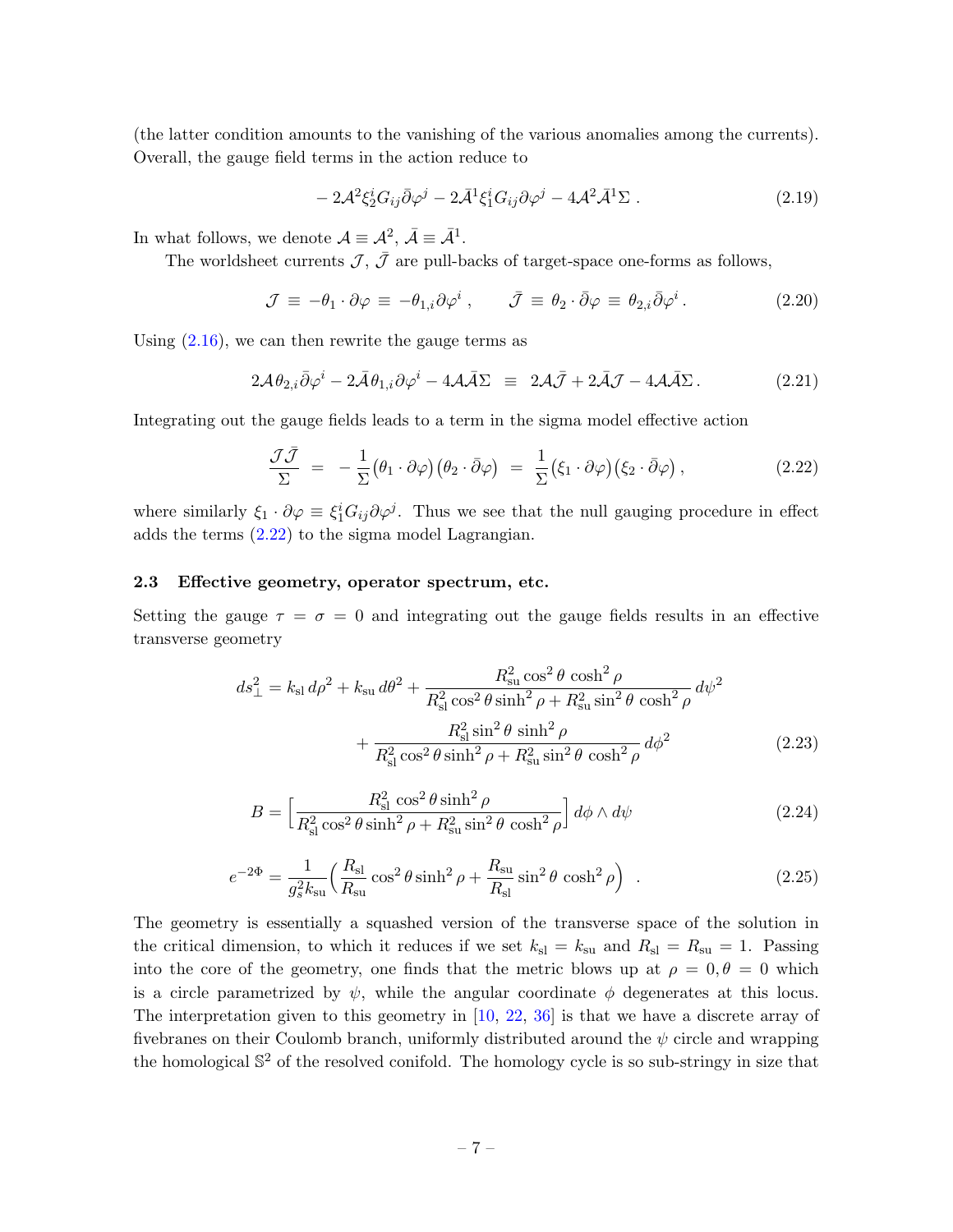it is invisible to perturbative strings and D-branes. As a result, the dimensionality of target space of the worldsheet sigma model lies below the critical dimension, with the gradient of the asymptotically linear dilaton making up the difference in solving the beta function equations for the target space geometry.

The spectrum of operators on the squashed  $\mathbb{S}^3$  has the form

<span id="page-8-1"></span>
$$
\widehat{\Psi}_{j,m,\bar{m}}^{\eta,\bar{\eta},w,\bar{w}} = \widehat{\Lambda}_{j,m,\bar{m}}^{\eta-w,\bar{\eta}-\bar{w}} \exp\left[i\left(p_L \mathcal{Y}_{\text{su}} + p_R \bar{\mathcal{Y}}_{\text{su}}\right)\right] \,,\tag{2.26}
$$

where  $\widehat{\Lambda}$  is a "super-parafermion" operator of the supersymmetric coset model  $\frac{SU(2)}{U(1)}$  and  $\mathcal{Y}$ bosonizes the gauged  $U(1)$  current (for details and conventions, see Appendix [A\)](#page-37-0), but now due to the deformation the  $\mathcal Y$  exponentials have the momenta  $p_{L,R}$  with  $J_{\rm su}^3 = \frac{1}{2}$  $\frac{1}{2}\sqrt{k_{\rm su}} p_L$  and conformal dimensions

<span id="page-8-3"></span>
$$
h[p_L] = \frac{p_L^2}{4} = \frac{1}{4k_{\rm su}} \left(\frac{k_{\rm su}N + n}{R_{\rm su}} + R_{\rm su}(k_{\rm su}L + \ell)\right)^2
$$
  
\n
$$
h[p_R] = \frac{p_R^2}{4} = \frac{1}{4k_{\rm su}} \left(\frac{k_{\rm su}N + n}{R_{\rm su}} - R_{\rm su}(k_{\rm su}L + \ell)\right)^2
$$
\n(2.27)

with

$$
2(m + \eta - w) = n + \ell \quad , \quad w = N + L
$$
  
\n
$$
2(\bar{m} + \bar{\eta} - \bar{w}) = n - \ell \quad , \quad \bar{w} = N - L \quad , \quad n, \ell, N, L \in \mathbb{Z}
$$
\n
$$
(2.28)
$$

(note that for  $R_{\rm su} = 1$  these expressions reduce to the usual parafermion decomposition of current algebra representations, see Appendix [A\)](#page-37-0). The operator spectrum for the  $SL(2,\mathbb{R})$ factor similarly takes the form

<span id="page-8-2"></span>
$$
\widehat{\Phi}_{j,m,\bar{m}}^{\eta,\bar{\eta},w,\bar{w}} = \widehat{V}_{j,m,\bar{m}}^{\eta+w,\bar{\eta}+\bar{w}} \exp\left[i\left(p_L \mathcal{Y}_{\rm sl} + p_R \bar{\mathcal{Y}}_{\rm sl}\right)\right] \,,\tag{2.29}
$$

with the analogous expressions for the left/right momenta  $p_{L,R}$ , except that the axial winding  $L_{\rm sl} = 0$  since we are working on the universal cover  $AdS_3$  of  $SL(2,\mathbb{R})$ .

Physical states must satisfy the null gauge constraints  $\mathcal{J} = 0 = \bar{\mathcal{J}}$ , or

$$
p_L^{\rm sl} - p_L^{\rm su} = 0 \quad , \qquad p_R^{\rm sl} - p_R^{\rm su} = 0 \tag{2.30}
$$

For generic  $R_{\rm su}, R_{\rm sl}$  there are no solutions to these constraints. We choose

<span id="page-8-0"></span>
$$
\frac{R_{\rm sl}}{\sqrt{k_{\rm sl}}} = \frac{R_{\rm su}}{\sqrt{k_{\rm su}}} \equiv R \tag{2.31}
$$

which makes the orbits of the spatial Killing vector closed (i.e. the isometry generated by  $\mathcal{J} - \bar{\mathcal{J}}$ , and thus allows the constraints to be solved. The null constraints [\(2.30\)](#page-8-0) become

$$
\frac{n_{\rm sl} + k_{\rm sl} N_{\rm sl}}{k_{\rm sl} R} \pm \ell_{\rm sl} R = \frac{n_{\rm su} + k_{\rm su} N_{\rm su}}{k_{\rm su} R} \pm (\ell_{\rm su} + k_{\rm su} L_{\rm su}) R \tag{2.32}
$$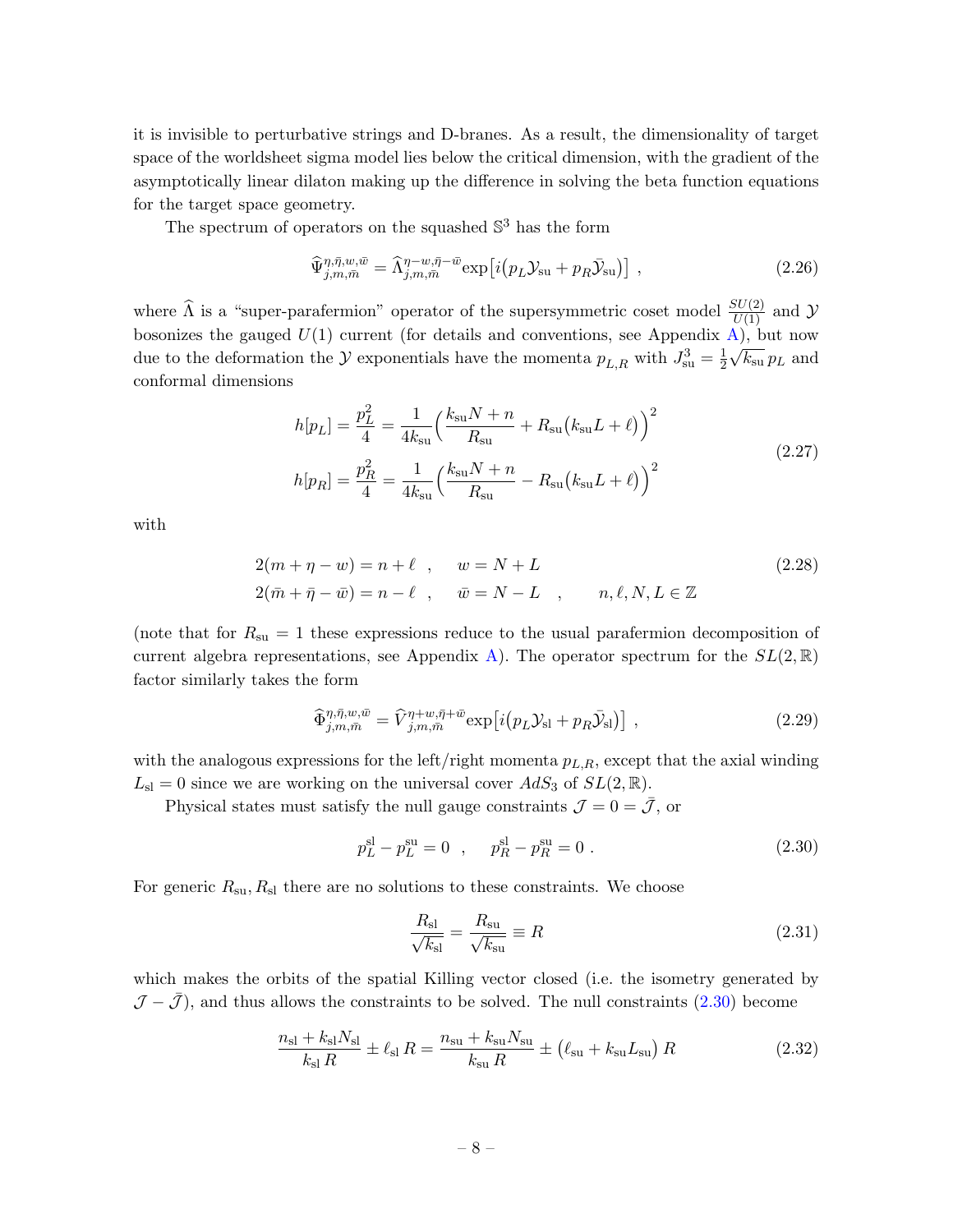Note that the overall scale  $R$  drops out of the effective geometry; its arbitrariness forces the various powers of  $R$  in the above constraints to be satisfied separately. Thus we conclude

$$
\frac{n_{\rm sl} + k_{\rm sl} N_{\rm sl}}{k_{\rm sl}} = \frac{n_{\rm su} + k_{\rm su} N_{\rm su}}{k_{\rm su}} , \quad \ell_{\rm sl} = \ell_{\rm su} + k_{\rm su} L_{\rm su}
$$
 (2.33)

In general, vertex operators are composed of center-of-mass operators schematically of the form

$$
\widehat{\Phi}_{\rm sl} \,\widehat{\Psi}_{\rm su} \exp\left[i p_{\mu} X^{\mu}\right] \tag{2.34}
$$

from each of the factors  $SL(2,\mathbb{R}) \times SU(2) \times \mathbb{R}^{3,1}$ , times a polynomial in the various currents and fermions, and derivatives thereof. Physical state vertex operators must solve the null gauge constraints [\(2.30\)](#page-8-0), and the Virasoro constraints which impose (among other things) the mass shell condition and level-matching constraints

$$
0 = -\frac{j_{\rm sl}(j_{\rm sl} - 1) - m_{\rm sl}^2}{k_{\rm sl}} - \frac{1}{4} (p_L^{\rm sl})^2 + \frac{j_{\rm su}(j_{\rm su} + 1) - m_{\rm su}^2}{k_{\rm su}} + \frac{1}{4} (p_L^{\rm su})^2 + \frac{1}{4} p_{\mu} p^{\mu} + N_L - \frac{1}{2}
$$
  

$$
0 = -\frac{j_{\rm sl}(j_{\rm sl} - 1) - \bar{m}_{\rm sl}^2}{k_{\rm sl}} - \frac{1}{4} (p_R^{\rm sl})^2 + \frac{j_{\rm su}(j_{\rm su} + 1) - \bar{m}_{\rm su}^2}{k_{\rm su}} + \frac{1}{4} (p_R^{\rm su})^2 + \frac{1}{4} p_{\mu} p^{\mu} + N_R - \frac{1}{2}.
$$
\n(2.35)

The allowed  $j_{\rm su}$  representations for normalizable excitations lie in the range

<span id="page-9-3"></span><span id="page-9-1"></span>
$$
0 \le j_{\rm su} \le \frac{k_{\rm su}}{2} - 1 \tag{2.36}
$$

The spectrum of  $j_{\rm sl}$  consists of discrete series representations  $\mathcal{D}^{\pm}_{j_{\rm sl}}$  with

<span id="page-9-2"></span><span id="page-9-0"></span>
$$
\frac{1}{2} < j_{\rm sl} < \frac{k_{\rm sl} + 1}{2} \tag{2.37}
$$

describing modes bound to the bottom of the throat, and continuous series representations  $\mathcal{C}_{j_{\rm sl}}$  with  $j_{\rm sl} \in \frac{1}{2} + i\lambda$ ,  $\lambda \in \mathbb{R}$ , describing a continuum of scattering states propagating up and down the linear dilaton throat.

Of particular interest are the BPS operators, which come from highest/lowest weight operators of the current algebra and have  $p^{\mu} = 0$ . These are schematically of the same form as for the critical dimension [\[21\]](#page-47-0)

$$
\mathcal{V}_j^- = e^{-\varphi} \Phi_{j_{\rm sl}}^{\rm sl} \left( \psi_{\rm su} \Psi_{j_{\rm su}}^{\rm su} \right)_{j_{\rm su}+1}
$$
  
\n
$$
\mathcal{V}_j^+ = e^{-\varphi} \left( \psi_{\rm sl} \Phi_{j_{\rm sl}}^{\rm sl} \right)_{j_{\rm sl}-1} \Psi_{j_{\rm su}}^{\rm su}
$$
  
\n
$$
\mathcal{S}_j^{\alpha} = e^{-(\varphi + \tilde{\varphi})/2} \left( S^{\alpha} \Phi_{j_{\rm sl}}^{\rm sl} \Psi_{j_{\rm su}}^{\rm su} \right)_{j_{\rm sl}-1/2, j_{\rm su}+1/2} ,
$$
\n(2.38)

where the  $\Phi$ ,  $\Psi$  are in highest weight states of their respective bosonic current algebras, and the subscripts on parentheses indicate the projection of the tensor product of the spin of the center-of-mass vertex operator and the spin one fermion  $\psi$  (or spin 1/2 spin field  $S^{\alpha}$ ) onto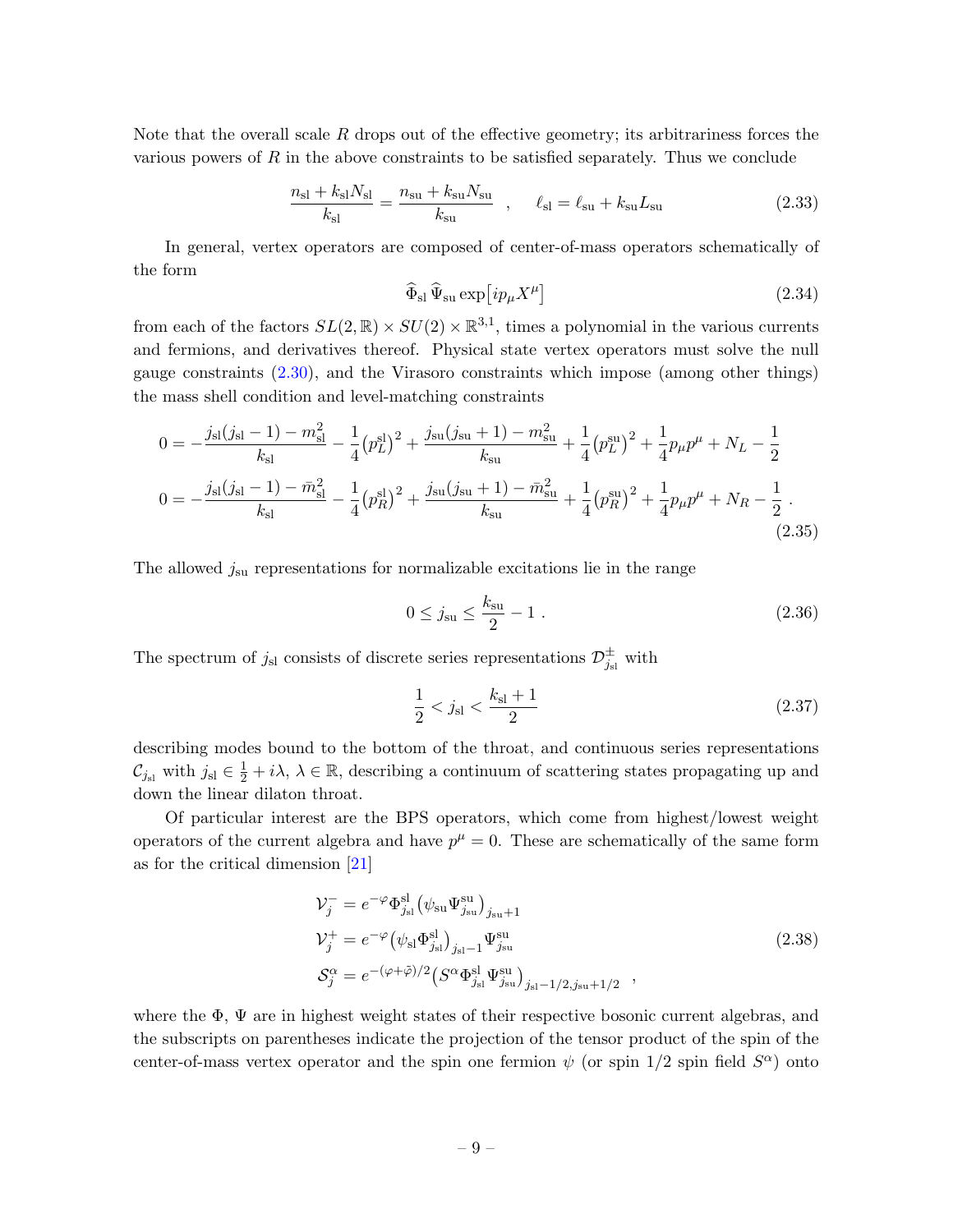the indicated total spin. In the critical theory, the constraints impose  $j_{sl} = j_{su} + 1$ , but here the Virasoro and null constraints impose a different choice.

More precisely, in the models we consider here, the  $SU(2)$  and  $SL(2,\mathbb{R})$  are squashed by a  $J^3\bar{J}^3$  deformation, but this destroys the factorization of the operators into a fermion contribution and a bosonic current algebra representation. Nevertheless, we can employ the parafermion representation sketched in Appendix [A](#page-37-0) and follow the squashing deformation of the above vertex operators away from the  $SU(2)$  point specified in  $(2.26)-(2.28)$  $(2.26)-(2.28)$ . The particular fermion polarizations involved in BPS states correspond to turning on the parameter  $\eta$ of [\(2.28\)](#page-8-2).

The parafermion decomposition of the operators [\(2.38\)](#page-9-0) takes the form (suppressing the ghost factors to reduce clutter)

<span id="page-10-2"></span>
$$
\hat{V}_{j_{\rm sl},j_{\rm sl}}^{\hat{\eta}_{\rm sl},\hat{\eta}_{\rm sl}} \hat{\Lambda}_{j_{\rm su},j_{\rm su},j_{\rm su}}^{\tilde{\eta}_{\rm su},\tilde{\eta}_{\rm su}} \exp\left[ip_{\rm sl}(\mathcal{Y}_{\rm sl} + \bar{\mathcal{Y}}_{\rm sl}) + ip_{\rm su}(\mathcal{Y}_{\rm su} + \bar{\mathcal{Y}}_{\rm su})\right]
$$
\n
$$
\hat{V}_{j_{\rm sl},j_{\rm sl},j_{\rm sl}}^{\hat{\eta}_{\rm sl},\hat{\eta}_{\rm sl}} = V_{j_{\rm sl},j_{\rm sl},j_{\rm sl}} \exp\left[i\sqrt{\frac{8}{k_{\rm sl}(k_{\rm sl}+2)}}\left(j_{\rm sl} + \frac{k_{\rm sl}+2}{2}\hat{\eta}_{\rm sl}\right)\left(\mathcal{H}_{\rm sl} + \bar{\mathcal{H}}_{\rm sl}\right)\right]
$$
\n
$$
\hat{\Lambda}_{j_{\rm su},j_{\rm su},j_{\rm su}}^{\tilde{\eta}_{\rm su},\tilde{\eta}_{\rm su}} = \Lambda_{j_{\rm su},j_{\rm su},j_{\rm su}} \exp\left[i\sqrt{\frac{8}{k_{\rm su}(k_{\rm su}-2)}}\left(-j_{\rm su} + \frac{k_{\rm su}-2}{2}\tilde{\eta}_{\rm su}\right)\left(\mathcal{H}_{\rm su} + \bar{\mathcal{H}}_{\rm su}\right)\right]
$$
\n(2.39)

where  $\hat{\eta} \equiv \eta + w$ ,  $\tilde{\eta} \equiv \eta - w$ ;  $\mathcal{H}_{\rm sl}$ ,  $\mathcal{H}_{\rm su}$  bosonize the R-symmetry currents of the superparafermions;  $V$  and  $\Lambda$  are parafermions of the underlying bosonic coset models; and the quantum numbers that satisfy the Virasoro and null constraints for e.g.  $\mathcal{V}^+$  are given by

$$
j_{\rm sl} = 1 + \frac{2j_{\rm su}}{k_{\rm su} + 2}
$$
,  $\eta_{\rm sl} = \bar{\eta}_{\rm sl} = -1$ ,  $\eta_{\rm su} = \bar{\eta}_{\rm su} = w_{\rm su} = w_{\rm sl} = 0$  (2.40)

(from which one infers  $p_{L,R}$  using [\(2.28\)](#page-8-2)). The  $SU(2)$  spin takes the allowed values  $j_{su} \in$  $0, \frac{1}{2}$  $\frac{1}{2}, \ldots, \frac{1}{2}$  $\frac{1}{2}k_{\rm su}-1$ . Similarly, for  $\mathcal{V}^-$  one has

$$
j_{\rm sl} = \frac{2j_{\rm su} + 2}{k_{\rm su} + 2} \quad , \qquad \eta_{\rm su} = \bar{\eta}_{\rm su} = 1 \quad , \qquad \eta_{\rm sl} = \bar{\eta}_{\rm sl} = w_{\rm su} = \bar{w}_{\rm su} = w_{\rm sl} = 0 \tag{2.41}
$$

and for  $S^{\pm}$  one has either of these values of  $j_{\rm sl}$ , as well as

<span id="page-10-1"></span><span id="page-10-0"></span>
$$
\eta_{\rm su} = \bar{\eta}_{\rm su} = \frac{1}{2} \quad , \qquad \eta_{\rm sl} = \bar{\eta}_{\rm sl} = -\frac{1}{2} \quad , \qquad w_{\rm su} = \bar{w}_{\rm su} = w_{\rm sl} = 0 \quad . \tag{2.42}
$$

These operators generate marginal deformations which move the fivebranes along their Coulomb branch, away from the circular array. This spectrum agrees with what one obtains from the coset orbifold construction of [\[10,](#page-46-7) [22,](#page-47-1) [36\]](#page-47-13), as we review below. Note also that these supergraviton states are equivalent to "winding tachyon" states in the parent WZW model that survive the gauge projection via the generalized FZZ duality described in [\[21,](#page-47-0) [37\]](#page-47-14).

Note that the unitarity ranges  $(2.36)$ ,  $(2.37)$  restrict the solutions of  $(2.40)$ . For  $\mathcal{V}^{\pm}$  the allowed ranges for generic  $k_{\rm su}$  are

<span id="page-10-3"></span>
$$
\mathcal{V}^+ : \quad 0 \le j_{\rm su} < \frac{k_{\rm su} - 2}{4} \quad , \qquad \mathcal{V}^- : \quad \frac{k_{\rm su} - 2}{4} \le j_{\rm su} < \frac{k_{\rm su} - 2}{2} \quad . \tag{2.43}
$$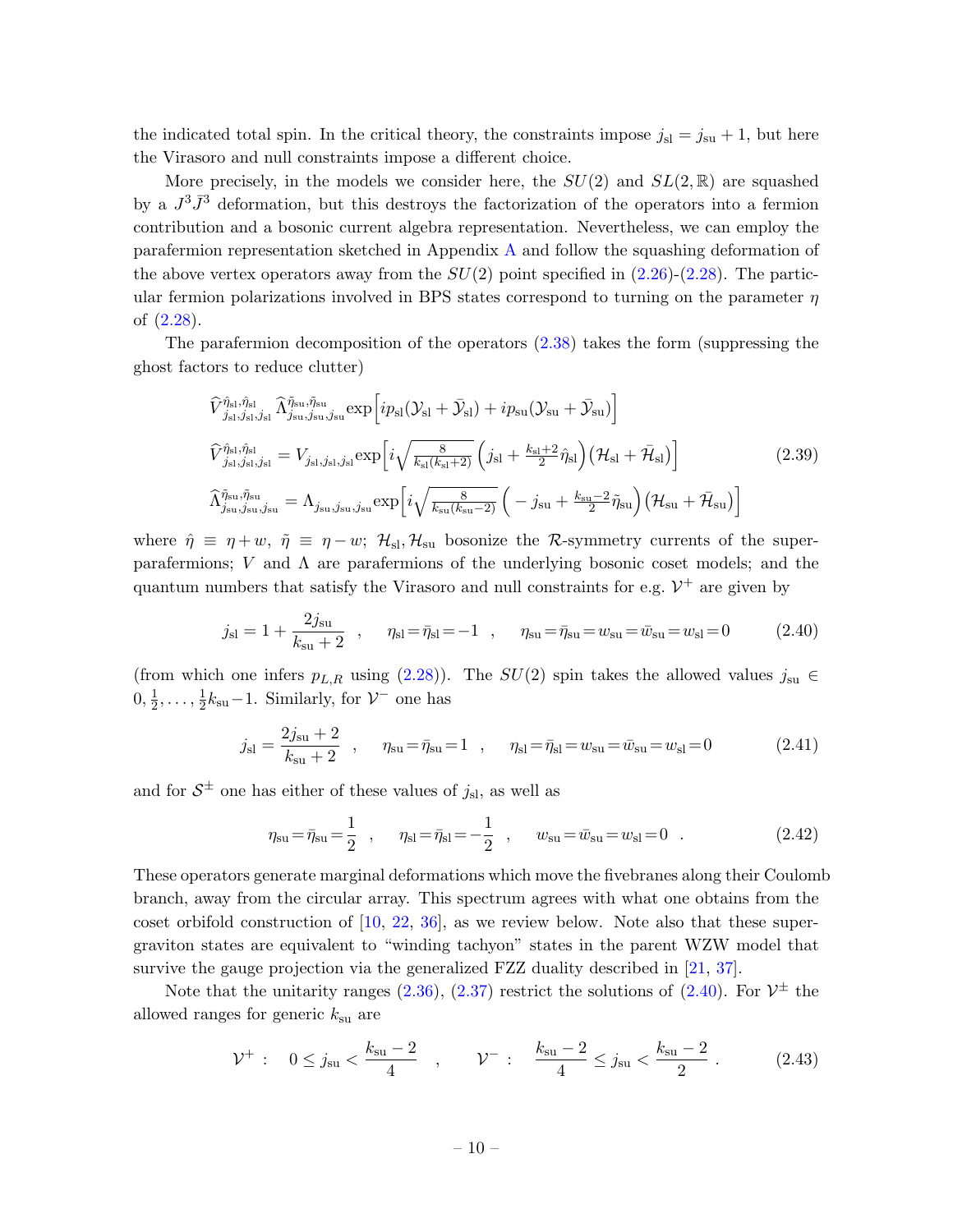Putting everything together, one has the following 1/2-BPS vertex operators and their equivalences, restricting attention to the right-moving component for simplicity, and denoting by  $j', j$  the values of  $j_{\rm sl}, j_{\rm su}$  given in  $(2.40), (2.41)$  $(2.40), (2.41)$ :

| $j_{sl}$                     | $m_{\rm sl}$            | $\eta_{\rm sl}$ | $w_{\rm sl}$   | $j_{\rm su}$                   | $m_{\rm su}$                   | $\eta_{\rm su}$ | $w_{\rm su}$   | $w_y$     | ${\cal H}_{\rm sl}$     | $\mathcal{H}_{\rm su}$         | $\mathcal{Y}_{\rm sl}$   | $\mathcal{Y}_{\mathrm{su}}$ |
|------------------------------|-------------------------|-----------------|----------------|--------------------------------|--------------------------------|-----------------|----------------|-----------|-------------------------|--------------------------------|--------------------------|-----------------------------|
| i'                           | $\overline{a}^{\prime}$ |                 | 0              | $\boldsymbol{\eta}$            | $\dot{j}$                      | $\overline{0}$  | $\overline{0}$ | w         | $\frac{2j}{k_{\rm sl}}$ | $\frac{2j}{2}$<br>$k_{\rm sl}$ | $\frac{2j}{k_{\rm su}}$  | $\frac{2j}{k_{\rm su}}$     |
| $\frac{\hat{k}_{\rm sl}}{2}$ | $rac{k_{\rm sl}}{2}$    |                 | 1<br>T         | $\mathbf{r}$                   | İ                              | $\overline{0}$  | $\overline{0}$ | w         | $\frac{2j}{k_{\rm sl}}$ | $\frac{2j}{k_{\rm sl}}$        | $\frac{2j}{k_{\rm su}}$  | $\frac{2j}{k_{\rm su}}$     |
| $\frac{k_{\rm sl}}{2}$       | $\frac{k_{\rm sl}}{2}$  | $\theta$        | 0              | $\mathbf{r}$                   | j                              |                 |                | $w-k$     | $\frac{2j}{k_{\rm sl}}$ | $\frac{2j}{k_{\rm sl}}$        | $\frac{2j}{k_{\rm su}}$  | $\frac{2j}{k_{\rm su}}$     |
| $\frac{k_{\rm sl}}{2}$       | $\frac{k_{\rm sl}}{2}$  | $\theta$        | $\overline{0}$ | $k_{\rm su}$<br>$\overline{2}$ | $\frac{\tilde{k}_{\rm su}}{2}$ | 1               | $\overline{0}$ | $-k$<br>w | $\frac{2j}{k_{\rm sl}}$ | $\frac{2j}{k_{\rm sl}}$        | $\frac{2j}{k_{\rm su}}$  | $\frac{2j}{k_{\rm su}}$     |
| j'                           | $\vec{v}$               | $\overline{0}$  | 0              | $\boldsymbol{\eta}$            | Ĵ                              | 1               | 0              | w         | $\frac{2j}{k_{\rm sl}}$ | $\frac{2j}{k_{\rm sl}}$        | $2(j+1)$<br>$k_{\rm su}$ | $2(j+1)$<br>$k_{\rm su}$    |
| j'                           | $\vec{q}$               | $\overline{0}$  | $\overline{0}$ | $k_{\rm su}$<br>$\overline{2}$ | $\frac{\tilde{k}_{\rm su}}{2}$ | 1               | 1              | w         | $\frac{2j}{k_{\rm sl}}$ | $\frac{2j}{k_{\rm sl}}$        | $2(j+1)$<br>$k_{\rm su}$ | $2(j+1)$<br>$k_{\rm su}$    |
| i'                           | $\tilde{v}$             | 1               |                | $k_{\rm su}$<br>$\overline{2}$ | $\frac{\tilde{k}_{\rm su}}{2}$ | $\overline{0}$  | $\overline{0}$ | $w-k$     | $\frac{2j}{k_{\rm sl}}$ | $\frac{2j}{k_{\rm sl}}$        | $2(j+1)$<br>$k_{\rm su}$ | $2(j+1)$<br>$k_{\rm su}$    |
| $\frac{k_{\rm sl}}{2}$       | $rac{k_{\rm sl}}{2}$    |                 | 0              | $k_{\rm su}$<br>$\overline{2}$ | $\frac{\tilde{k}_{\rm su}}{2}$ | $\overline{0}$  | $\overline{0}$ | $w-k$     | $\frac{2j}{k_{\rm sl}}$ | 2j<br>$\overline{k_{\rm sl}}$  | $2(j+1)$<br>$k_{\rm su}$ | $2(j+1)$<br>$k_{\rm su}$    |

Table 1. Equivalences among vertex operators. The first block of four are all equivalent representatives of the same state; similarly, the entries in the second block of four are all equivalent to one another. The  $w_y$  column refers to the supertube construction of section [5;](#page-26-2) for the purposes of this section one can set  $w_y = k = 0$ . We also define  $\hat{k}_{sl} = k_{sl} + 2$ ,  $\tilde{k}_{su} = k_{su} - 2$ .

The passage from the first to the second line of the table involves the use of FZZ duality [\[10,](#page-46-7) [23,](#page-47-2) [38\]](#page-47-15) on  $SL(2,\mathbb{R})$ , an operator identification in the loop group (see [\[21\]](#page-47-0) for a discussion in the present context). Gauge spectral flow takes one from the second line to the third, and the third line is related to the fourth by FZZ duality in  $SU(2)$ . The second block of four rows are similarly related (in reverse order).

#### <span id="page-11-0"></span>2.4 Comparison to coset orbifold description

The original construction of  $[9, 10]$  $[9, 10]$  presents the worldsheet theory of fivebranes on the Coulomb branch as an orbifold of a tensor product of coset models

$$
\left(\frac{SL(2,\mathbb{R})}{U(1)} \times \frac{SU(2)}{U(1)}\right) \Big/ \mathbb{Z}_{k_{\rm su}} . \tag{2.44}
$$

This model has the same spectrum as the null gauged model above. For instance, consider the BPS spectrum. The chiral ring of the coset tensor product consists of the fields

<span id="page-11-1"></span>
$$
\widehat{V}_{j_{\rm sl},j_{\rm sl},j_{\rm sl}}^{0,0} \widehat{\Lambda}_{j_{\rm su},j_{\rm su},j_{\rm su}}^{0,0};\tag{2.45}
$$

the Virasoro constraints impose

$$
\frac{j_{\rm sl}}{k_{\rm sl}} + \frac{j_{\rm su}}{k_{\rm su}} = \frac{1}{2} \,,\tag{2.46}
$$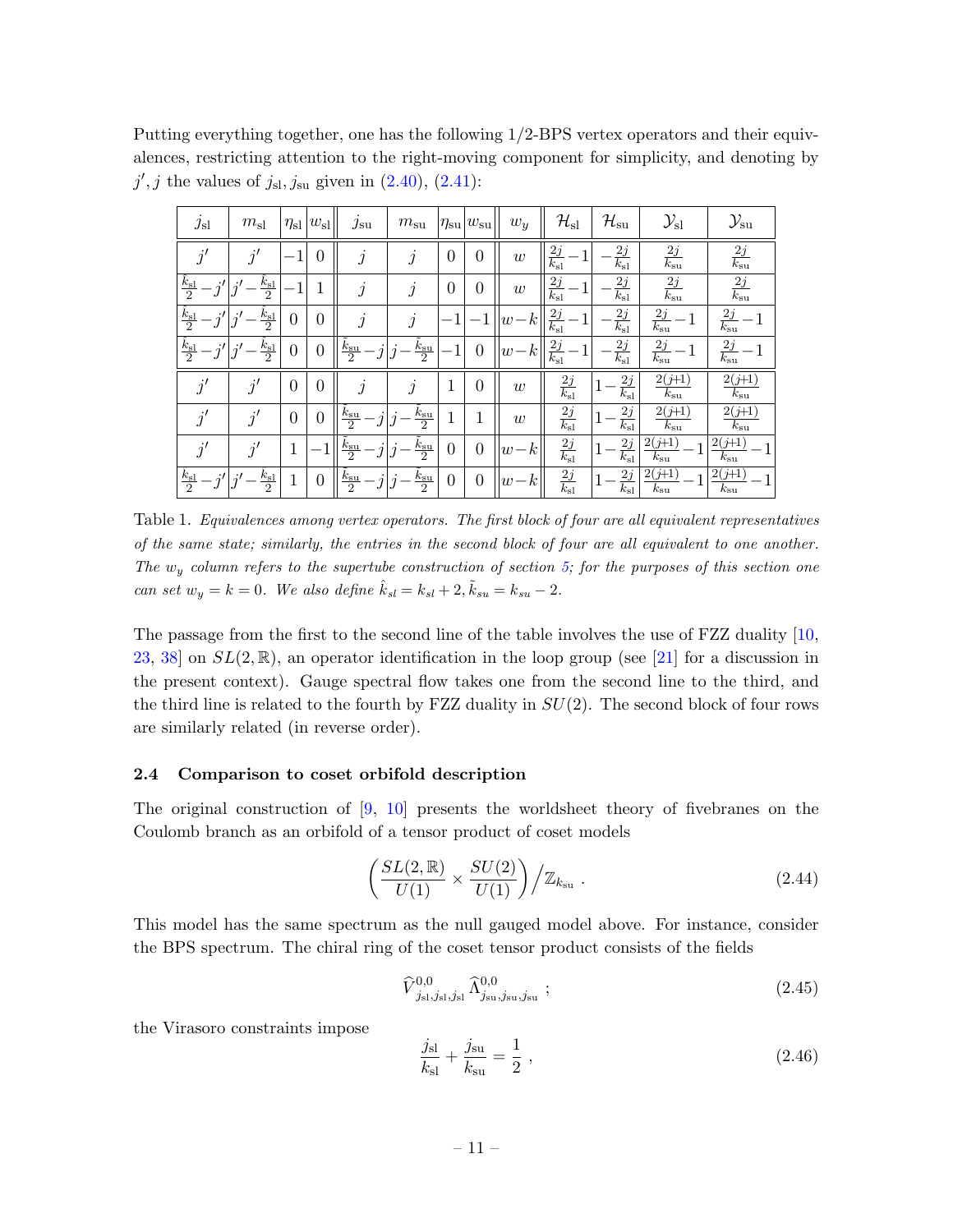which determines  $j_{sl}$  in terms of  $j_{su}$ . The operator one arrives at is related to [\(2.39\)](#page-10-2) by FZZ duality (see [\[21\]](#page-47-0) for a discussion). The  $\mathcal{N}=2$  R-charges of these operators are  $\frac{2j_{\rm su}}{k_{\rm su}}$  and  $2j_{\rm sl}$  $\frac{2j_{\rm sl}}{k_{\rm sl}}=1-\frac{2j_{\rm su}}{k_{\rm su}}$  $\frac{2j_{\text{su}}}{k_{\text{su}}}$ , and so survive the  $\mathbb{Z}_{k_{\text{su}}}$  orbifold projection, which requires that the sum of the R-charges is an integer. This integer charge property allows the possibility of a chiral GSO projection by ensuring an absence of branch cuts in correlation functions.

The null gauging construction arrives at this spectrum in a slightly different way. Instead of the coset, one has its parent (squashed) WZW model; and instead of the orbifold, one has the null gauge constraints. The quantum numbers of the  $\mathcal Y$  exponential are correlated to those of the H exponential in  $(2.39)$ ; the gauge constraint  $(2.30)$  relates the Y charges of  $SL(2,\mathbb{R})$  and  $SU(2)$ , and thus the H charges. In the end, one arrives at the same physical spectrum.

Worldsheet dualities provide an alternative proposed interpretation for this background [\[10,](#page-46-7) 22. The  $\frac{SU(2)}{U(1)}$  coset model at level *n* is quantum equivalent to the  $\mathcal{N}=2$  Landau-Ginsburg theory [\[5,](#page-46-4) [6,](#page-46-15) [39\]](#page-47-16), and the  $\frac{SL(2,\mathbb{R})}{U(1)}$  coset is quantum equivalent to  $\mathcal{N}=2$  Liouville theory [\[10,](#page-46-7) [38\]](#page-47-15). The Landau-Ginsburg interpretation of the coset orbifold [\[40\]](#page-47-17) is that the  $\mathcal{N}=2$  superpotential  $W(Z) = Z^{k_{\rm su}}$  describes a slightly resolved Calabi-Yau hypersurface singularity

$$
Z^{k_{su}} + Z_1^2 + Z_2^2 + Z_3^2 = \lambda_0 \tag{2.47}
$$

in  $\mathbb{C}^4$ . The worldsheet duality that relates the hypersurface singularity description and the fivebrane description of the background amounts to mirror symmetry [\[41\]](#page-48-0).

The role of the Liouville field is to dress the resolution parameter  $\lambda_0$  so that it is the coupling of a marginal operator on the worldsheet. In fact, all the chiral operators [\(2.45\)](#page-11-1) generate deformations of the singularity – the operators  $\widehat{\Lambda}_{j_{\rm su},j_{\rm su},j_{\rm su}}^{0,0}$ , with  $j_{\rm su} \leq \frac{k_{\rm su}-2}{2}$ , are the powers of the generator  $Z = \hat{\Lambda}_{\frac{1}{2} \frac{1}{2} \frac{1}{2}}^{0,0}$  of the Landau-Ginsburg chiral ring, and again the role of the attached  $\mathcal{N}=2$  Liouville field is to dress this deformation to make a marginal worldsheet operator. Note that due to the restricted ranges [\(2.43\)](#page-10-3) of the allowed spins, the array of deformations of the fivebrane array is more limited in the Argyres-Douglas background than in the critical dimension.

In the null gauging approach, this whole construction lifts up to the parent tensor product of (squashed) WZW models [\[21\]](#page-47-0). The duality between the coset models and their Landau-Ginsburg duals is embodied in the operator equivalences of Table 1. Here one can understand the origin of FZZ duality as being a consequence of operator identifications related to spectral flow; for details, see  $[21]$ .

An alternative interpretation [\[21\]](#page-47-0) of the FZZ dual picture posits that the superpotential codes the near-source structure of the fivebrane configuration, in that the zeroes of the superpotential code the fivebrane locations in the  $x^1+ix^2$  plane. The Liouville plus Landau-Ginsburg superpotential factorizes as

$$
\mathcal{W} = \mathsf{Z}^{k_{\rm su}} - \lambda_0 e^{k_{\rm su}\mathsf{X}} = \prod_{\ell=1}^{k_{\rm su}} \left( Z - \mu_\ell e^{\mathsf{X}} \right) \tag{2.48}
$$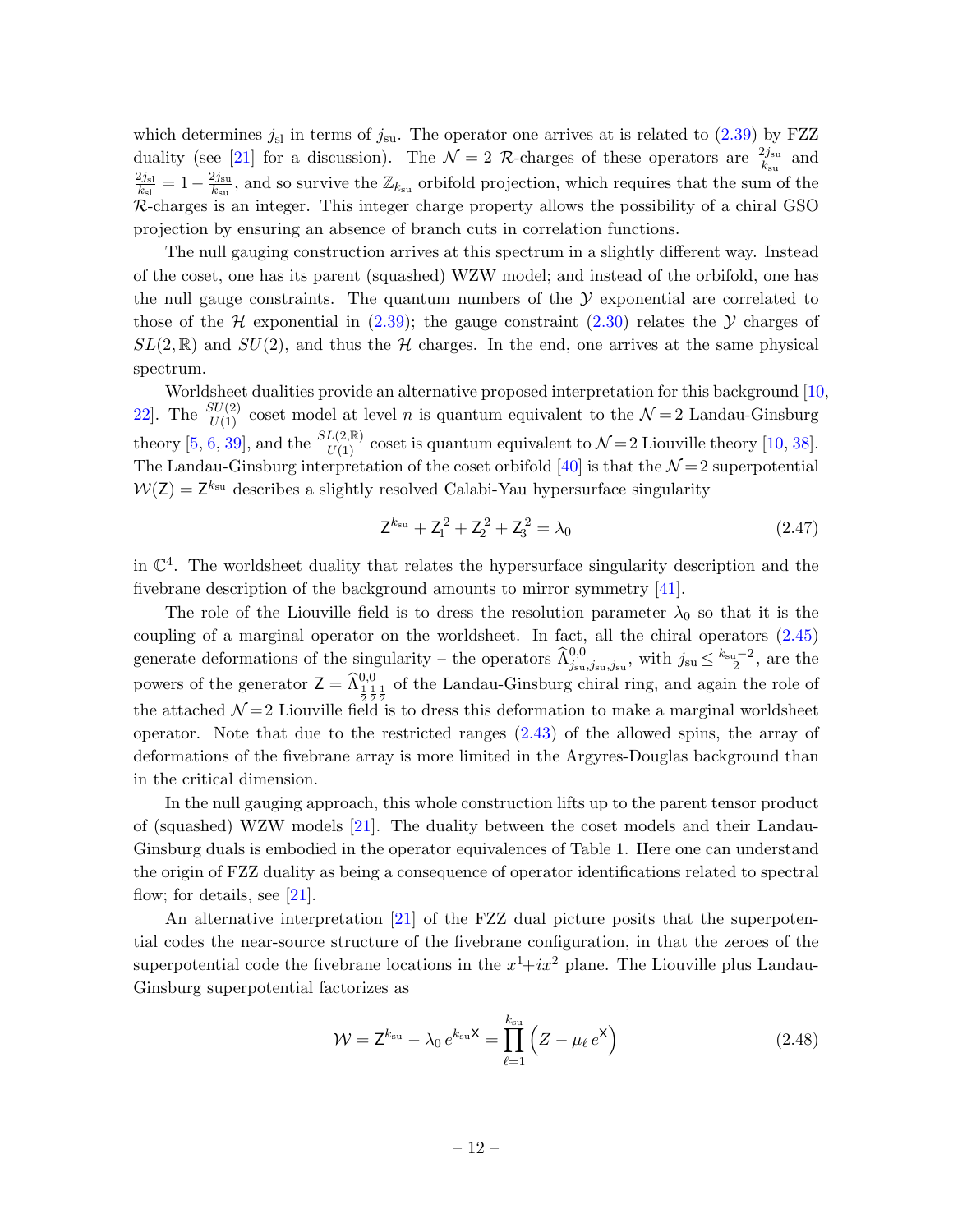where  $\mu_{\ell} = (-\lambda_0)^{1/k_{\rm su}} e^{2\pi i\ell/k_{\rm su}}$ . The FZZ duals of the  $\mathcal{V}^{\pm}$  operators [\(2.40\)](#page-10-0), [\(2.41\)](#page-10-1) are the operators

$$
\lambda_n \mathsf{Z}^n e^{(k_{\rm su}-n)\mathsf{X}} \tag{2.49}
$$

that deform the superpotential and hence the locations of the fivebranes. This alternative interpretation provides a consistent picture of the near-source structure of supertubes [\[21\]](#page-47-0), as we will see in section [5.](#page-26-2)

#### <span id="page-13-0"></span>2.5 2d version

A similar story holds for fivebranes wrapping the vanishing cycles of a slightly resolved Calabi-Yau fourfold singularity. One simply replaces the longitudinal  $\mathbb{R}^{3,1}$  with  $\mathbb{R}^{1,1}$  in the above. The effective geometry (to the extent that it is reliable) is again given by  $(2.23)-(2.25)$  $(2.23)-(2.25)$ , but now the current algebra levels are related by

$$
k_{\rm sl} = \frac{k_{\rm su}}{k_{\rm su} + 1} \quad . \tag{2.50}
$$

In particular, the  $SL(2,\mathbb{R})$  level is always smaller than one – below the correspondence point for linear dilaton backgrounds [\[42\]](#page-48-1). The variation of the background is large relative to the string scale  $\alpha'$ , and the effective geometry can be a poor description of the effective dynamics. The  $SL(2,\mathbb{R})/U(1)$  coset exhibits a strong-weak coupling duality to  $\mathcal{N}=2$  Liouville theory, and for  $k_{\rm sl} < 1$  it is the Liouville description that is more weakly coupled. For instance, it is argued in  $\left[42\right]$  that the black hole solution in linear dilaton and  $AdS_3$  backgrounds is non-normalizable for  $k_{sl} < 1$ , so that instead of the high-energy spectrum being dominated by black hole microstates, it instead consists of the Hagedorn spectrum of fundamental strings. We will return to this issue in the concluding section.

The BPS spectrum for these models is quite limited [\[22\]](#page-47-1). The range of bosonic discrete series representations [\(2.37\)](#page-9-2) has an upper bound less than one, but the chiral operators of the form  $\mathcal{V}^+$  have  $SL(2,\mathbb{R})$  spins

$$
j_{\rm sl} = 1 + \frac{2j_{\rm su}}{2(k_{\rm su} + 1)}\tag{2.51}
$$

which all lie outside the unitary range for  $j_{\rm su}$  in the allowed range  $(2.36)$ . Similarly, the operators of the form  $\mathcal{V}^-$  have spins

$$
j_{\rm sl} = \frac{2j_{\rm su} + 2}{2(k_{\rm su} + 1)}\tag{2.52}
$$

that all lie in the range  $j_{\rm sl} < \frac{1}{2}$  $\frac{1}{2}$  and so are also outside the allowed range. One can construct a set of RR vertex operators  $S_j$  with

$$
j_{\rm sl} = \frac{1}{2} + \frac{2j_{\rm su} + 1}{2(k_{\rm su} + 1)} \quad , \qquad \eta_{\rm su} = \bar{\eta}_{\rm su} = \frac{1}{2} \quad , \qquad \eta_{\rm sl} = \bar{\eta}_{\rm sl} = -\frac{1}{2} \quad , \qquad w_{\rm su} = \bar{w}_{\rm su} = w_{\rm sl} = 0 \tag{2.53}
$$

whose  $SL(2,\mathbb{R})$  spins lie in the allowed range  $(2.37)$ .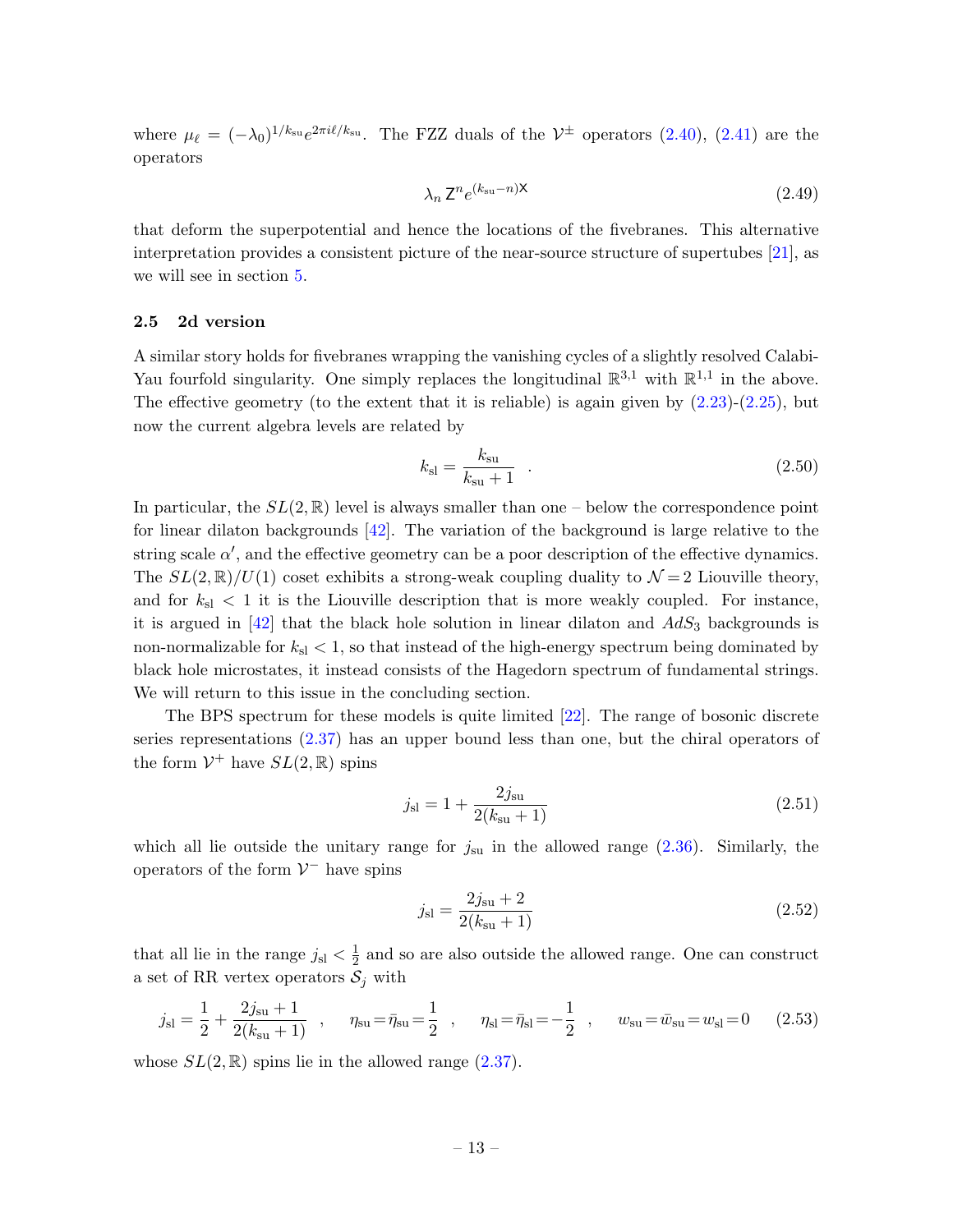# <span id="page-14-0"></span>3 Fivebrane intersections over  $\mathbb{R}^{1,1}$  and  $\mathbb{R}^{2,1}$

The above technology can also be used to describe throats of stacks of intersecting fivebranes, by including a separate  $SU(2)$  factor to account for the H flux through the angular 3-cycle transverse to each stack. In this section we describe some elementary examples of this sort, where the fivebranes intersect in codimension eight; and then move on to more complicated constructions for codimension four intersections in the next section.

# <span id="page-14-1"></span>3.1 Intersections over  $\mathbb{R}^{1,1}$

Two stacks of  $n_5, \tilde{n}_5$  fivebranes intersecting over  $\mathbb{R}^{1,1}$  source a geometry that is simply two copies of that of a single stack. Then we simply take two copies of the above null quotient, one for the space transverse to the first stack and one for the space transverse to the other

$$
\left(\frac{SL(2,\mathbb{R})\times SU(2)}{U(1)_{\ell}\times U(1)_{r}}\right) \times \left(\frac{\widetilde{SL}(2,\mathbb{R})\times \widetilde{SU}(2)}{\widetilde{U}(1)_{\ell}\times \widetilde{U}(1)_{r}}\right) \times \mathbb{R}^{1,1}
$$
\n(3.1)

where we will use tilde's to denote the second group factor. The geometry for this quotient is thus two copies of the Coulomb branch fivebrane geometry

$$
ds^{2} = -du dv + n_{5} \left[ d\rho^{2} + d\theta^{2} + \frac{1}{\Sigma_{0}} \left( \cosh^{2}\rho \cos^{2}\theta \, d\phi^{2} + \sinh^{2}\rho \sin^{2}\theta \, d\psi^{2} \right) \right]
$$

$$
+ \tilde{n}_{5} \left[ d\tilde{\rho}^{2} + d\tilde{\theta}^{2} + \frac{1}{\widetilde{\Sigma}_{0}} \left( \cosh^{2}\tilde{\rho} \cos^{2}\tilde{\theta} \, d\tilde{\phi}^{2} + \sinh^{2}\tilde{\rho} \sin^{2}\tilde{\theta} \, d\tilde{\psi}^{2} \right) \right]
$$

$$
B = \frac{n_{5} \cos^{2}\theta \sinh^{2}\rho}{\Sigma_{0}} d\phi \wedge d\psi + \frac{\tilde{n}_{5} \cos^{2}\tilde{\theta} \sinh^{2}\tilde{\rho}}{\widetilde{\Sigma}_{0}} d\tilde{\phi} \wedge d\tilde{\psi}
$$

$$
e^{-2\Phi} = \frac{\Sigma_{0} \widetilde{\Sigma}_{0}}{g_{s}^{2} n_{5} \tilde{n}_{5}} , \qquad \Sigma_{0} \equiv \sinh^{2}\rho \cos^{2}\theta + \cosh^{2}\rho \sin^{2}\theta . \tag{3.2}
$$

The spectrum and other properties of this background are a straightforward application of the results of  $[18-21]$  $[18-21]$ .

# <span id="page-14-2"></span>**3.2** Intersections over  $\mathbb{R}^{2,1}$

One can describe two stacks of fivebranes intersecting over  $\mathbb{R}^{2,1}$  using a null quotient

<span id="page-14-3"></span>
$$
\left(\frac{SL(2,\mathbb{R})\times SU(2)\times \widetilde{SU}(2)}{U(1)_{\ell}\times U(1)_{r}}\right)\times \mathbb{R}^{2,1}
$$
\n(3.3)

where the  $SL(2,\mathbb{R})$  and  $SU(2)$  levels are related via

<span id="page-14-4"></span>
$$
k_{\rm sl} = \frac{k_{\rm su} k_{\tilde{\rm su}}}{k_{\rm su} + k_{\tilde{\rm su}}} \ . \tag{3.4}
$$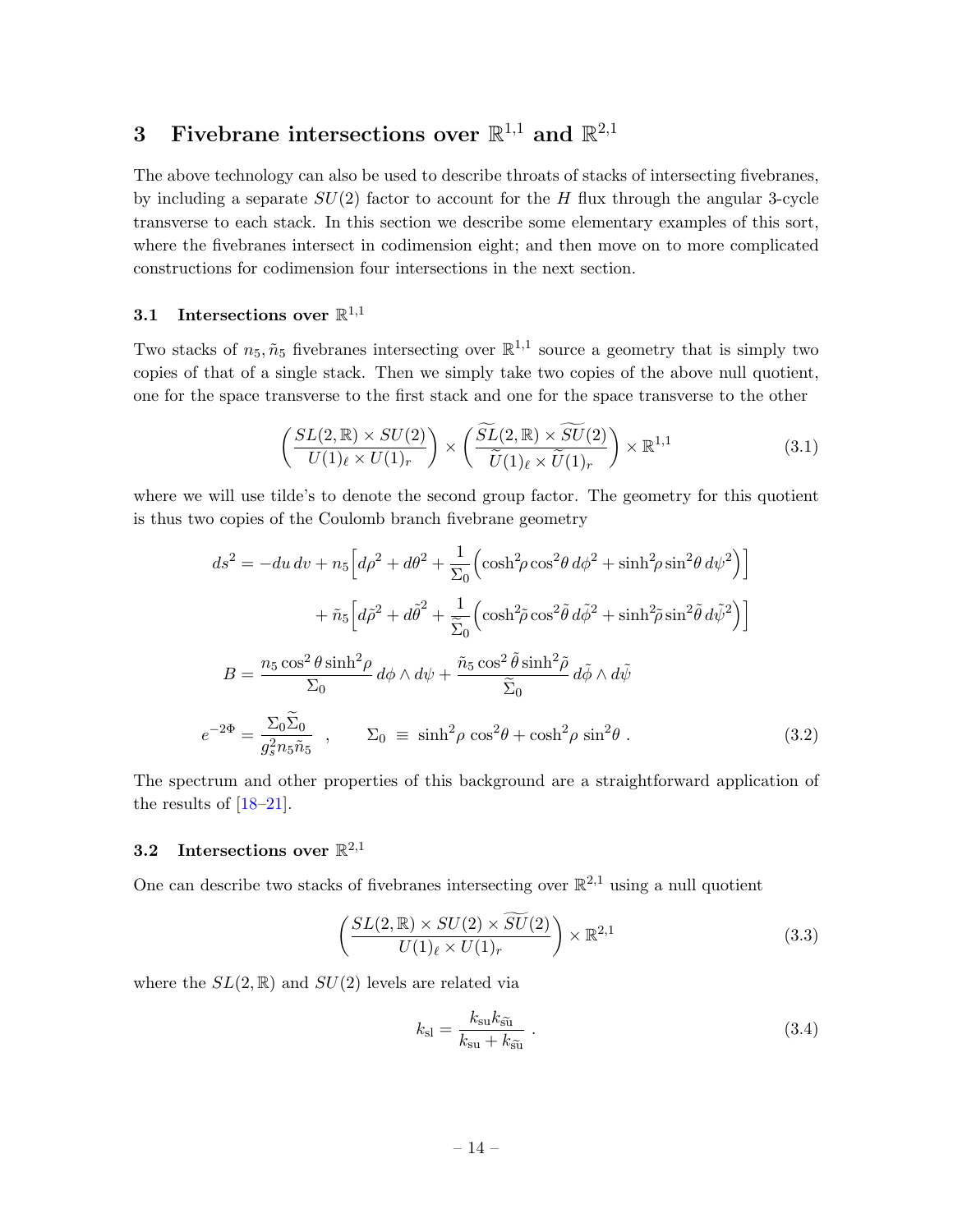This background was considered in [\[26\]](#page-47-3) as the very near-source limit of intersecting fivebranes in codimension eight. When the fivebranes are not separated in their transverse space, the radial direction in each fivebrane throat is described on the worldsheet by a free field with linear dilaton [\[8\]](#page-46-6). The two radial directions  $\rho$ ,  $\tilde{\rho}$  tranverse to each stack have linear dilatons with slopes

$$
Q = \sqrt{1/k_{\rm su}} \quad , \quad \tilde{Q} = \sqrt{1/k_{\rm \tilde{su}}} \ . \tag{3.5}
$$

One then forms the linear combinations

$$
\hat{Q}\vartheta = \tilde{Q}\rho - Q\tilde{\rho} \quad , \quad \hat{Q}\varrho = Q\rho + \tilde{Q}\tilde{\rho} \quad ; \tag{3.6}
$$

note that  $\vartheta$  codes the angular direction in this two-dimensional radial space, and has no linear dilaton. It was conjectured by  $[26]$  that the near-horizon symmetry is enhanced from  $1+1d$ to  $2+1d$  (super)Poincaré invariance. One then supposes that the desingularization of this throat along the Coulomb branch amounts to the embedding of the linear dilaton direction into  $SL(2,\mathbb{R})$  and getting rid of the additional two dimensions via null gauging.

Separating each stack of fivebranes onto their Coulomb branch, we can gauge the null currents

<span id="page-15-1"></span>
$$
\mathcal{J} = a J_{\rm sl}^3 - J_{\rm su}^{\flat} - J_{\tilde{\rm su}}^{\flat} \quad , \qquad \bar{\mathcal{J}} = a J_{\rm sl}^3 - \bar{J}_{\rm su}^{\flat} - \bar{J}_{\tilde{\rm su}}^{\flat} \quad , \qquad a = \frac{k_{\rm su} + k_{\tilde{\rm su}}}{\sqrt{k_{\rm su} k_{\tilde{\rm su}}}} \tag{3.7}
$$

where we have squashed the  $SU(2)$  group manifolds but do not squash  $SL(2,\mathbb{R})$ . The squashed currents are given by [\(2.7\)](#page-5-1). Setting the gauge  $\tau = \sigma = 0$ , the gauge action becomes

$$
\mathcal{L}_{\text{gauge}} = 2\mathcal{A}\bar{\mathcal{J}} + 2\bar{\mathcal{A}}\mathcal{J} + 4\Sigma \mathcal{A}\bar{\mathcal{A}}
$$
  

$$
2\Sigma = (k_{\text{su}} + k_{\tilde{\text{su}}})\cosh 2\rho - k_{\text{su}}f[\theta, R_{\text{su}}] - k_{\tilde{\text{su}}}f[\tilde{\theta}, R_{\tilde{\text{su}}}]
$$
(3.8)

where we have defined

<span id="page-15-0"></span>
$$
f(x,R) = \frac{f_{-}(x,R)}{f_{+}(x,R)} \quad , \quad f_{\pm}(x,R) = \frac{1}{R}\cos^2 x \pm R\sin^2 x \quad . \tag{3.9}
$$

Integrating out the gauge field results in contribution  $J\bar{J}/\Sigma$  to the effiective action, and thus a singularity where  $\Sigma = 0$ , which occurs at  $\rho = \theta = \tilde{\theta} = 0$ . This locus is the  $\mathbb{T}^2$  parametrized by  $\psi$ ,  $\tilde{\psi}$ . We expect  $k_{\rm su} k_{\rm su}$  intersection points of the two stacks of fivebranes to be spread in a uniform array along this torus. Presumably, this intersection structure should be visible to D-brane probes as in [\[20,](#page-47-18) [43,](#page-48-2) [44\]](#page-48-3). Asymptotically, the geometry approaches a linear dilaton throat with angular geometry squashed  $\mathbb{S}^3 \times \tilde{\mathbb{S}}^3$ , which one can read off from  $(2.4)-(2.5)$  $(2.4)-(2.5)$ 

$$
ds^2 \sim k_{\rm sl} d\rho^2 + k_{\rm su} \left( d\theta^2 + \frac{\tan^2 \theta}{1 + R_{\rm su}^2 \tan^2 \theta} d\phi^2 + \frac{R_{\rm su}^2}{1 + R_{\rm su}^2 \tan^2 \theta} d\psi^2 \right) + k_{\tilde{\rm su}} \left( d\tilde{\theta}^2 + \frac{\tan^2 \tilde{\theta}}{1 + R_{\tilde{\rm su}}^2 \tan^2 \tilde{\theta}} d\tilde{\phi}^2 + \frac{R_{\tilde{\rm su}}^2}{1 + R_{\tilde{\rm su}}^2 \tan^2 \tilde{\theta}} d\tilde{\psi}^2 \right)
$$
(3.10)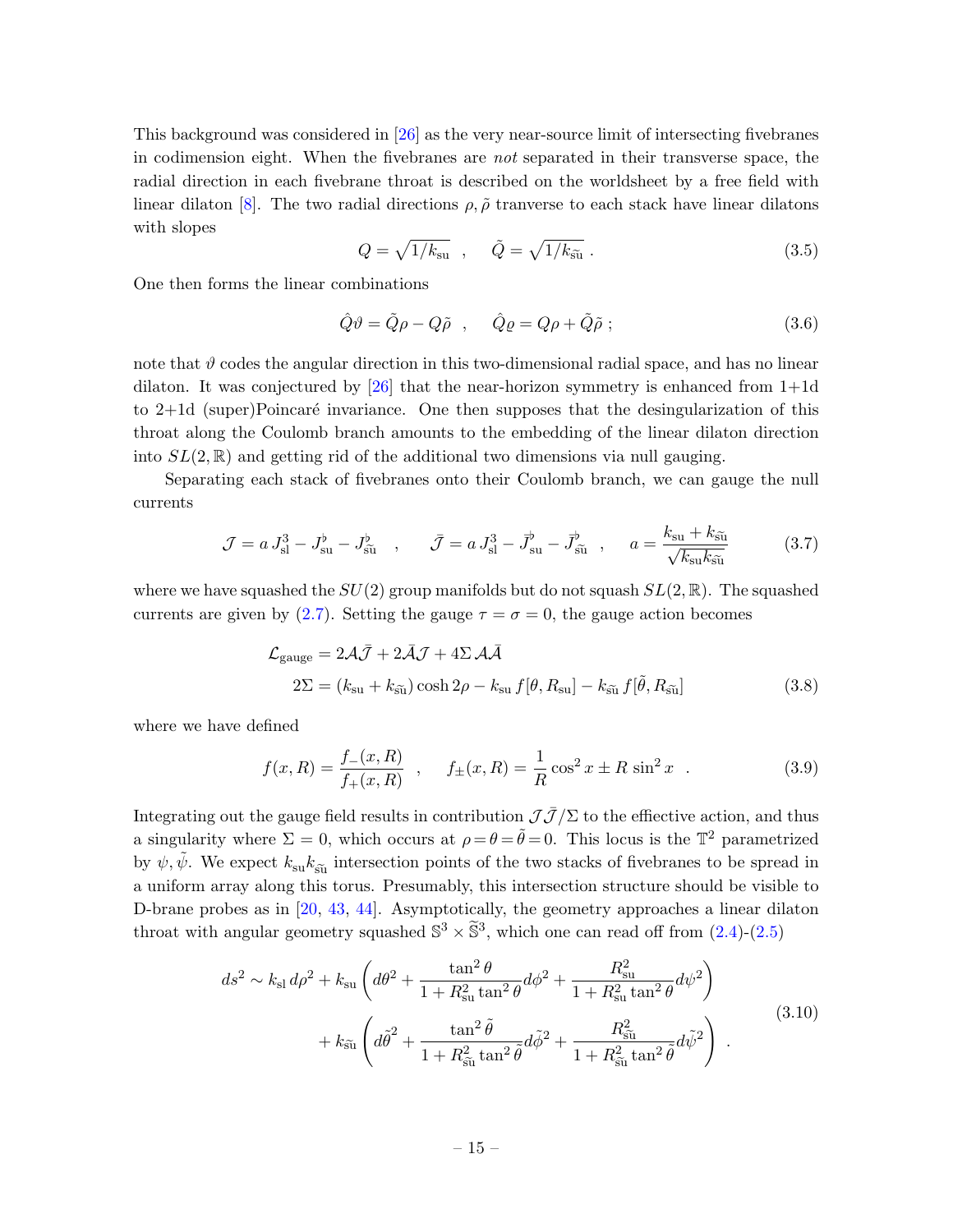Once can again work out the spectrum of BPS states and the Coulomb branch moduli. The squashed  $SU(2)$  factor has a  $J^{\flat}, \bar{J}^{\flat}$  spectrum [\(2.27\)](#page-8-3)

$$
\sqrt{k_{su}} p_{L,R} = \frac{n_{su} + k_{su} N_{su}}{2R_{su}} \pm \frac{R_{su}}{2} (\ell_{su} + k_{su} L_{su})
$$
\n(3.11)

and similarly for  $\widetilde{SU}(2)$ ; and so with  $R_{\rm su} = R_{\rm su} = a^{-1}$ , highest weight states in all three factors, and a single fermion in one of the three factors carrying the supergraviton polarization analogous to  $V^{\pm}$  of [\(2.38\)](#page-9-0) satisfy the null constraints  $\mathcal{J} = \bar{\mathcal{J}} = 0$  provided

$$
a\left(m_{\rm sl} + \eta_{\rm sl}\right) - \frac{n_{\rm su}}{2R_{\rm su}} - \frac{n_{\tilde{\rm su}}}{2R_{\tilde{\rm su}}} = a\left(\bar{m}_{\rm sl} + \bar{\eta}_{\rm sl}\right) - \frac{\bar{n}_{\rm su}}{2R_{\rm su}} - \frac{\bar{n}_{\tilde{\rm su}}}{2R_{\tilde{\rm su}}} = 0\tag{3.12}
$$

(also subject to the unitarity bounds  $(2.36), (2.37)$  $(2.36), (2.37)$ ; these are  $1/2$ -BPS in spacetime.

# <span id="page-16-0"></span> $4$  Intersections over  $\mathbb{R}^{3,1}$

The transverse space to the intersecting fivebranes can be reduced by one further dimension if one gauges an additional spacelike isometry; consequently, one can expand the longitudinal directions of the intersection to  $3+1d$ . We will consider two possibilities. First, we can begin with the above supersymmetric coset  $(3.3)$  and gauge a third, spatial isometry. It turns out that the conditions of anomaly cancellation force the additional isometry to have fixed points; these fixed points will occur all up and down the throat (i.e. for all  $\rho$ ). These fixed points naively lead to a diverging dilaton at a particular locus in the angular space of the fivebranes; however we will see that the naively diverging dilaton is an artifact of the duality frame, and a different choice of duality frame removes the singularity, while unfortunately introducing a similar singularity in another corner of the angular space. In this sense, the angular space is not a conventional geometry but rather a  $T$ -fold – a space whose transition functions are not simply coordinate transformations, but may in addition involve T-duality transformations. The simplest example of this phenomenon is in fact the coset model  $\frac{SU(2)}{U(1)}$  [\[45](#page-48-4)[–47\]](#page-48-5), so it is not surprising to see the same phenomenon cropping up here.

The second approach tries to embed the additional  $U(1)$  isometry in  $SU(2) \times \widetilde{SU}(2)$  so that the orbits don't have fixed points. The resulting angular coset was first explored in [\[30\]](#page-47-5) and considered in the present context in [\[29\]](#page-47-4); this angular geometry resembles that of the Sasaki-Einstein manifolds  $T^{p,q}$  but with some important differences.

Here we will use the null gauging formalism from [\[20\]](#page-47-18) in order to study NS5-branes wrapping cycles in the spaces  $T^{p,q}$ . This is constructed by starting with a WZW model on the smooth 11+2d space

$$
(SL(2,\mathbb{R})\times SU(2)\times \widetilde{SU}(2))\times \mathbb{R}^{3,1}, \qquad (4.1)
$$

and then gauging two null and one spacelike Killing vectors:

$$
\left(\frac{SL(2,\mathbb{R})\times SU(2)\times \widetilde{SU}(2)}{U(1)_{\ell}\times U(1)_{r}\times U(1)_{s}}\right)\times \mathbb{R}^{3,1} .
$$
\n(4.2)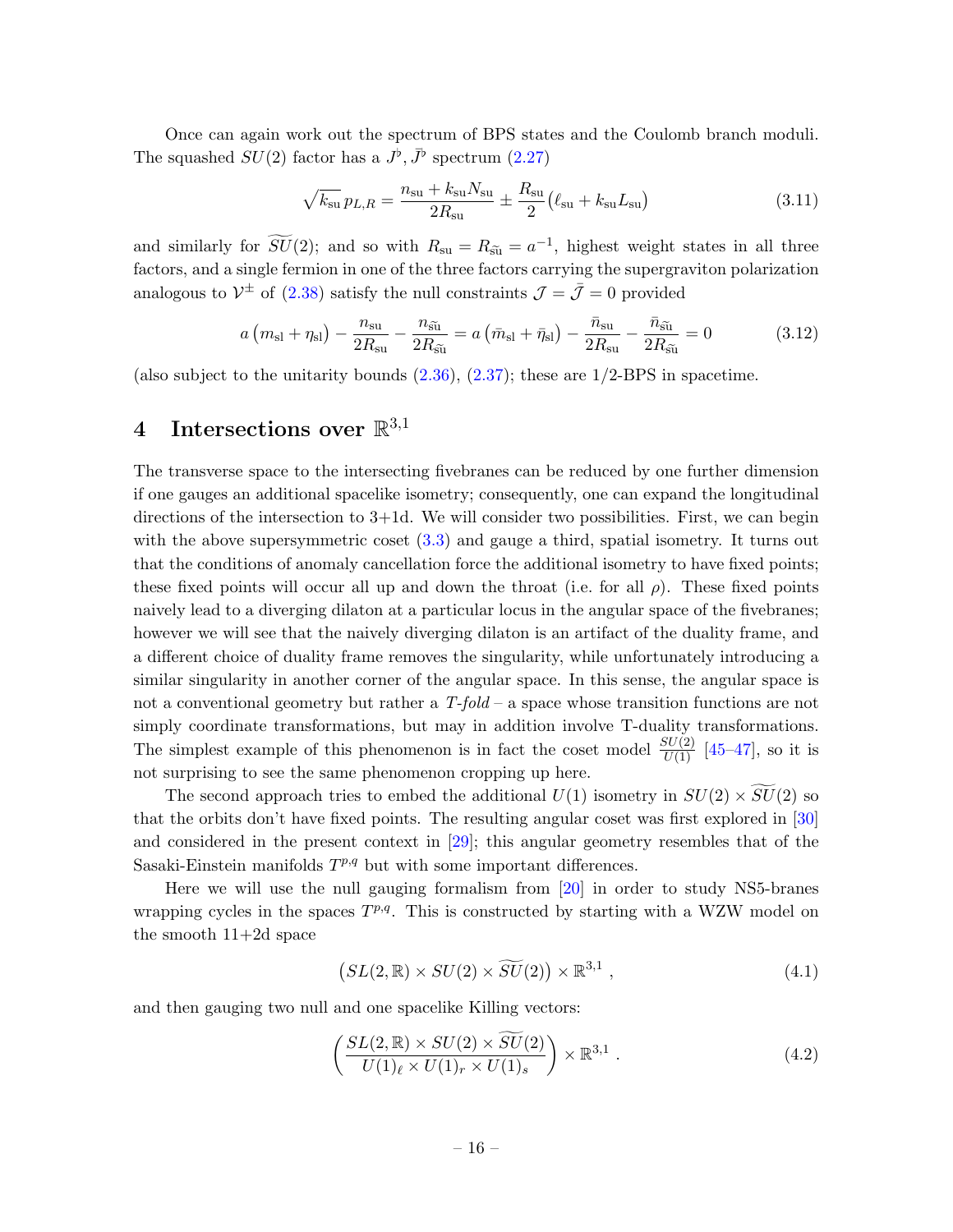It remains to choose the embedding of the left and right null isometries, as well as the spatial isometry  $U(1)_s$ .

### <span id="page-17-0"></span>4.1 Option 1: Symmetric gauging and T-folds

If the spatial isometry has fixed points in  $SU(2) \times \widetilde{SU}(2)$ , the angular space transverse to the fivebranes will not be a conventional geometry – in gauged WZW models, the projected metric gets a warp factor (and the dilaton varies) according to the size of the gauge orbit, resulting in an apparent singularity where the orbits degenerate.

The simplest example of this phenomenon is the coset  $\frac{SU(2)}{U(1)}$ , sometimes known as the *parafermion disk.* Beginning with the  $SU(2)$  metric in Euler angle coordinates  $(A.1)$ 

$$
ds_{\rm su}^2 = d\theta^2 + \cos^2\theta \, d\psi^2 + \sin^2\theta \, d\phi^2 \tag{4.3}
$$

and gauging (axial) translations in  $\psi$ , the quotient theory has the metric and dilaton

$$
ds_{\text{axial}}^2 = d\theta^2 + \tan^2 \theta \, d\phi^2 \quad , \qquad e^{2\Phi} = \frac{g_s^2}{\cos^2 \theta} \quad ; \tag{4.4}
$$

on the other hand, gauging (vector) translations in  $\phi$  results in the geometry

$$
ds_{\text{vector}}^2 = d\theta^2 + \cot^2 \theta \, d\psi^2 \quad , \qquad e^{2\Phi} = \frac{g_s^2}{\sin^2 \theta} \quad . \tag{4.5}
$$

The model is so named because the effective geometry of the quotient has the topology of a disk, and because after stripping off their  $U(1)$  dependence the  $SU(2)$  currents  $J^{\pm}$  are  $\mathbb{Z}_{k_{\text{su}}}$ parafermions whose chiral algebra controls the structure of correlation functions. These two gaugings are related by T-duality, which flips the sign of the left Euler angle  $\psi - \phi$  keeping the right Euler angle  $\psi + \phi$  fixed, thus interchanging the roles of  $\phi$  and  $\psi$ . This structure is clear in the metric, in that T-duality inverts the metric coefficient for the circle being dualized. The geometry is that of a disk, naively with a diverging size of the angular circle at the boundary of the disk; but this divergence is something of a fake from the point of view of string theory. String theory on the  $SU(2)$  group manifold starting point is completely regular, and gauging simply selects the subset of observables that are invariant under the gauge motion, and thus remains completely regular. The background so obtained is thus not a regular geometry in any fixed T-duality frame; it is perhaps usefully described as a  $T$ -fold [\[48](#page-48-6)[–51\]](#page-48-7), a structure described in patches much as for the atlas of charts describing a manifold, but where the maps between coordinates in patch overlaps can involve T-duality transformations. Thus  $\frac{SU(2)}{U(1)}$  can be thought of as a "T-fold two-sphere", with northern and southern hemisphere patches related by T-duality on the aximuthal circle.

For  $SU(2) \times SU(2)$ , one canonical choice for the action of  $U(1)_s$  is a symmetrical embedding

$$
(g_{\rm su}, g_{\rm \tilde{su}}) \longrightarrow (h g_{\rm su} h^{-1}, h^{-1} g_{\rm \tilde{su}} h)
$$
\n(4.6)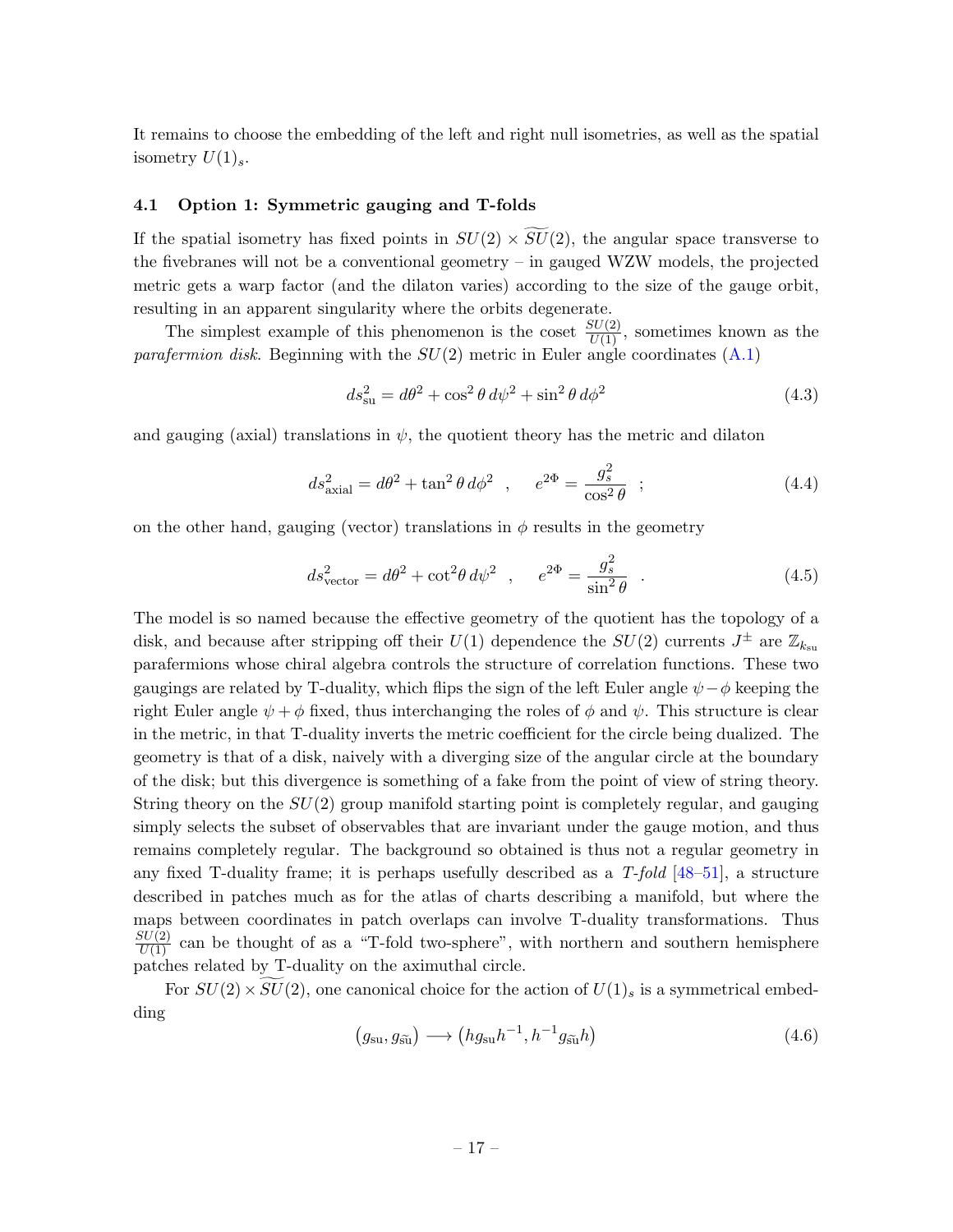which leads to a T-fold with effective geometry on the quotient

$$
ds^{2} = d\theta^{2} + d\tilde{\theta}^{2} + \frac{1}{\Sigma} \Big( k_{\rm su} (k_{\rm su} + k_{\tilde{\rm su}} \sin^{2} \tilde{\theta}) \cos^{2} \theta \, d\psi^{2} + k_{\tilde{\rm su}} (k_{\tilde{\rm su}} + k_{\rm su} \sin^{2} \theta) \cos^{2} \tilde{\theta} \, d\tilde{\psi}^{2} - k_{\rm su} k_{\tilde{\rm su}} \cos^{2} \theta \cos^{2} \tilde{\theta} \, d\psi \, d\tilde{\psi} + 4k_{\rm su} k_{\tilde{\rm su}} \sin^{2} \theta \sin^{2} \tilde{\theta} \, d\chi^{2} \Big) \tag{4.7}
$$

$$
B = \frac{2k_{\rm su}k_{\rm \tilde{su}}}{\Sigma} \Big( \cos^2 \theta \sin^2 \tilde{\theta} \, d\chi \wedge d\psi + \sin^2 \theta \cos^2 \tilde{\theta} \, d\chi \wedge d\tilde{\psi} \Big) \tag{4.8}
$$

$$
e^{-2\Phi} = \frac{1}{g_s^2} \Sigma \tag{4.9}
$$

$$
\Sigma = k_{\rm su} \sin^2 \theta + k_{\rm s\tilde{u}} \sin^2 \tilde{\theta} \tag{4.10}
$$

since the isometry being gauged has fixed points at  $\theta = \tilde{\theta} = 0$  which are flipped to  $\theta = \tilde{\theta} = \frac{\pi}{2}$ 2 under simultaneous T-duality (i.e. flipping from vector to axial gauging) on both groups.

With this angular geometry in hand, we can then apply null gauging, using the  $U(1)_L \times$  $U(1)<sub>R</sub>$  null isometries

$$
(g_{\rm sl}, g_{\rm su}, g_{\tilde{\rm su}}) \longrightarrow (h_{\ell} g_{\rm sl} h_r, h_{\ell}^{\alpha} g_{\rm su} h_r^{\alpha}, h_{\ell}^{\beta} g_{\tilde{\rm su}} h_r^{\beta}), \quad \alpha = \frac{-k_{\tilde{\rm su}}}{k_{\rm su} + k_{\tilde{\rm su}}}, \quad \beta = \frac{-k_{\rm su}}{k_{\rm su} + k_{\tilde{\rm su}}} \tag{4.11}
$$

where  $\alpha, \beta$  are chosen so that the left and right null Killing vectors  $\xi_{\ell}, \xi_r$  associated to these isometries are null and orthogonal to the Killing vector  $\xi_s$  associated to  $U(1)_s$ . These choices guarantee that the gauging is anomaly free. The result will be a linear dilaton geometry whose asymptotic angular geometry is the above T-fold, with a fivebrane source singularity in the effective geometry at the origin  $\rho = \theta = \tilde{\theta} = 0$  in the above patch, and at  $\rho = 0, \theta = \tilde{\theta} = \frac{\pi}{2}$  $\frac{\pi}{2}$  in the T-dual patch.

As in section [2,](#page-4-0) worldsheet dualities provide an alternative proposed interpretation for this background [\[10,](#page-46-7) [22\]](#page-47-1). The orbifold of the tensor product

$$
\left(\frac{SL(2,\mathbb{R})}{U(1)} \times \frac{SU(2)}{U(1)} \times \frac{\widetilde{SU}(2)}{U(1)}\right) \big/ \mathbb{Z}_n ,\qquad (4.12)
$$

where  $n = lcm(k_{su}, k_{su})$ , has the same spectrum as the null gauged model above. The Landau-Ginsburg interpretation of the coset orbifold is that the  $\mathcal{N}=2$  superpotential  $\mathcal{W}(Z,\overline{Z})$  describes a slightly resolved Calabi-Yau hypersurface singularity

$$
\mathsf{Z}^{k_{\rm su}} + \widetilde{\mathsf{Z}}^{k_{\rm su}} + \mathsf{Z}_1^2 + \mathsf{Z}_2^2 = \mu \tag{4.13}
$$

in  $\mathbb{C}^4$ . The fivebrane interpretation of the background is mirror to this hypersurface singularity, however in this case the angular space of the fivebrane throat is not a conventional geometry but rather a T-fold.

It is not clear that an alternate interpretation is available that would relate the zeroes of the superpotential to the underlying fivebrane locus.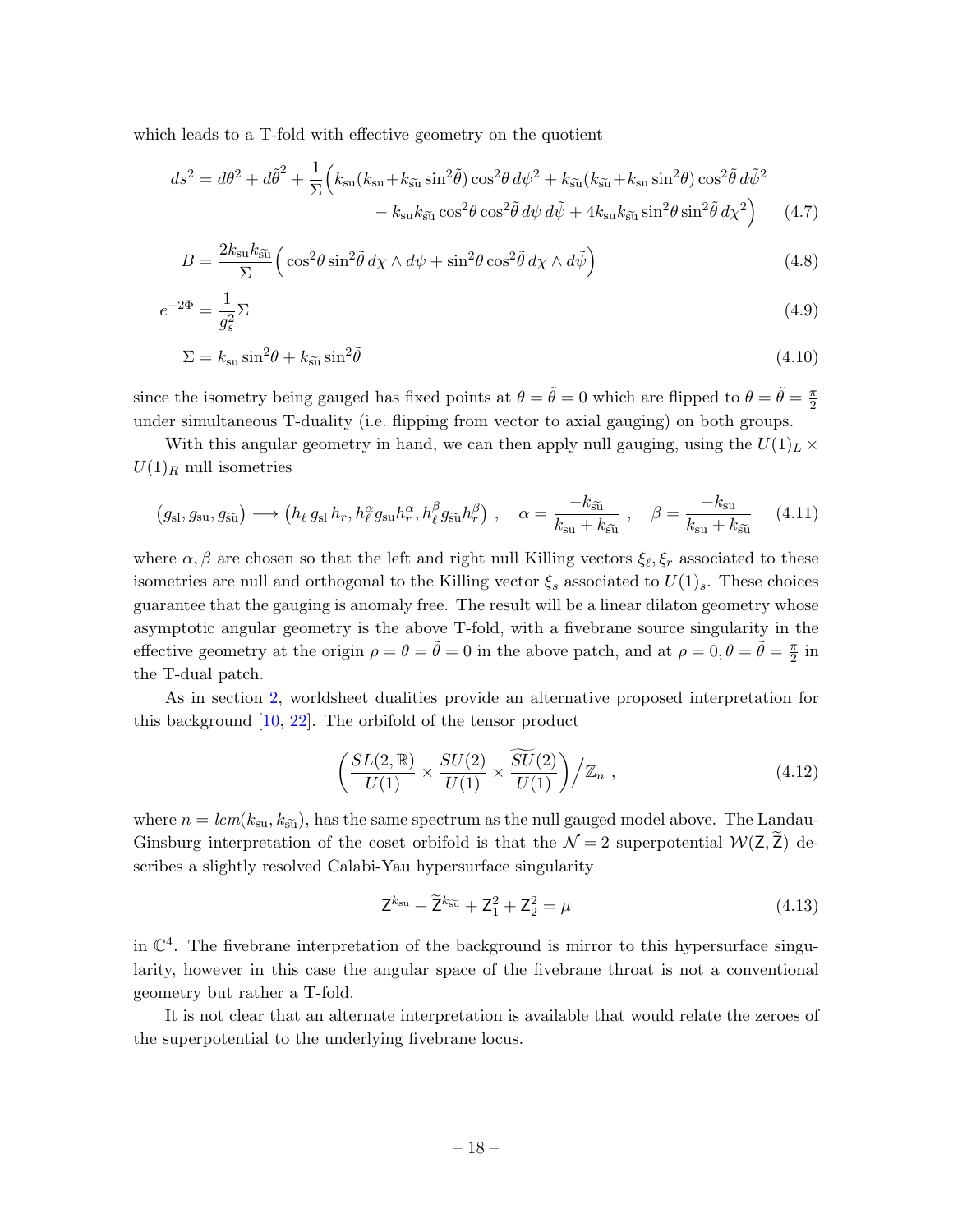### <span id="page-19-0"></span>4.2 Option 2: Asymmetric gauging and  $T^{p,q}$  angular geometries

Another choice of spatial gauging involves an asymmetric embedding known as the GMM coset of  $SU(2) \times SU(2)$  [\[30\]](#page-47-5), is defined by the  $U(1)$  isometry

<span id="page-19-1"></span>
$$
(g, \tilde{g}) \longrightarrow (gh^p, h^q \tilde{g}) \quad , \tag{4.14}
$$

which we now discuss on its own before incorporating it as the angular geometry of a fivebrane throat. There are no fixed points of this isometry, and therefore the gauged theory will have an effective geometry free of singularities, which resembles the geometry of the Sasaki-Einstein manifold  $T^{p,q}$  [\[52\]](#page-48-8) and so we will call it by that name.

Anomaly cancellation imposes a relation between the levels  $k_{su}$ ,  $k_{\tilde{su}}$  of the two  $SU(2)$ 's

$$
k_{\rm su} = q^2 n \quad , \quad k_{\rm \tilde{su}} = p^2 n \quad . \tag{4.15}
$$

The gauge orbit is generated by the Killing vector

$$
\xi_1 = p \, \partial_{\varphi_r} + q \, \partial_{\tilde{\varphi}_l} \tag{4.16}
$$

on  $SU(2) \times SU(2)$ , where  $\varphi_l, \varphi_r$  are the left/right Euler angles

$$
\varphi_l = \frac{1}{2}(\psi - \phi) \quad , \qquad \varphi_r = \frac{1}{2}(\psi + \phi) \tag{4.17}
$$

and similarly for  $\tilde{\varphi}_l$ ,  $\tilde{\varphi}_r$ . With this choice of gauging, we can choose to parametrize

$$
\varphi_r = p(\gamma + \chi) \quad , \quad \tilde{\varphi}_l = q(\gamma - \chi) \quad , \tag{4.18}
$$

where  $\gamma$  is the gauge parameter and  $\chi$  is the remaining physical degree of freedom. Let us pick conventions where  $\varphi_r, \tilde{\varphi}_l \in [0, 2\pi)$ . Since we are gauging a  $U(1)$  group and p, q are coprime, the closure of the gauge orbit implies that  $\gamma \in [0, 2\pi)$ .

Note that the period of  $\chi$  is smaller than  $2\pi$  due to gauge invariance. Consider the shift

$$
\chi \longmapsto \chi + 2\pi \left(\frac{r_1}{2p} + \frac{r_2}{2q}\right) , \quad r_1, r_2 \in \mathbb{Z} , \tag{4.19}
$$

which leads to

$$
\delta_{\chi}\varphi_r = 2\pi \left(\frac{r_1}{2} + \frac{r_2 p}{2q}\right) \quad , \quad \delta_{\chi}\tilde{\varphi}_l = -2\pi \left(\frac{r_1 q}{2p} + \frac{r_2}{2}\right) \quad . \tag{4.20}
$$

Now consider the compensating gauge transformation

$$
\gamma \longmapsto \gamma + 2\pi \left(\frac{r_1}{2p} - \frac{r_2}{2q}\right) ,\qquad (4.21)
$$

which leads to

$$
\delta_{\gamma}\varphi_r = 2\pi \left(\frac{r_1}{2} - \frac{r_2 p}{2q}\right) \quad , \quad \delta_{\gamma}\tilde{\varphi}_l = 2\pi \left(\frac{r_1 q}{2p} - \frac{r_2}{2}\right) \quad . \tag{4.22}
$$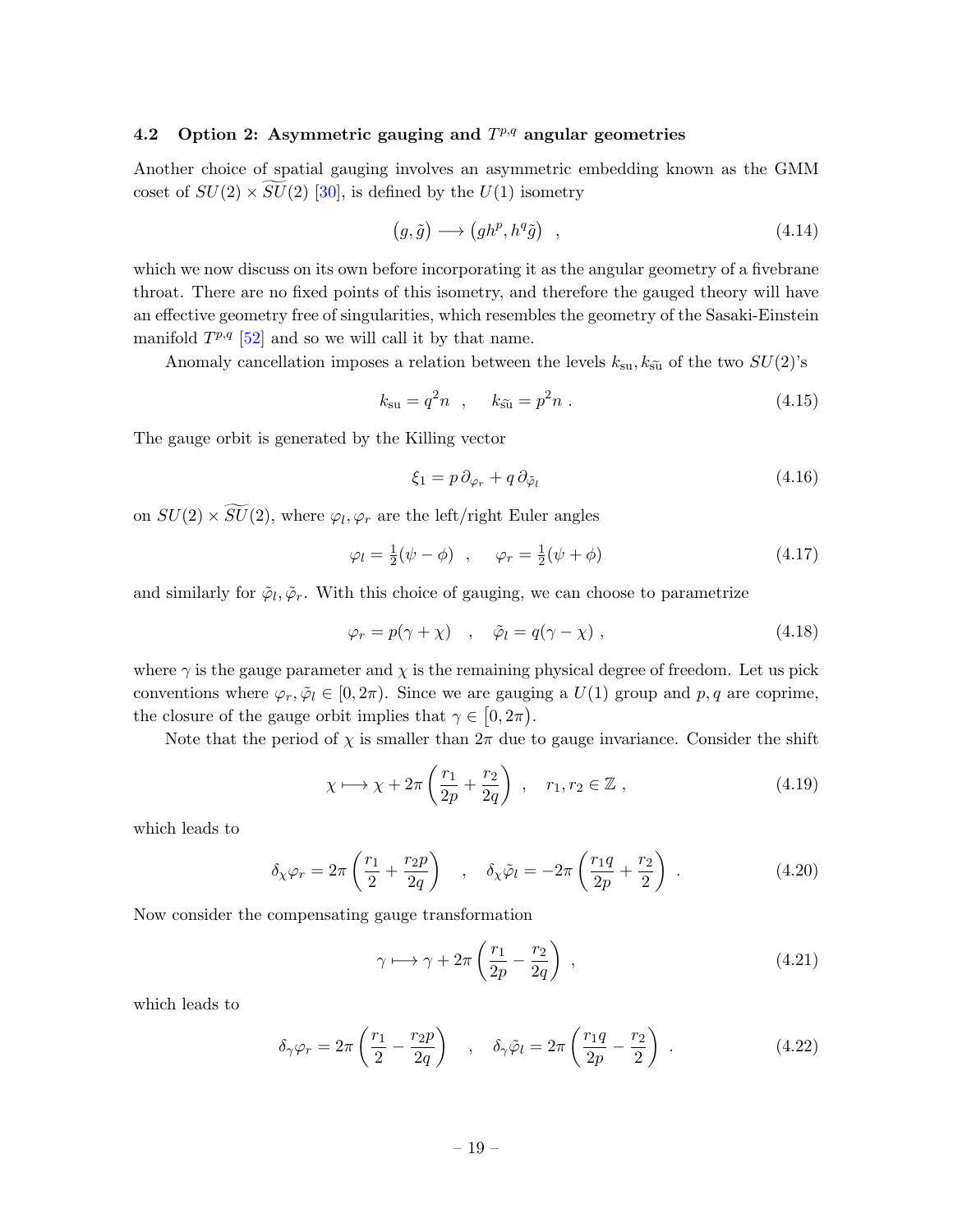The combined transformation shifts  $\varphi_r$ ,  $\tilde{\varphi}_l$  by an integral number of periods. Since p, q are coprime,  $\min_{r_1,r_2} \{pr_2 + qr_1 \in \mathbb{Z}_+\} = 1$ . Thus, we can conclude that the range of the  $\chi$ coordinate is

$$
\chi \in \left[0, \frac{2\pi}{2pq}\right) \,. \tag{4.23}
$$

We can then rescale to a coordinate  $\hat{\chi}$  with canonical periodicity  $\hat{\chi} \in [0, 2\pi)$  via

$$
\hat{\chi} = 2pq\,\chi \tag{4.24}
$$

Gauging the isometry  $(4.14)$  leads to the effective metric on the quotient  $[29]$ 

$$
ds^{2} = k_{\text{su}} \left( d\theta^{2} + \sin^{2} 2\theta \, d\varphi_{l}^{2} \right) + k_{\tilde{\text{su}}} \left( d\tilde{\theta}^{2} + \sin^{2} 2\tilde{\theta} \, d\tilde{\varphi}_{r}^{2} \right) + \frac{\sqrt{k_{\text{su}}k_{\tilde{\text{su}}}}}{pq} \left( d\hat{\chi} + q \cos 2\theta \, d\varphi_{l} - p \cos 2\tilde{\theta} \, d\tilde{\varphi}_{r} \right)^{2}
$$
(4.25)

which is a circle fibered over  $S^2 \times S^2$  (or a squashed  $S^3$  fibered over  $S^2$ , in two different ways).<sup>[3](#page-20-0)</sup> This geometry suggests that we define the fiber one-form

<span id="page-20-1"></span>
$$
\boldsymbol{\mu} = \left( d\hat{\chi} + q\cos 2\theta \, d\varphi_l - p\cos 2\tilde{\theta} \, d\tilde{\varphi}_r \right) \tag{4.26}
$$

which allows us to write the metric as

$$
ds^{2} = k_{\rm su} \left( d\theta^{2} + \sin^{2} 2\theta \, d\varphi_{l}^{2} \right) + k_{\tilde{\rm su}} \left( d\tilde{\theta}^{2} + \sin^{2} 2\tilde{\theta} \, d\tilde{\varphi}_{r}^{2} \right) + \frac{\sqrt{k_{\rm su} k_{\tilde{\rm su}}}}{pq} \mu^{2} \,. \tag{4.27}
$$

One also has the effective B-field

$$
B = \frac{k_{\rm su}}{q} \cos 2\theta \,\mu \wedge d\varphi_l + \frac{k_{\rm \tilde{su}}}{p} \cos 2\tilde{\theta} \,\mu \wedge d\tilde{\varphi}_r + \sqrt{k_{\rm su} k_{\rm \tilde{su}}} \cos 2\theta \cos 2\tilde{\theta} \, d\varphi_l \wedge d\tilde{\varphi}_r \tag{4.28}
$$

so that the three form flux reduces to a sum of the volume forms on the angular three-cycles one can build out of either of the two  $S^2$ 's together with the  $\chi$ -circle fiber (ignoring the last term whose H-flux does not thread a homology cycle). We see that there are respectively  $2\frac{k_{\rm su}}{q} = 2nq$  and  $2\frac{k_{\rm \widetilde{si}}}{p} = 2np$  units of H flux on the two angular three-cycles.

There are also KK monopoles in the geometry, as one sees from the structure of the  $\chi$ circle fibration. This feature can also be seen by performing a T-duality on the  $\chi$  circle, that turns these KK monopoles into NS5-brane fluxes, and the NS5-branes into KK monopoles

<span id="page-20-0"></span><sup>&</sup>lt;sup>3</sup>Note that because we have chosen conventions where  $\varphi_r, \tilde{\varphi}_l \in [0, 2\pi)$ , the angles  $\tilde{\varphi}_r, \varphi_l \in [0, 4\pi)$ . As a result, the two  $\mathbb{S}^2$ 's have conical defects at their poles. These are not standard orbifold singularities, and don't seem to be a problem for string theory.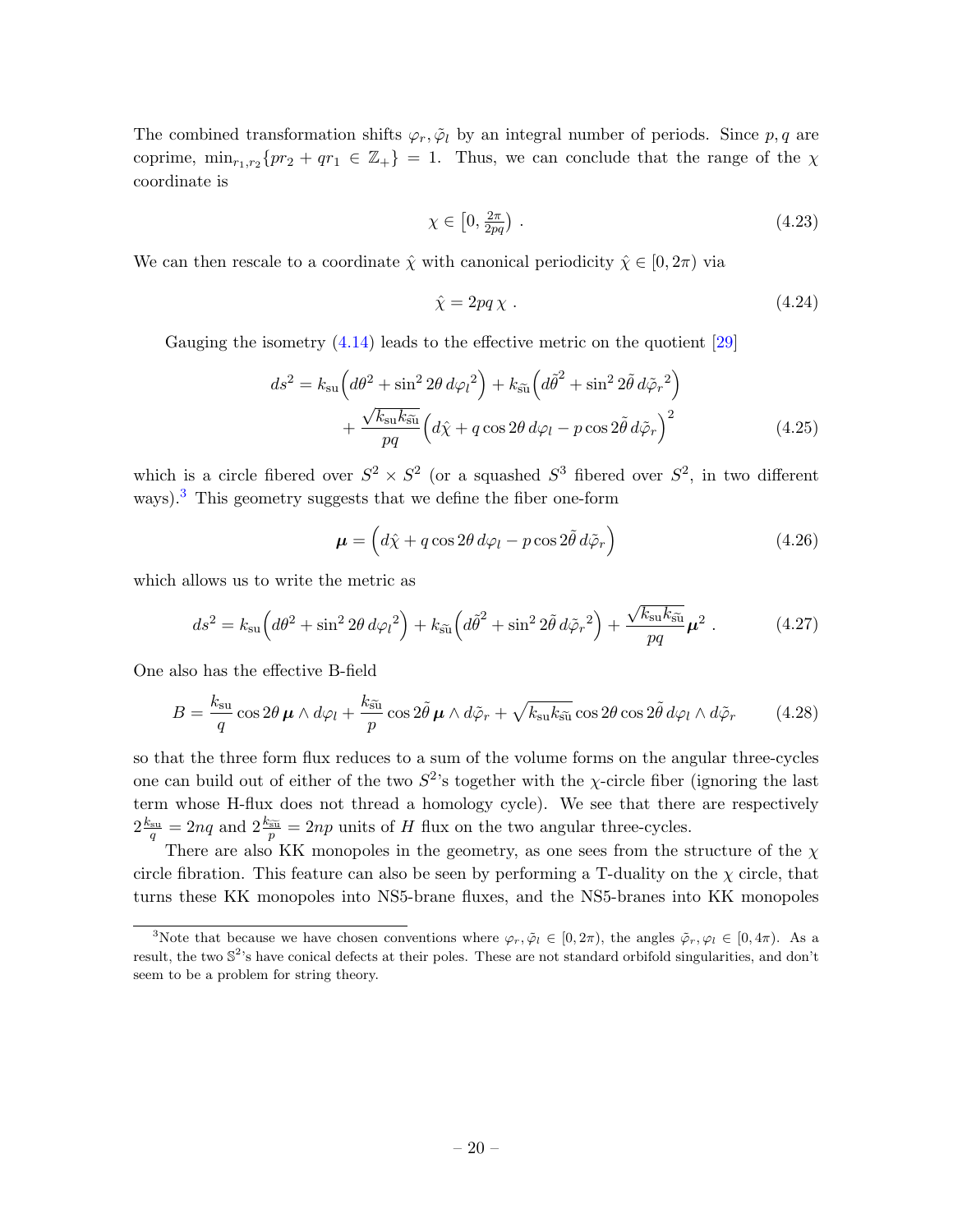(see below). Using the standard Buscher rules [\[53\]](#page-48-9)

$$
\tilde{G}_{\hat{\chi}\hat{\chi}} = 1/G_{\hat{\chi}\hat{\chi}} , \quad \tilde{G}_{\hat{\chi}\varphi_l} = B_{\hat{\chi}\varphi_l}/G_{\hat{\chi}\hat{\chi}} , \quad \tilde{G}_{\chi\tilde{\varphi}_r} = B_{\hat{\chi}\tilde{\varphi}_r}/G_{\hat{\chi}\hat{\chi}} \n\tilde{G}_{\varphi_l\varphi_l} = G_{\varphi_l\varphi_l} - (G_{\hat{\chi}\varphi_l}^2 - B_{\hat{\chi}\varphi_l}^2)/G_{\hat{\chi}\hat{\chi}} , \quad \tilde{G}_{\tilde{\varphi}_r\tilde{\varphi}_r} = G_{\tilde{\varphi}_r\tilde{\varphi}_r} - (G_{\hat{\chi}\tilde{\varphi}_r}^2 - B_{\hat{\chi}\tilde{\varphi}_r}^2)/G_{\hat{\chi}\hat{\chi}} \n\tilde{G}_{\varphi_l\tilde{\varphi}_r} = G_{\varphi_l\tilde{\varphi}_r} - (G_{\hat{\chi}\varphi_l}G_{\hat{\chi}\tilde{\varphi}_r} - B_{\hat{\chi}\varphi_l}B_{\hat{\chi}\tilde{\varphi}_r})/G_{\hat{\chi}\hat{\chi}} \n\tilde{B}_{\hat{\chi}\varphi_l} = G_{\hat{\chi}\varphi_l}/G_{\hat{\chi}\hat{\chi}} , \quad \tilde{B}_{\hat{\chi}\tilde{\varphi}_r} = G_{\hat{\chi}\tilde{\varphi}_r}/G_{\hat{\chi}\hat{\chi}} \n\tilde{B}_{\varphi_l\tilde{\varphi}_r} = B_{\varphi_l\tilde{\varphi}_r} - (G_{\hat{\chi}\tilde{\varphi}_r}B_{\hat{\chi}\varphi_l} - B_{\hat{\chi}\tilde{\varphi}_r}G_{\hat{\chi}\varphi_l})/G_{\hat{\chi}\hat{\chi}} \n\tag{4.29}
$$

one finds in the T-dual frame

$$
\widetilde{B}_{\hat{\chi}\tilde{\varphi}_r} \sim -p\cos 2\tilde{\theta} \, d\mu \wedge d\tilde{\varphi}_r \quad , \quad \widetilde{B}_{\hat{\chi}\varphi_l} \sim q\cos 2\theta \, d\mu \wedge d\varphi_l \;, \tag{4.30}
$$

indicating that there are KKM charges  $2p$  and  $2q$  along the corresponding cycles in the original duality frame, consistent with the coefficient of the connection in the  $\mu$  fiber which codes the KKM charge.

### <span id="page-21-0"></span>4.3 Combining squashed  $T^{p,q}$  and null gauging

We can now pair a squashed version of this angular space with null gauging to generate a background with intersecting fivebranes and KK monopoles. Consider squashing both SU(2) and  $SU(2)$ , and as above gauge the spatial isometry acting on the left on one factor and on the right on the other factor

$$
\xi_1 = \tilde{\alpha}_l \, \partial_{\tilde{\varphi}_l} + \alpha_r \, \partial_{\varphi_r} \equiv \zeta_L + \zeta_R \; ; \tag{4.31}
$$

here  $\varphi_l, \varphi_r$  are the left/right Euler angles of the squashed three-sphere

$$
\varphi_l = \frac{1}{2} \left( R_{\rm su} \psi - \frac{1}{R_{\rm su}} \phi \right) , \quad \varphi_r = \frac{1}{2} \left( R_{\rm su} \psi + \frac{1}{R_{\rm su}} \phi \right)
$$
(4.32)

and similarly for  $\tilde{\varphi}_l$ ,  $\tilde{\varphi}_r$ . In addition we gauge left and right null vectors orthogonal to  $\xi_1$ 

$$
\xi_2 = \partial_{\tau} + \partial_{\sigma} - \tilde{\beta}_r \partial_{\tilde{\varphi}_r} \n\xi_3 = \partial_{\tau} - \partial_{\sigma} - \beta_l \partial_{\varphi_l}
$$
\n(4.33)

Anomaly cancellation imposes

$$
c_s \alpha_r = \beta_l = \sqrt{\frac{k_{\rm sl}}{k_{\rm su}}} = \sqrt{\frac{k_{\rm \tilde{su}}}{k_{\rm su} + k_{\rm \tilde{su}}}} \quad , \quad c_s \tilde{\alpha}_l = \tilde{\beta}_r = \sqrt{\frac{k_{\rm sl}}{k_{\rm \tilde{su}}}} = \sqrt{\frac{k_{\rm su}}{k_{\rm su} + k_{\rm \tilde{su}}}} \tag{4.34}
$$

where we have used  $(3.4)$ ;  $c_s$  is an arbitrary constant. Commensurability of the periodicities of the Euler angles and the  $U(1)$  gauge orbits leads us to parametrize the levels as

$$
k_{\rm su} = q^2 n
$$
,  $k_{\tilde{\rm su}} = p^2 n$ ,  $k_{\rm sl} = \frac{p^2 q^2 n}{p^2 + q^2}$  (4.35)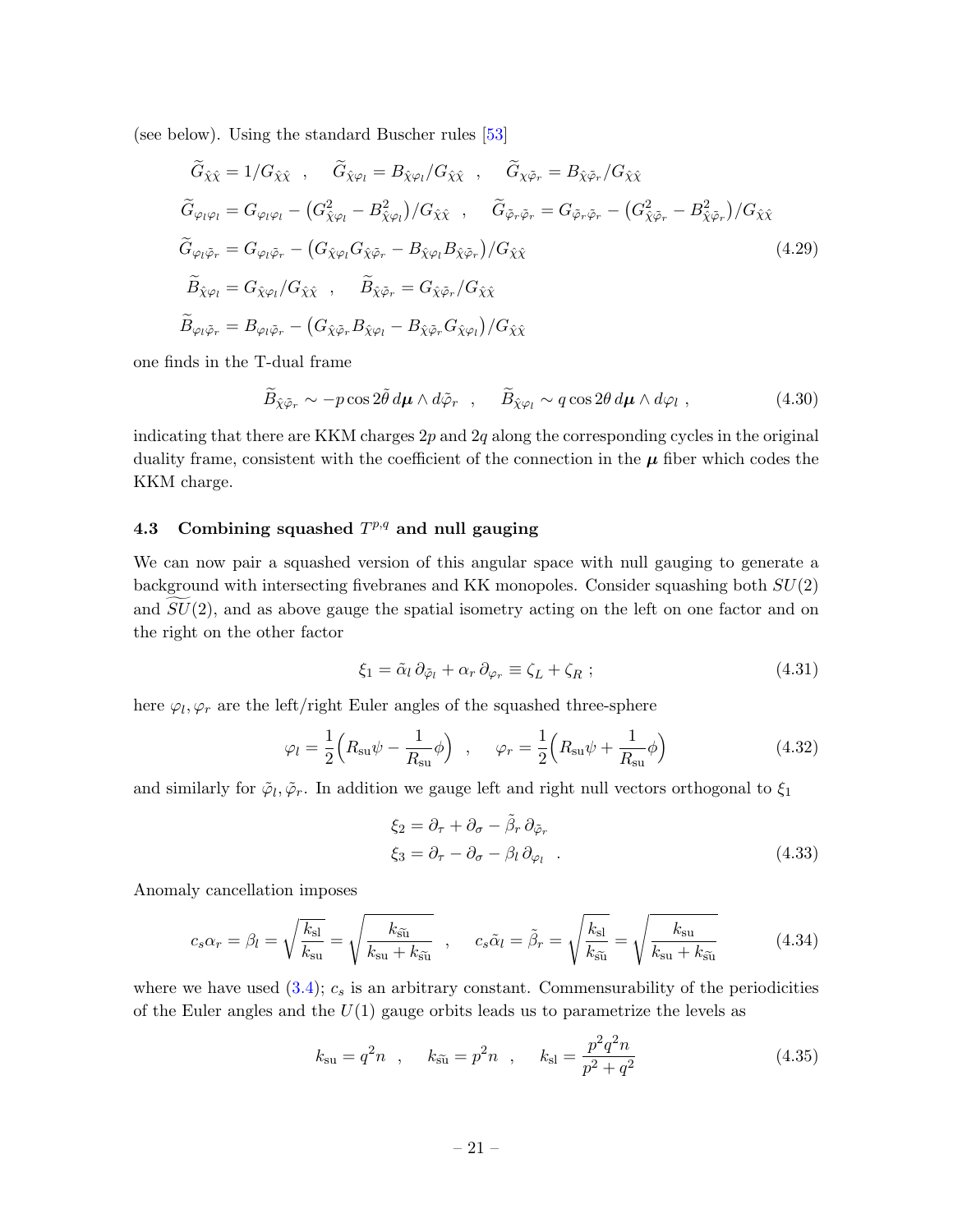and we can use the arbitrary constant  $c_s$  to set  $\tilde{\alpha}_l = q, \alpha_r = p$ .

The contribution to the action from gauging is

$$
S_{gauge} = \int \left[ -2A^2 \bar{A}^3 \left( -\xi_2^i G_{ij} \xi_3^j \right) - 2A^2 (\xi_2^i G_{ij} \bar{\partial} \varphi^j) - 2\bar{A}^3 (\xi_3^i G_{ij} \partial \varphi^j) - A^1 \bar{A}^1 \left( -\xi_1^i G_{ij} \xi_1^j \right) - 2A^1 (\xi_1^i G_{ij} \bar{\partial} \varphi^j) - 2\bar{A}^1 (\xi_1^i G_{ij} \partial \varphi^j) - 2A^1 \bar{A}^3 \left( -\xi_1^i G_{ij} \xi_3^j \right) - 2A^2 \bar{A}^1 \left( -\xi_2^i G_{ij} \xi_1^j \right) \right] \tag{4.36}
$$

Here, the first line gives the contribution of the null isometries  $\xi_2, \xi_3$ ; the second line results from gauging the spatial isometry  $\xi_1$ , and the third line represents an interaction between the two. Thus, we find that we can write the part of the action that couples to the gauge field as

$$
S_{\text{gauge}} = -\int (2\mathcal{A}\bar{\mathbf{J}} + 2\bar{\mathcal{A}}\mathbf{J} + 4\mathcal{A}^T \mathbf{M}\bar{\mathcal{A}})
$$
(4.37)

where  $A = (A^1, A^2), \, \bar{A} = (\bar{A}^1, \bar{A}^3), \, J = (J_{GMM}, \mathcal{J}), \, \bar{J} = (\bar{J}_{GMM}, \bar{\mathcal{J}})$  and

$$
\mathsf{M} = \frac{k_{sl}}{2} \begin{pmatrix} 1 & f(\theta, R_{\rm su}) \\ -f(\tilde{\theta}, R_{\tilde{\rm su}}) & f(i\rho, R_{\rm sl}) \end{pmatrix} , \qquad (4.38)
$$

where  $f(x, R)$  was defined in [\(3.9\)](#page-15-0). Upon integrating out the gauge fields, we find that the resulting contribution to the action is given by

$$
S_{\text{gauge}} = \int J^T M^{-1} \bar{J} \ . \tag{4.39}
$$

The effective geometry will have apparent singularities at the vanishings of the determinant of M:

$$
\Sigma = \det[M] = k_{\rm sl}^2 \Big[ f(i\rho, R_{\rm sl}) - f(\theta, R_{\rm su}) \tilde{f}(\tilde{\theta}, R_{\tilde{\rm su}}) \Big]
$$
(4.40)

which occur at  $\rho = 0, \theta = 0, \tilde{\theta} = \frac{\pi}{2}$  $\frac{\pi}{2}$  and  $\rho = 0, \theta = \frac{\pi}{2}$  $\frac{\pi}{2}, \tilde{\theta} = 0$ , though of course the singularity is an artifact of the supergravity approximation; the full string theory is completely smooth so long as the fivebranes are completely separated on their Coulomb branch.

Now we can pick a gauge in which  $\tau = \sigma = 0$  for gauging the null currents; for the asymmetric gauging of the GMM currents that yields  $T^{p,q}$  for the angular space, one can choose a parametrization

$$
\tilde{\varphi}_l = q\left(\gamma - \chi\right) , \quad \varphi_r = p\left(\gamma + \chi\right) \tag{4.41}
$$

in terms of a coordinate  $\gamma$  along the gauge orbit and a physical coordinate  $\chi$  that parametrizes the source circle.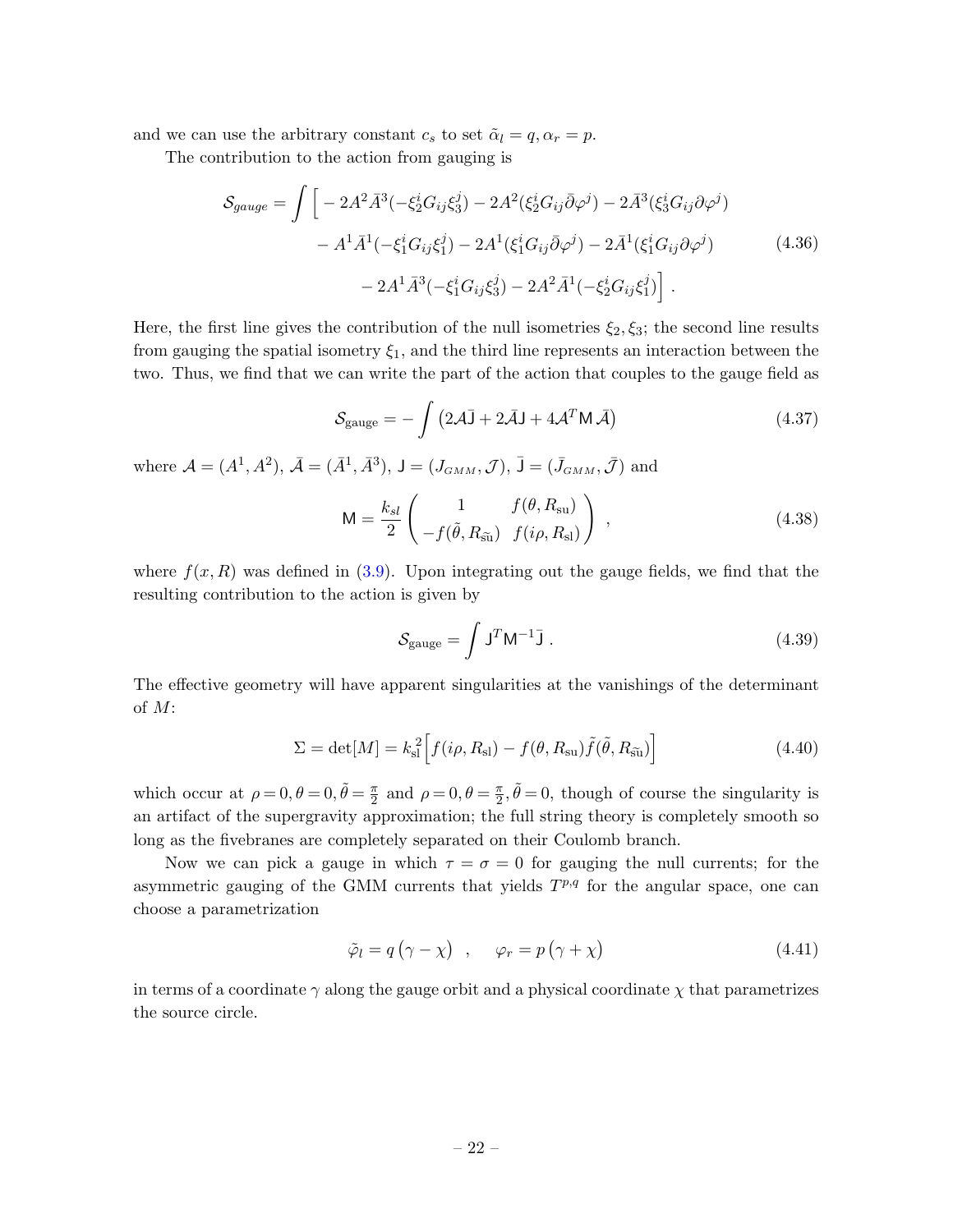Setting the gauge parameter  $\gamma = 0$  and integrating out the gauge fields, one finds an effective geometry

$$
ds^{2} = \frac{np^{2}q^{2}}{p^{2} + q^{2}} d\rho^{2} + nq^{2} d\theta^{2} + np^{2} d\tilde{\theta}^{2}
$$
  
+ 
$$
\frac{1}{f_{+}^{\text{su}} f_{+}^{\tilde{\text{su}}} f_{-}^{\text{sl}} + f_{-}^{\text{su}} f_{-}^{\tilde{\text{su}}} f_{+}^{\text{sl}} \left[ \left( f_{+}^{\text{su}} f_{+}^{\tilde{\text{su}}} f_{-}^{\text{sl}} - f_{-}^{\text{su}} f_{-}^{\tilde{\text{su}}} f_{+}^{\text{sl}} \right) \left( 4np^{2}q^{2} d\chi^{2} + nq^{2} d\varphi_{l}^{2} + np^{2} d\tilde{\varphi}_{r}^{2} \right) \right. \\ \left. + npq \left( f_{+}^{\text{su}} f_{+}^{\tilde{\text{su}}} f_{+}^{\text{sl}} - f_{-}^{\text{su}} f_{-}^{\tilde{\text{su}}} f_{-}^{\text{sl}} \right) d\varphi_{l} d\tilde{\varphi}_{r} \right. \\ \left. + 2npq^{2} \left( f_{-}^{\text{su}} f_{+}^{\tilde{\text{su}}} f_{-}^{\text{sl}} - f_{+}^{\text{su}} f_{-}^{\tilde{\text{su}}} f_{+}^{\text{sl}} \right) d\chi d\varphi_{l} \right. \tag{4.42}
$$

$$
- 2nqp^{2} \left( f_{+}^{\text{su}} f_{-}^{\tilde{\text{su}}} f_{-}^{\text{sl}} - f_{-}^{\text{su}} f_{+}^{\tilde{\text{su}}} f_{+}^{\text{sl}} \right) d\chi d\tilde{\varphi}_{r} \right]
$$

<span id="page-23-1"></span>
$$
B = \frac{1}{f_+^{\text{su}} f_+^{\tilde{\text{su}}} f_-^{\text{sl}} + f_-^{\text{su}} f_-^{\tilde{\text{su}}} f_+^{\text{sl}}}} \left[ n p q \left( f_+^{\text{su}} f_+^{\tilde{\text{su}}} f_+^{\text{sl}} + f_-^{\text{su}} f_-^{\tilde{\text{su}}} f_-^{\text{sl}} \right) d\varphi_l \wedge d\tilde{\varphi}_r \right. \\
\left. 2 n p q^2 \left( f_+^{\text{su}} f_-^{\tilde{\text{su}}} f_+^{\text{sl}} + f_-^{\text{su}} f_+^{\tilde{\text{su}}} f_-^{\text{sl}} \right) d\chi \wedge d\varphi_l \right] \tag{4.43}
$$
\n
$$
2 n q^2 p \left( f_+^{\tilde{\text{su}}} f_-^{\text{su}} f_+^{\text{sl}} + f_-^{\tilde{\text{su}}} f_+^{\text{su}} f_-^{\text{sl}} \right) d\chi \wedge d\tilde{\varphi}_r \right] .
$$

$$
e^{-2\Phi} = \frac{1}{g_s^2} \left( f_+^{\rm su} f_+^{\rm su} f_-^{\rm su} + f_-^{\rm su} f_-^{\rm su} f_+^{\rm su} \right) \tag{4.44}
$$

This geometry combines the linear dilaton structure of fivebrane throats with the squashed  $T^{p,q}$  angular geometry. To understand its structure, we now consider various limits, which will lead us to a physical interpretation of this background.

#### <span id="page-23-0"></span>4.4 Asymptotic geometry

The geometry simplifies considerably in the asymptotic limit  $\rho \to \infty$ . We further choose  $R_{\rm sl} = 1$ , which simplifies many expressions; for instance,

<span id="page-23-3"></span><span id="page-23-2"></span>
$$
f_{+}(i\infty, R_{\rm sl}=1) = 1
$$
,  $f_{-}(i\infty, R_{\rm sl}=1) = \infty$  ; (4.45)

furthermore, the angular geometry will have the form of a squashed  $T^{p,q}$  space, and the spectrum matches a coset orbifold construction, only for this choice of  $R_{\rm sl}$ . It is useful to define an asymptotic fiber one-form as in [\(4.26\)](#page-20-1)

$$
\boldsymbol{\mu} = d\hat{\chi} + q f(\theta, R_{\rm su}) d\varphi_l - p f(\tilde{\theta}, R_{\tilde{\rm su}}) d\tilde{\varphi}_r
$$
\n(4.46)

(where  $f(x, R)$  was defined in  $(3.9)$ ), so that the asymptotic metric takes the form

$$
ds^{2} \sim \frac{np^{2}q^{2}}{p^{2} + q^{2}} d\rho^{2} + n d\mu^{2}
$$
\n
$$
+ nq^{2} \Big[ d\theta^{2} + \left( \frac{f_{+}^{2}(\theta) - f_{-}^{2}(\theta)}{f_{+}^{2}(\theta)} \right) d\varphi_{l}^{2} \Big] + n p^{2} \Big[ d\tilde{\theta}^{2} + \left( \frac{f_{+}^{2}(\tilde{\theta}) - f_{-}^{2}(\tilde{\theta})}{f_{+}^{2}(\tilde{\theta})} \right) d\tilde{\varphi}_{r}^{2} \Big].
$$
\n(4.47)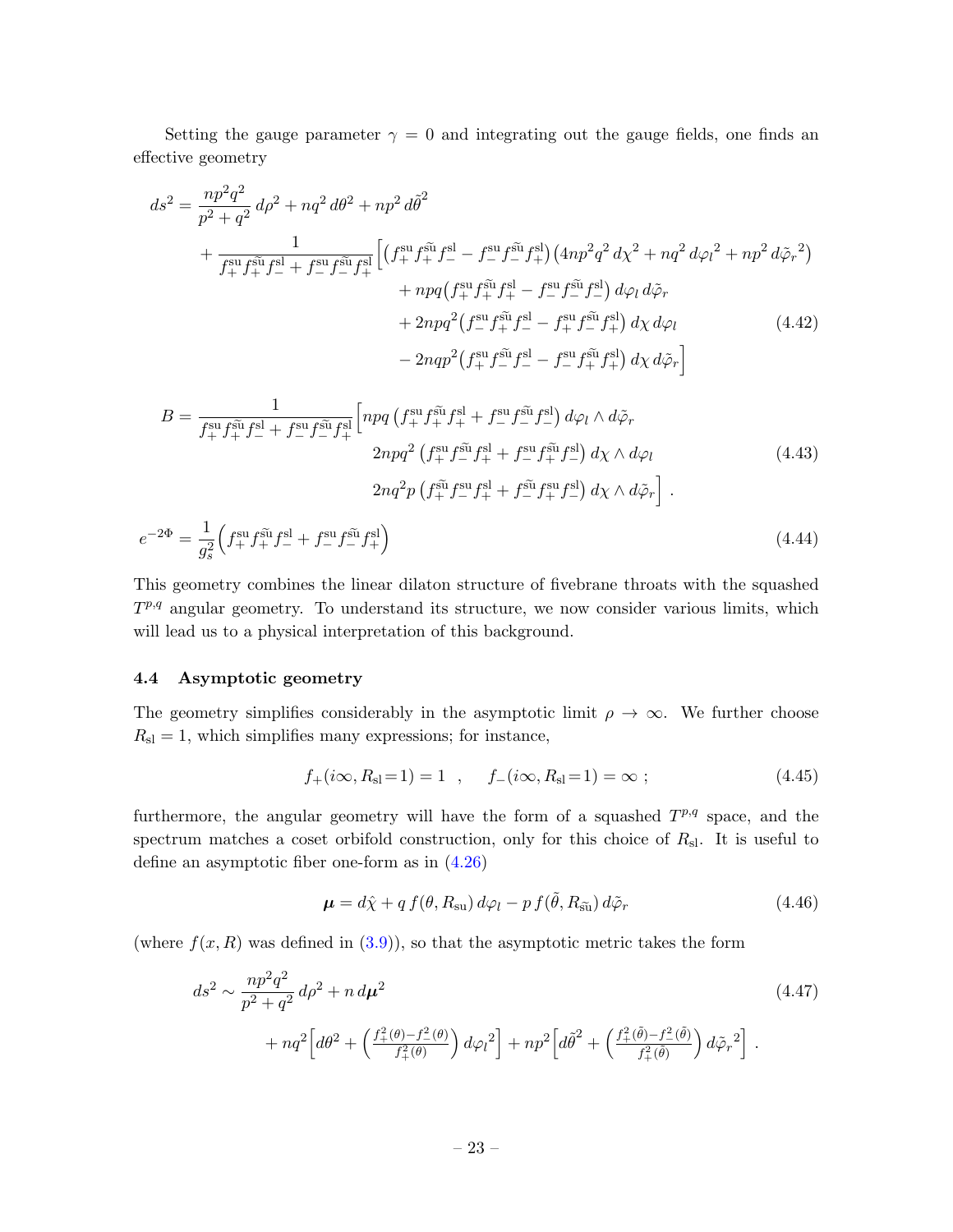From the form  $(3.9)$  of the functions  $f_{\pm}$ , one has

<span id="page-24-2"></span>
$$
\frac{f_{+}^{2}(\theta) - f_{-}^{2}(\theta)}{f_{+}^{2}(\theta)} = \frac{R_{\text{su}}^{2} \sin^{2} 2\theta}{(\cos^{2} \theta + R_{\text{su}}^{2} \sin^{2} \theta)^{2}}
$$
(4.48)

and similarly for  $f_{\pm}(\tilde{\theta})$ ; the asymptotic angular geometry is roughly a circle double fibered over two squashed two-spheres (note however that there is a conical defect at the poles of the  $\mathbb{S}^{2}$ 's), i.e. it is a sort of squashed version of  $T^{p,q}$ .

The asymptotic B-field has the form

$$
B = nq \left(\frac{\cos^2 \theta - R_{\rm su}^2 \sin^2 \theta}{\cos^2 \theta + R_{\rm su}^2 \sin^2 \theta}\right) d\hat{\chi} \wedge d\varphi_l + n p \left(\frac{\cos^2 \tilde{\theta} - R_{\rm s\tilde{u}}^2 \sin^2 \tilde{\theta}}{\cos^2 \tilde{\theta} + R_{\rm s\tilde{u}}^2 \sin^2 \tilde{\theta}}\right) d\hat{\chi} \wedge d\tilde{\varphi}_r
$$
  
+ 
$$
n p q \left(\frac{\cos^2 \theta - R_{\rm su}^2 \sin^2 \theta}{\cos^2 \theta + R_{\rm su}^2 \sin^2 \theta}\right) \left(\frac{\cos^2 \tilde{\theta} - R_{\rm s\tilde{u}}^2 \sin^2 \tilde{\theta}}{\cos^2 \theta + R_{\rm s\tilde{u}}^2 \sin^2 \tilde{\theta}}\right) d\varphi_l \wedge d\tilde{\varphi}_r .
$$
 (4.49)

Thus there are  $2nq$  and  $2np$  fivebranes transverse to the corresponding 3-cycles – the squashing of the asymptotic angular geometry doesn't change the quantization conditions on the  $H$  flux. The flux on each cycle is split into two parts, such that there are two intersection points in  $\theta$ ,  $\theta$ of two stacks of fivebranes.

#### <span id="page-24-0"></span>4.5 Near-source structure

The source structure is revealed in the opposite limit  $\rho \to 0$ . The metric coefficients in the angular space parametrized by  $(\chi, \varphi_l, \tilde{\varphi}_r)$  are all proportional to

$$
\frac{R_{\tilde{\text{su}}}^2 \cos^2 \theta \sin^2 \tilde{\theta} \pm R_{\text{su}}^2 \sin^2 \theta \cos^2 \tilde{\theta}}{\cos^2 \theta \cos^2 \tilde{\theta} + R_{\text{su}}^2 R_{\tilde{\text{su}}}^2 \sin^2 \theta \sin^2 \tilde{\theta}},
$$
\n(4.50)

and one can check that the circle parametrized by  $q\varphi_l + p\tilde{\varphi}_r$  degenerates in this limit. In addition, the proper size of the  $\chi$  circle blows up at the corners of the square parametrized by  $\theta, \tilde{\theta}$ , specifically at  $\theta = 0, \tilde{\theta} = \frac{\pi}{2}$  $\frac{\pi}{2}$  and  $\theta = \frac{\pi}{2}$  $\frac{\pi}{2}, \tilde{\theta} = 0$ . At the opposite corners of the  $\theta, \tilde{\theta}$  square, namely at  $\theta = \tilde{\theta} = 0$  and at  $\theta = \tilde{\theta} = \frac{\pi}{2}$  $\frac{\pi}{2}$ , all the circles parametrized by  $\chi, \varphi_l, \tilde{\varphi}_r$  degenerate, and one finds an orbifold singularity of multiple KK monopoles. The roles of these diagonally opposite corners of the square parametrized by  $\theta$ ,  $\hat{\theta}$  are interchanged by T-duality on the  $\chi$ circle, which interchanges the roles of NS5-branes and KK monopoles.

#### <span id="page-24-1"></span>4.6 Physical interpretation of the asymmetrically gauged model

Using the now well-understood construction of fivebranes on the Coulomb branch using null gauging, we can piece together a heuristic picture of the geometry  $(4.42)-(4.44)$  $(4.42)-(4.44)$  and its fivebrane interpretation. A single stack of  $n<sub>5</sub>$  coincident fivebranes sources the geometry

$$
ds^{2} = ds_{\mathbb{R}^{5,1}}^{2} + H\left(dr^{2} + r^{2}d\Omega_{3}^{2}\right) , \quad H = 1 + \frac{n_{5}\ell_{str}^{2}}{r^{2}} . \tag{4.51}
$$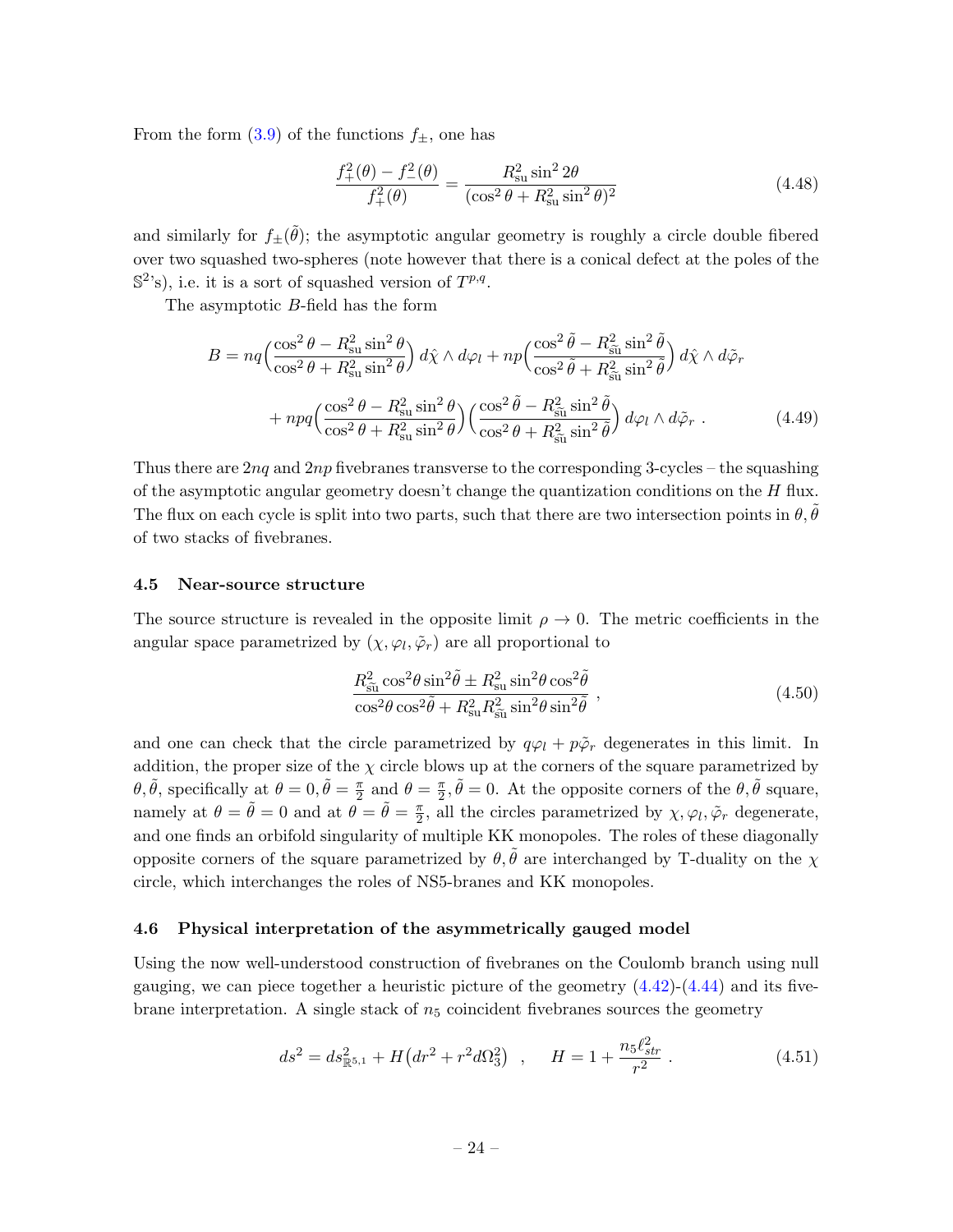As one approaches the fivebrane source, the size of the angular  $S<sup>3</sup>$  shrinks, and then stabilizes at the fivebrane charge radius  $r_5 = \sqrt{n_5} \ell_{str}$ ; the longitudinal directions have no warping. Coming toward the intersection locus of two stacks of fivebranes oriented as

#### 12xxxx789

### xx34xx789 (4.52)

the directions 12 and 34 are transverse to only one stack, and so are stabilized by the above effect. On the other hand, the 56 direction is transverse to both stacks, and so will pick up two copies of the warp factor  $H$ , one from each stack; one expects the angular circle in the 56 direction (the circle we have parametrized by  $\chi$ ) to blow up at the source, but not the angular directions 12 and 34 that are transverse to one stack but not the other. Even though the metric looks singular at the places where the  $\chi$  circle blows up, the exact worldsheet string theory is nonsingular, and so one expects (as was the case for the single stack) that the fivebranes are spread out along this circle, and that this spreading of the branes onto their Coulomb branch is responsible for blocking strings from reaching a strong coupling region near the fivebranes.

However, in the decoupled fivebrane throat described by the geometry  $(4.42)-(4.43)$  $(4.42)-(4.43)$  we have two intersection points, at  $\rho = 0$  together with  $\theta = \frac{\pi}{2} - \tilde{\theta} = 0, \frac{\pi}{2}$  $\frac{\pi}{2}$ . The *H* flux associated to  $(4.49)$  indicates that we have  $np$  and  $nq$  branes intersecting at each of these points; the branes are spread out along the  $\chi$  circle transverse to both branes, which loosely speaking descends from the angular direction in the 56 plane. Similarly, one has KK monopoles of total charge p and q intersecting at  $\rho = 0$  and  $\theta = \tilde{\theta} = 0, \frac{\pi}{2}$  $\frac{\pi}{2}$ , also spread out along the  $\hat{\chi}$  circle (or equivalently, NS5-branes spread out along the T-dual  $\tilde{\chi}$  circle). The worldsheet description of the throat of the intersection of a single stack of NS5-branes with a single stack of KK monopoles was worked out in [\[54\]](#page-48-10), involving an  $SU(2)$  WZW model at level  $n_5n_{KK}$ . The null-gauged model above in a sense generalizes this construction to the intersection of two stacks of fivebranes and two stacks of KK monopoles (with each stack of each type split into two bunches, one at either pole of the angular  $\mathbb{S}^2$ 's). The angular geometry can be thought of topologically as  $\mathbb{S}^3 \times \mathbb{S}^2$  in two different ways. The underlying pair of WZW models have levels  $np^2$  and  $nq^2$ , and describe  $np$  NS5's and p KKM's each in the pair of stacks associated to one three-sphere, and  $nq$  NS5's and  $q$  KKM's each in the pair of stacks associated to the other three-sphere.

The T-duality of section [4.2](#page-19-0) is a straightforward consequence of null gauging. We simply flip the sign of  $J_{GMM}$ , which interchanges the roles of  $\gamma$  and  $\chi$ ; the fibration of the  $\chi$  circle and the B-fluxes involving this circle are interchanged. Now the fivebrane singularities are at  $\theta = \tilde{\theta} = 0, \frac{\pi}{2}$  with the KKM intersections at  $\theta = \frac{\pi}{2} - \tilde{\theta} = 0, \frac{\pi}{2}$  $\frac{\pi}{2}$ .

In the analysis of  $[28]$ , a chain of duality transformations was employed to relate D3branes at an orbifold of the conifold to NS5-branes intersecting over  $\mathbb{R}^{3,1}$ . At some point in their analysis it was necessary to "compactify" the 12 and 34 planes; we see here that this procedure is not so innocent, as the "point at infinity" that is being added is the locus of another fivebrane singularity.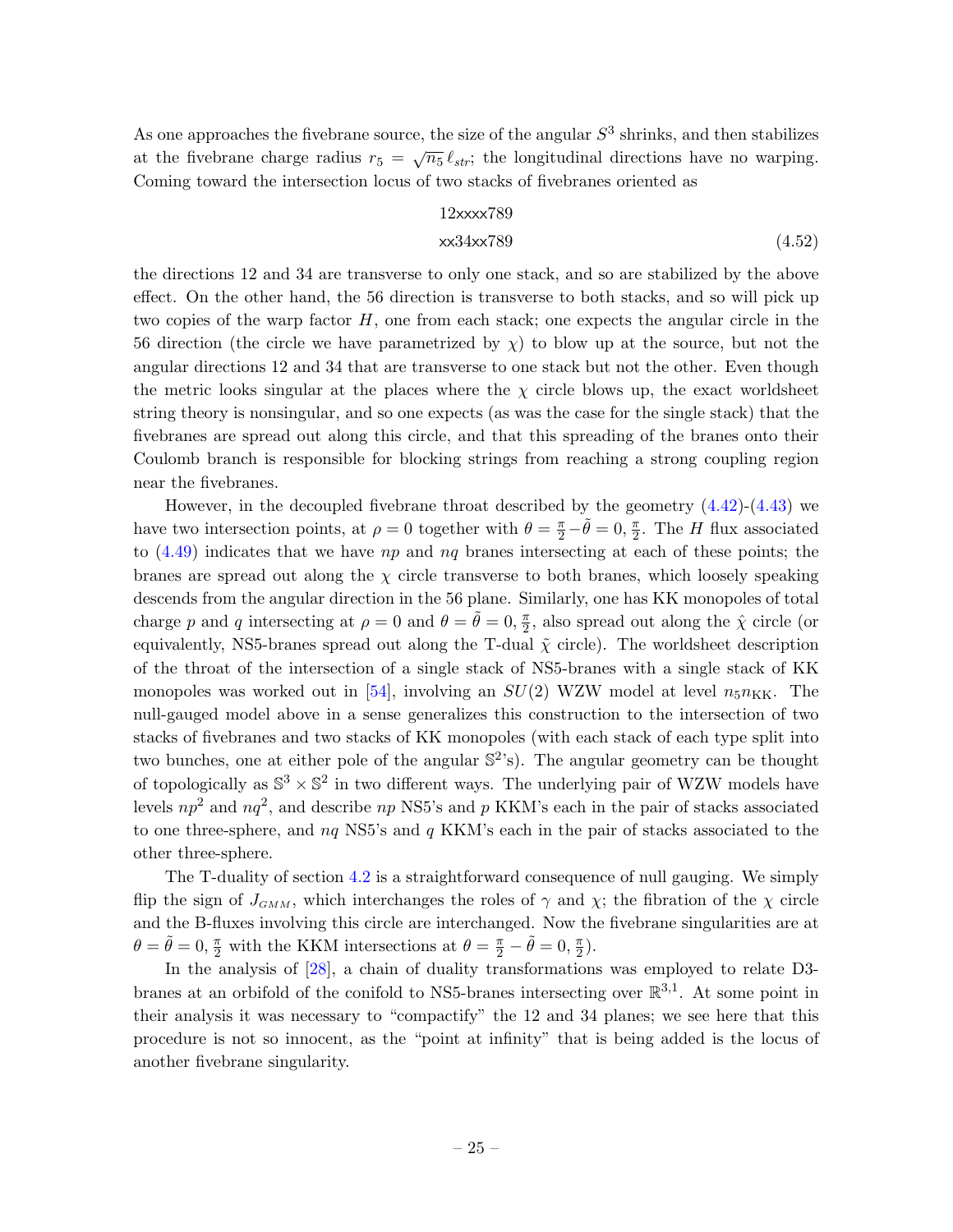#### <span id="page-26-0"></span>4.7 Spectrum

The spectrum of the GMM model follows from the same sort of considerations that arose in the Argyres-Douglas models. Because the asymptotic angular geometry only approached the (squashed)  $T^{p,q}$  form for  $R_{sl} = 1$ , we will need to squash the two  $SU(2)$  factors in order to have nontrivial solutions to the gauge constraints. We set the  $SU(2)$  squashing parameters

<span id="page-26-3"></span>
$$
R_{\rm su} = R_{\rm \tilde{su}} = \frac{\sqrt{p^2 + q^2}}{p + q} \ . \tag{4.53}
$$

The analysis of the spectrum then follows along the same lines. In particular, the BPS spectrum consists of highest weight states of the various (squashed) groups, with the quantum numbers related via

$$
j_{\rm su} = m_{\rm su} = \bar{m}_{\rm su} = qr \quad , \quad j_{\tilde{\rm su}} = m_{\tilde{\rm su}} = \bar{m}_{\tilde{\rm su}} = pr \quad , \quad j_{\rm sl} = m_{\rm sl} = \bar{m}_{\rm sl} = 1 + \frac{rpq(p+q)}{p^2 + q^2}
$$

$$
r = 0, \frac{1}{2}, \dots, \min\left(\frac{qn}{2} - 1, \frac{pn}{2} - 1, \frac{np^2q^2 - p^2 - q^2}{2pq(p+q)}\right) \quad . \tag{4.54}
$$

The shift by one in  $j_{sl}$  is compensated by an oscillator excitation of  $\psi_{sl}^-$  on both left and right that carries the supergraviton polarization of the state (in the −1 picture for the superghosts). Once again there are additional choices where the polarization is taken in the  $SU(2)$  factors; and there are analogous BPS RR sector vertices. For these choices, the null gauge constraints as well as the spatial GMM gauge constraints

$$
J_{\rm sl}^3 = \sqrt{\frac{k_{\rm sl}}{k_{\rm su}}} J_{\rm su}^{\flat} , \quad \bar{J}_{\rm sl}^3 = \sqrt{\frac{k_{\rm sl}}{k_{\rm \tilde{su}}}} \bar{J}_{\tilde{\rm su}}^{\flat} , \quad p J_{\tilde{\rm su}}^{\flat} = q \bar{J}_{\rm su}^{\flat}
$$
(4.55)

are satisfied, as are the Virasoro constraints analogous to  $(2.35)$  (note though that the contributions from  $p_L^{\text{su}}$  and  $p_R^{\text{su}}$  are removed from these constraints by the spatial GMM gauging). Again, there are other possibilities where one takes the fermion polarization in  $SU(2)$ ,  $SU(2)$ . And again, these supergraviton states have "winding tachyon" equivalents via generalized FZZ duality. One can check that the spectrum [\(4.54\)](#page-26-3) matches what one obtains from a coset orbifold construction using GMM gauging on  $SU(2) \times SU(2)$ .

#### <span id="page-26-1"></span>4.8 Triple intersections

It seems clear that the considerations of this section apply more generally, for instance one can add another  $SU(2)$  factor to  $\mathcal{G}$ , and another  $U(1)$  factor to  $\mathcal{H}$ . In this way one should be able to describe intersections of three stacks of fivbranes. We leave the details to the interested reader.

# <span id="page-26-2"></span>5 Supertubes

The null gauging framework reveals a close connection between Coulomb branch fivebranes and the two-charge BPS states known as supertubes. The basic idea is to modify the null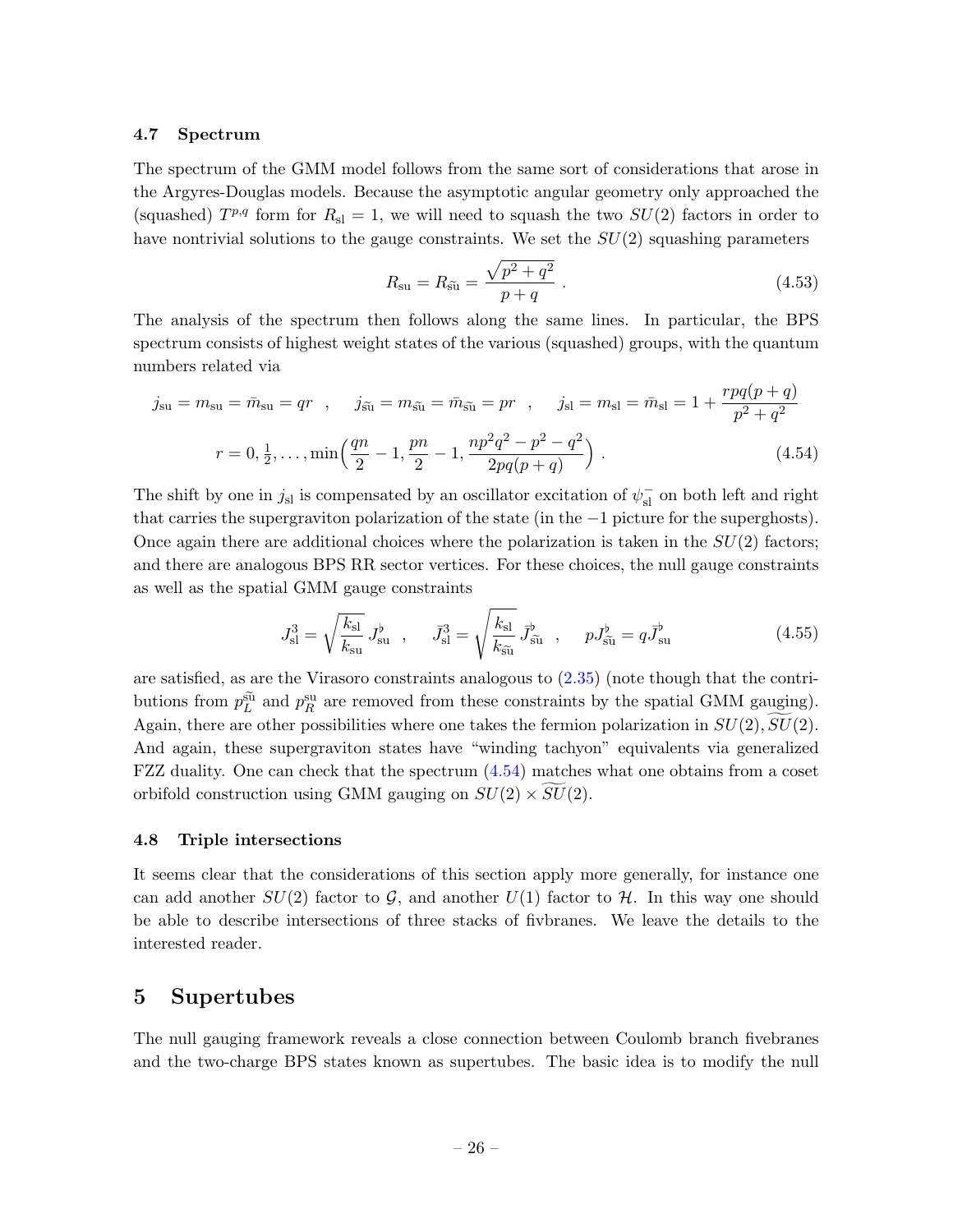isometries to add an admixture of a null isometry tangent to the fivebrane worldvolume. Then the structure  $\mathcal{J}\overline{\mathcal{J}}/\Sigma$  in the effective geometry that arises upon elimination of the gauge fields incorporates terms involving the square of the longitudinal currents, which encodes either momentum or fundamental string charge carried by the background (depending on a choice of signs in the null currents); in addition one has a cross-term between the longitudinal and transverse components of the null currents, which encodes angular momentum carried by the background. As noted in [\[18\]](#page-46-13), this procedure is completely general, so we can apply it to any of the Coulomb branch fivebrane configurations described above.

In the worldsheet formalism of gauged WZW models describing fivebrane backgrounds, Coulomb branch fivebrane configurations are related to NS5-P and NS5-F1 supertubes by a suitable modification of the null isometries being gauged:

<span id="page-27-0"></span>
$$
\mathcal{J}_{\text{supertube}} = \mathcal{J}_{\text{Coul}} - \boldsymbol{\alpha} \big( \partial t - \varepsilon \partial y \big) \quad , \quad \bar{\mathcal{J}}_{\text{supertube}} = \bar{\mathcal{J}}_{\text{Coul}} - \boldsymbol{\alpha} \big( \bar{\partial} t - \bar{\partial} y \big) \tag{5.1}
$$

where  $\varepsilon = 1$  for NS5-P supertubes and  $\varepsilon = -1$  for NS5-F1.

Consider for example the Argyres-Douglas background of section [2,](#page-4-0) which describe  $k_{su}$  =  $n_5$  NS5-branes wrapped on a slightly resolved conifold (or its fourfold analogue, in the  $\mathbb{R}^{1,1}$ analogue of section [2.5\)](#page-13-0), and spread in a circular array on their Coulomb branch. We parametrize the fivebrane worldvolume by  $(x, y, z, t)$  and compactify the spatial directions on  $\mathbb{S}_y^1 \times \mathbb{T}_{xz}^2$  where the  $\mathbb{T}^2$  cycles are of order the string scale and  $\mathbb{S}_y^1$  has radius  $R_{\tilde{y}}$ ; following [\[18\]](#page-46-13), we choose  $\alpha = k/R_{\tilde{y}}$  for NS5-P; T-duality flips the sign of  $\varepsilon$  while sending  $R_{\tilde{y}} \to 1/R_y$ , so that  $\alpha = kR_y$ . For the 2d version, one simply drops the  $\mathbb{T}^2$ .

The interpretation is particularly transparent in the NS5-P frame, where it parallels the structure found for fivebranes wrapped on  $\mathbb{S}_y^1 \times \mathbb{T}^4$  studied in [\[18](#page-46-13)[–21\]](#page-47-0). The term  $\mathcal{J}\bar{\mathcal{J}}/\Sigma$  in the worldsheet effective action induces dt dy and dt  $d\psi$  cross terms in the effective metric coefficients that reflect the momentum carried by the fivebranes along the  $y$  circle, and their angular momentum along the transverse  $\mathbb{S}^3$ . Several diagnostics indicate that the model describes a situation where the fivebranes have been tilted over to wrap the  $(n_5, k)$  cycle of the angular two-torus  $\mathbb{T}_{y\psi}^2$  (see figure [1\)](#page-28-0). If k and  $n_5$  are mutually prime, there is a single fivebrane that wraps the y circle  $n_5$  times, otherwise there are  $gcd(k, n_5)$  interleaved fivebranes.

On the surface singularity side of the Calabi-Yau/Landau-Ginsburg duality, the spiraling fivebranes become a set of spiraling Kaluza-Klein monopole cores, and there is a topological  $\mathbb{S}^2$  whose azimuthal direction is the fibered  $\mathbb{S}^1$  of the KKM and whose polar direction is the interval between adjacent KKM cores. A slice through the geometry at constant  $\psi$  reveals k vanishing cycles. But as the figure suggests, there is actually only a single  $\mathbb{S}^2$  that spirals around, for instance the k cycles at constant  $\psi$  undergo a  $\mathbb{Z}_k$  cyclic shift upon transporting them once around the  $\psi$  circle.

The structure for the Argyres-Douglas theories is much the same. There is again a Coulomb branch for the fivebranes, and one can spread them out along a transverse circle (parametrized by  $\psi$  in our conventions above).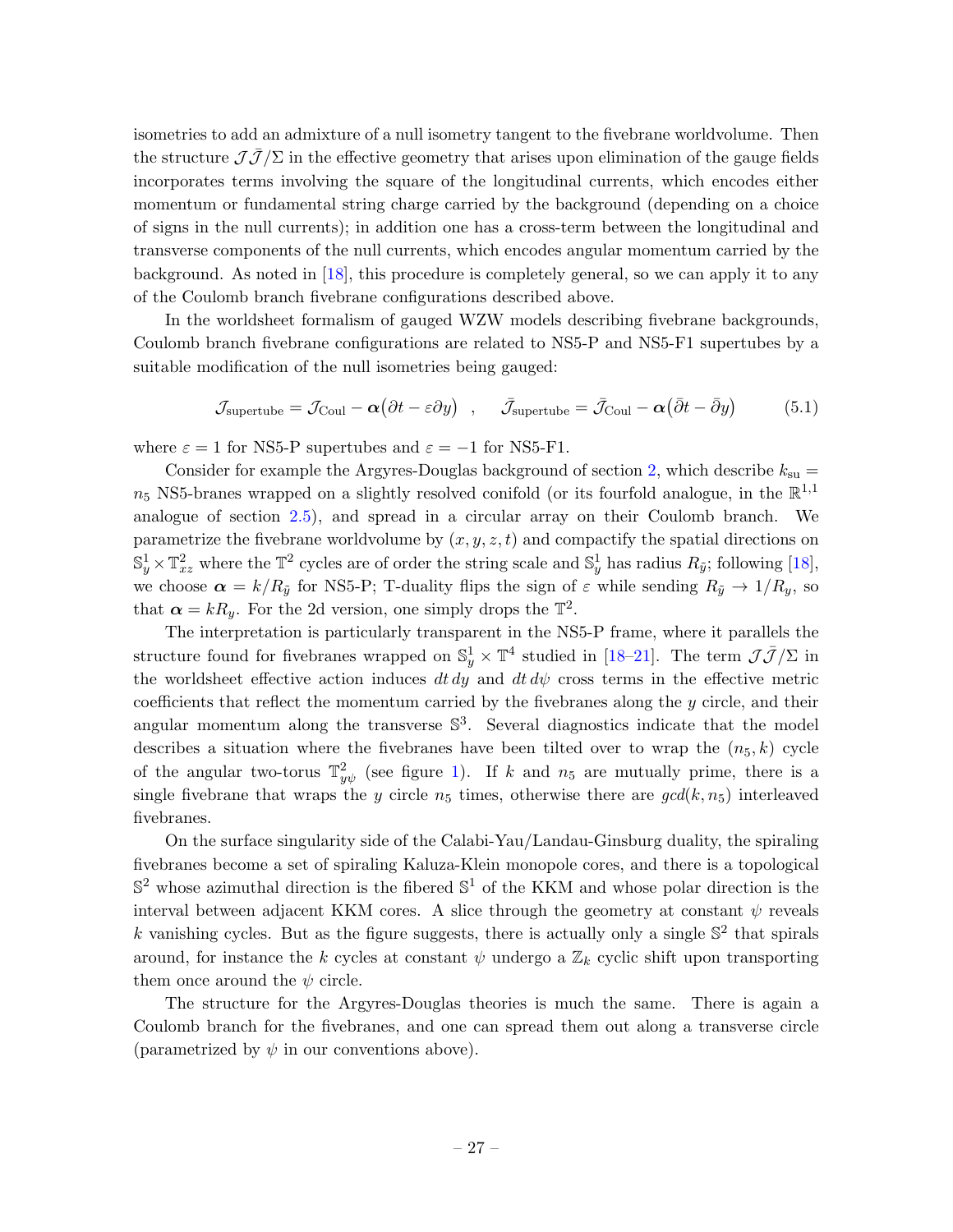

<span id="page-28-0"></span>**Figure 1.** Source profile for the round NS5-P supertube, with  $n_5 = 25$  and  $k = 4$ .

The NS5-F1 frame effective geometry takes the form

$$
ds^{2} = ds_{\mathbb{T}}^{2} + k_{\rm sl} d\rho^{2} + k_{\rm su} d\theta^{2}
$$
  
+  $\frac{1}{\Sigma} \Big[ k_{\rm sl} \Big( R \cosh^{2} \rho \sin^{2} \theta + \frac{1}{R} \sinh^{2} \rho \cos^{2} \theta \Big) \Big( - dt^{2} + dy^{2} \Big)$  (5.2)  

$$
\frac{k_{\rm su}}{R} (\alpha^{2} + k_{\rm sl} \sinh^{2} \rho) \sin^{2} \theta d\phi^{2} + k_{\rm su} R (\alpha^{2} + k_{\rm sl} \cosh^{2} \rho) \cos^{2} \theta d\psi^{2}
$$

$$
+ \sqrt{k_{\rm sl} k_{\rm su}} R \alpha \Big( \cos^{2} \theta dt d\psi - \sin^{2} \theta dy d\phi \Big) \Big]
$$

$$
B = \frac{1}{\Sigma} \Big[ \frac{k_{\rm su}}{R} (\alpha^{2} + k_{\rm sl} \sinh^{2} \rho) \cos^{2} \theta d\phi \wedge d\psi + \alpha^{2} \Big( \frac{1}{R} \cos^{2} \theta - R \sin^{2} \theta \Big) dt \wedge dy
$$

$$
\sqrt{k_{\rm sl} k_{\rm su}} \alpha \Big( \sin^{2} \theta dt \wedge d\phi - \cos^{2} \theta dy \wedge d\psi \Big) \Big]
$$
(5.3)

$$
e^{-2\Phi} = \frac{1}{g_s^2 k_{\rm su}} \Sigma \tag{5.4}
$$

$$
\Sigma = R(\alpha^2 + k_{\rm sl}\cosh^2\rho)\sin^2\theta + \frac{1}{R}(\alpha^2 + k_{\rm sl}\sinh^2\rho)
$$
\n(5.5)

where  $R^2 = k_{\rm su}/k_{\rm sl}^4$  $R^2 = k_{\rm su}/k_{\rm sl}^4$ , and  $ds_{\rm T}^2$  is the metric on the additional torus that the fivebranes are compactifies on, i.e. a four-torus in the critical dimension, two-torus for the Argyres-Douglas theories, and no torus for the compactification down to 2d.

<span id="page-28-1"></span><sup>&</sup>lt;sup>4</sup>Among the one-parameter family of squashings considered in section [2.3,](#page-7-0) here we choose the one with  $R_{\rm{sl}}=1$ , because the geometry in the cap region  $e^{2\rho} \ll \alpha^2$  will involve an undeformed  $AdS_3$  rather than a squashed version. In section [2.3](#page-7-0) it did not matter – all choices led to the same effective geometry and vertex operator spectrum. But here the gauging involves  $\mathbb{R}^t \times \mathbb{S}_y^1$  and distinguishes these choices. The choice  $R_{\rm sl} = 1$ is motivated by the fact that for  $k = 1$  the cap geometry should be the spectral flow of the  $AdS_3$  vacuum.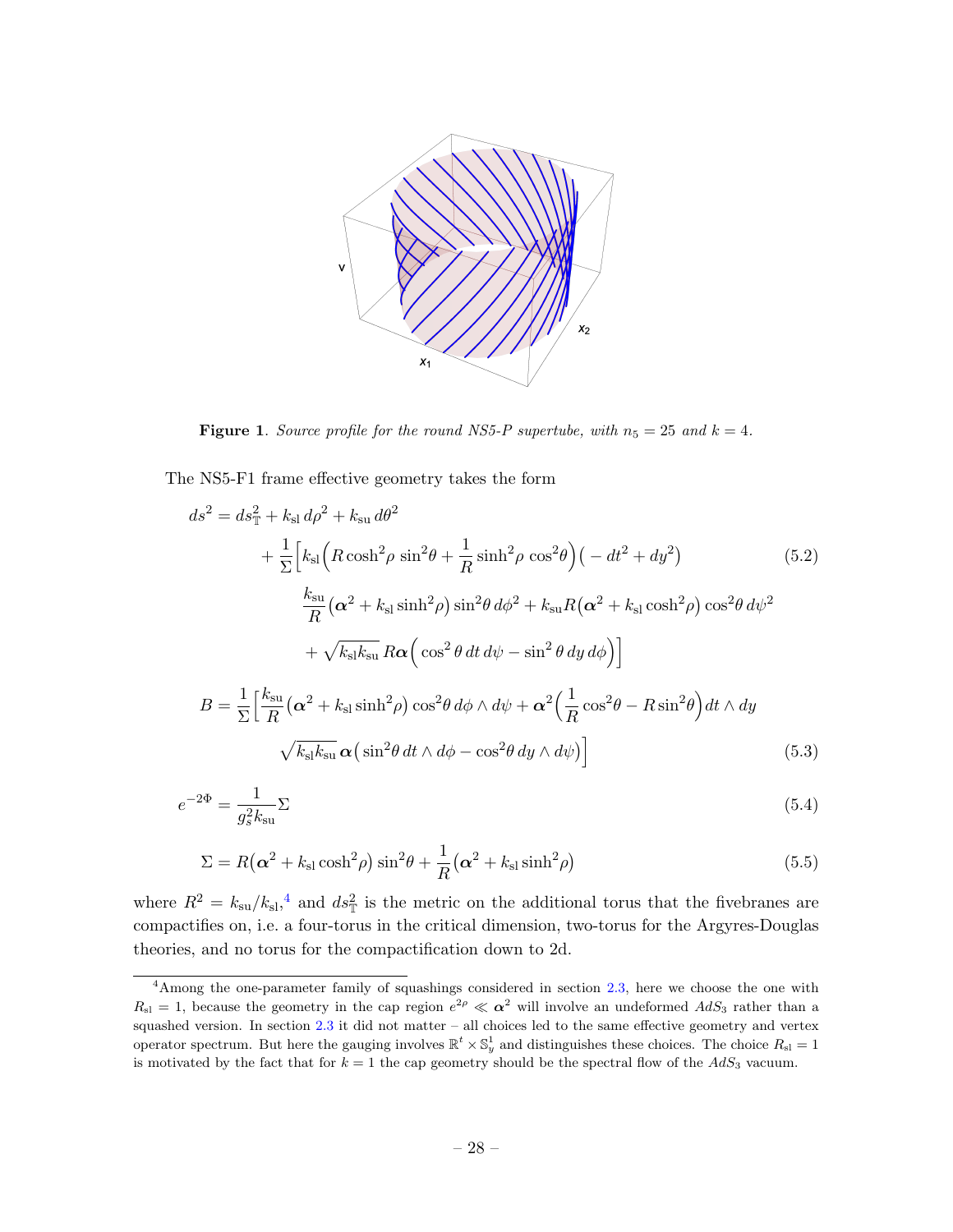The geometries in the latter two noncritical theories is again roughly a squashed version of the one in the critical dimension. It rolls over at the scale  $e^{2\rho} \sim \alpha^2$  from the linear dilaton geometry of the fivebrane throat at large  $\rho$  to a deformed  $(AdS_3 \times \mathbb{S}^3)/\mathbb{Z}_k$  geometry at small  $\rho$ . More precisely, we can isolate the cap geometry by taking a further decoupling limit  $R_y \to \infty$ (i.e.  $\alpha \to \infty$ )

$$
ds_{\text{cap}}^2 = ds_{\mathbb{T}}^2 + k_{\text{sl}} \left( d\rho^2 - \cosh^2 \rho \left( dt/\alpha \right)^2 + \sinh^2 \rho \left( dy/\alpha \right)^2 \right) + k_{\text{su}} \left( d\theta^2 + \frac{\left( d\phi - dy/\alpha \right)^2 \sin^2 \theta + \left( R \, d\psi + dt/(R\alpha) \right)^2 \cos^2 \theta}{\cos^2 \theta + R^2 \sin^2 \theta} \right)
$$
(5.6)

In the critical dimension, where  $R = 1$ , the geometry is a spectrally flowed version of  $(AdS_3 \times$  $\mathbb{S}^3/\mathbb{Z}_k$  [\[55\]](#page-48-11), while for the lower-dimensional examples,  $R \neq 1$  and the  $\mathbb{S}^3$  metric is squashed as well as spectrally flowed.

A natural extension of the Landau-Ginsburg picture [\[21\]](#page-47-0) proposes a modified superpotential

$$
\mathcal{W}_0 = \mathsf{Z}^{k_{\rm su}} e^{ik\mathsf{v}} - \lambda_0 e^{k_{\rm su}\mathsf{X}} = \prod_{\ell=1}^{k_{\rm su}} \left( \mathsf{Z} e^{ik\mathsf{v}/k_{\rm su}} - \mu_\ell e^{\mathsf{X}} \right) \tag{5.7}
$$

to describe the spiraling source profile of figure [1](#page-28-0) in terms of the spiralling zeroes of the modified superpotential. The 1/2-BPS vertex operators discussed in section [2](#page-4-0) continue to be 1/2-BPS in the supertube context. Their effect is to perturb the 1/2-BPS supertube to nearby 1/2-BPS configurations.

$$
\mathcal{W} = \mathcal{W}_0 + \sum_n \delta \lambda_n \lambda_0^{k_{\rm su} - n - 1} \mathbf{Z}^n e^{(k_{\rm su} - n)\mathbf{X}} e^{ink\mathbf{v}/k_{\rm su}} \tag{5.8}
$$

Note, however, that only the range  $n > \frac{1}{2}k_{\rm su}-1$  correspond to normalizable deformations [\[22\]](#page-47-1). In addition the spectral flows of these vertex operators are distinct physical vertex operators [\[21\]](#page-47-0), and describe more complicated deformations of the source profile

$$
\mathcal{W} = \mathcal{W}_0 + \sum_{n} \sum_{w_y} \delta \lambda_{n,w_y} \lambda_0^{k_{\rm su} - n - 1} Z^n \exp\left[ \left( k_{\rm su} - n \right) X + i \left( \frac{nk + w_y k_{\rm su}}{k_{\rm su}} \right) \mathbf{v} \right] \tag{5.9}
$$

with winding on the y circle. It seems clear that for the Argyres-Douglas theories, there will be a large ensemble of 1/2-BPS supertubes obtained by compactifying the theory on  $\mathbb{S}^1_y \times \mathbb{T}^2$ and working in superselection sectors of F1 winding  $n_1$ , which in the  $AdS_3$  decoupling limit  $R_y \rightarrow \infty$  descend to Ramond ground states of the associated spacetime CFT<sub>2</sub>.

For the 2d analogues, the BPS spectrum is more limited, for instance there are no NS sector  $1/2$ -BPS operators in the unitary range. But as discussed in [\[21\]](#page-47-0), it is precisely such operators that deform the supertube between different values of the orbifold parameter  $k$  by changing the underlying state of the background. Furthermore, the background with  $k = 1$  is a large gauge transformation (i.e. spectral flow) of global  $AdS<sub>3</sub>$  in the decoupling limit, which is thought to be a non-normalizable state  $[42]$ . All this suggests that the different supertube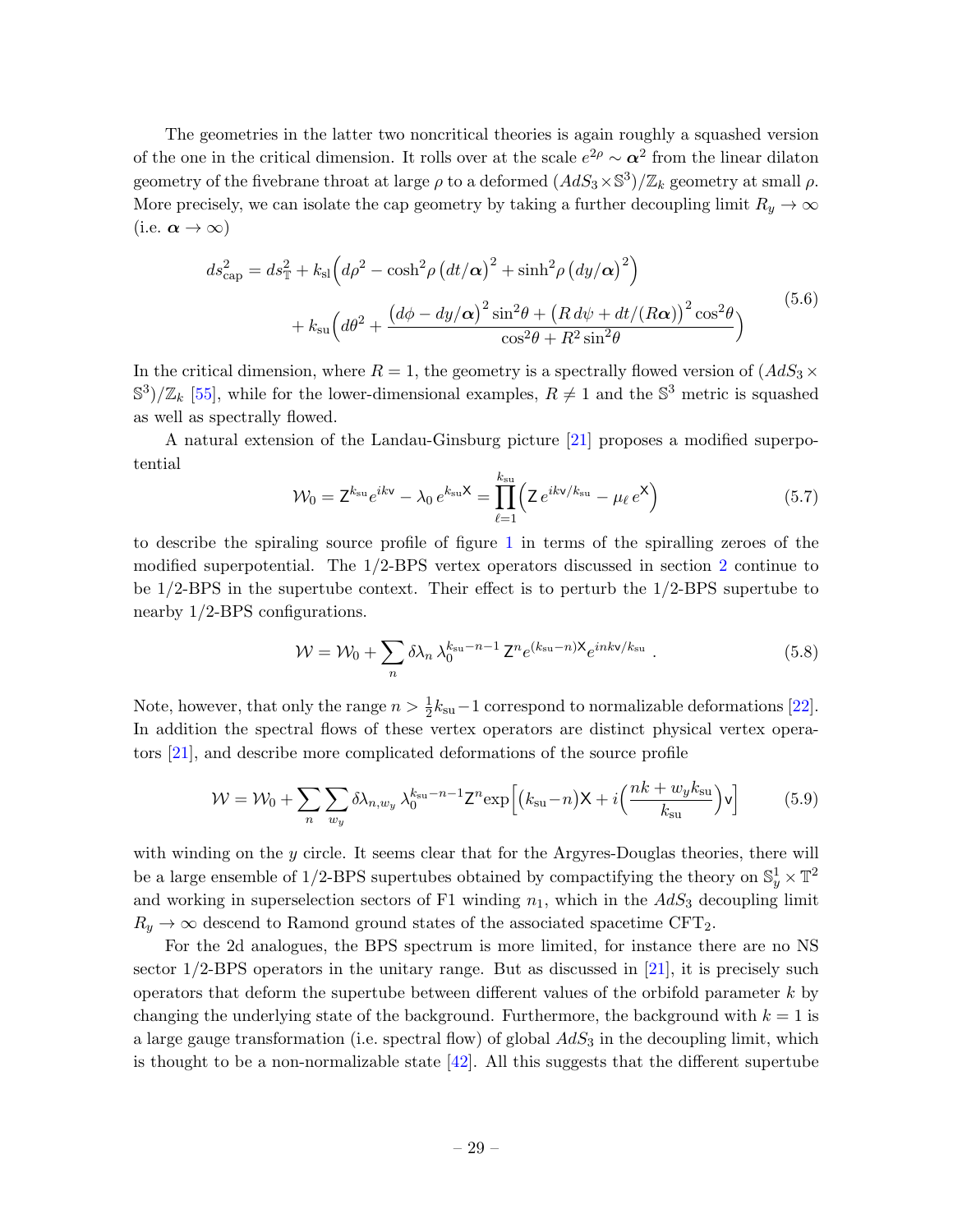backgrounds exist, but do not belong to a family of states in the same theory; rather, the deformations that map from one to the other are non-normalizable, and therefore change the theory under discussion to a different one. For instance, in the  $k = 1$  model the geometry is naively the spectral flow of global  $AdS_3 \times \mathbb{S}^3$ , but the  $AdS_3$  vacuum is supposedly not part of the spectrum of the spacetime CFT.

In the intersecting fivebrane models of sections [3](#page-14-0) and [4,](#page-16-0) the story is much the same. One can add a contribution to the null currents along  $t \pm y$  which spins up the fivebranes around the angular spheres while imparting momentum or F1 winding along  $\mathbb{S}_y^1$ . The effective geometry associated to these models in the NS5-F1 duality frame consists of the linear dilaton throat of fivebranes at large radius, as described in the previous section; at a radial scale set by  $kR_y$ , the geometry rolls over to an  $AdS_3$  cap with a  $\mathbb{Z}_k$  orbifold singularity at the tip.

We start with the gauge current  $(3.7)$  and tilt the gauging according to  $(5.1)$ , and choose to squash the  $SU(2)$  factors but not  $SL(2,\mathbb{R})$  in order that the cap geometry is  $AdS_3$  rather than a squashed version of it. The asymptotic geometry is linear dilaton time squashed  $SU(2) \times \widetilde{SU}(2)$ , and the  $AdS_3$  limit  $\alpha \to \infty$  leads again to a spectral flow of  $AdS_3$  times squashed  $SU(2) \times SU(2)$ 

$$
ds_{\text{cap}}^2 = ds_{\text{S}1}^2 + k_{\text{sl}} d\rho^2 + (k_{\text{su}} + k_{\tilde{\text{su}}}) \Big( -\cosh^2 \rho \left( dt/\alpha \right)^2 + \sinh^2 \rho \left( dy/\alpha \right)^2 \Big) + k_{\text{su}} \Big( d\theta^2 + \frac{\left( d\phi + R_{\text{su}} dy/\alpha \right)^2 \sin^2 \theta + \left( R_{\text{su}} d\psi - dt/\alpha \right)^2 \cos^2 \theta}{\cos^2 \theta + R_{\text{su}}^2 \sin^2 \theta} \Big) + k_{\tilde{\text{su}}} \Big( d\tilde{\theta}^2 + \frac{\left( d\tilde{\phi} + R_{\tilde{\text{su}}} dy/\alpha \right)^2 \sin^2 \tilde{\theta} + \left( R_{\tilde{\text{su}}} d\tilde{\psi} - dt/\alpha \right)^2 \cos^2 \tilde{\theta}}{\cos^2 \tilde{\theta} + R_{\tilde{\text{su}}}^2 \sin^2 \tilde{\theta}} \Big) .
$$
(5.10)

Curiously, the asymptotic geometry is not quite that of the large  $\mathcal{N}=4$  theory, for which the  $SU(2)$  factors would be unsquashed. It seems that the holographic RG flow from (the very-near horizon limit of) the Coulomb branch of fivebranes of section [4](#page-16-0) to an  $AdS_3$  cap lands us on a deformed geometry which does not have large  $\mathcal{N}=4$  enhanced symmetry, but rather only  $\mathcal{N}=2$  supersymmetry.

These backgrounds describe specific BPS states in the fivebrane theory, in particular superselection sectors where the fivebranes carry a macroscopic amount of momentum or fundamental string charge. In the NS5-P frame, these BPS states are labelled by the Fock space of momentum excitations of the wrapped fivebrane; since T-duality is an exact symmetry here, the same labelling scheme carries over to the NS5-F1 frame and its  $AdS_3$  limit.

### <span id="page-30-0"></span>6 Discussion

We have seen that the null gauging of WZW models provides a uniform way to construct NS5-brane backgrounds in worldsheet string theory. A useful feature of this approach is that it yields directly the effective target space geometry. Perhaps the most intricate examples explored to date are the intersecting fivebrane examples of GMM type analyzed in section [4.](#page-16-0)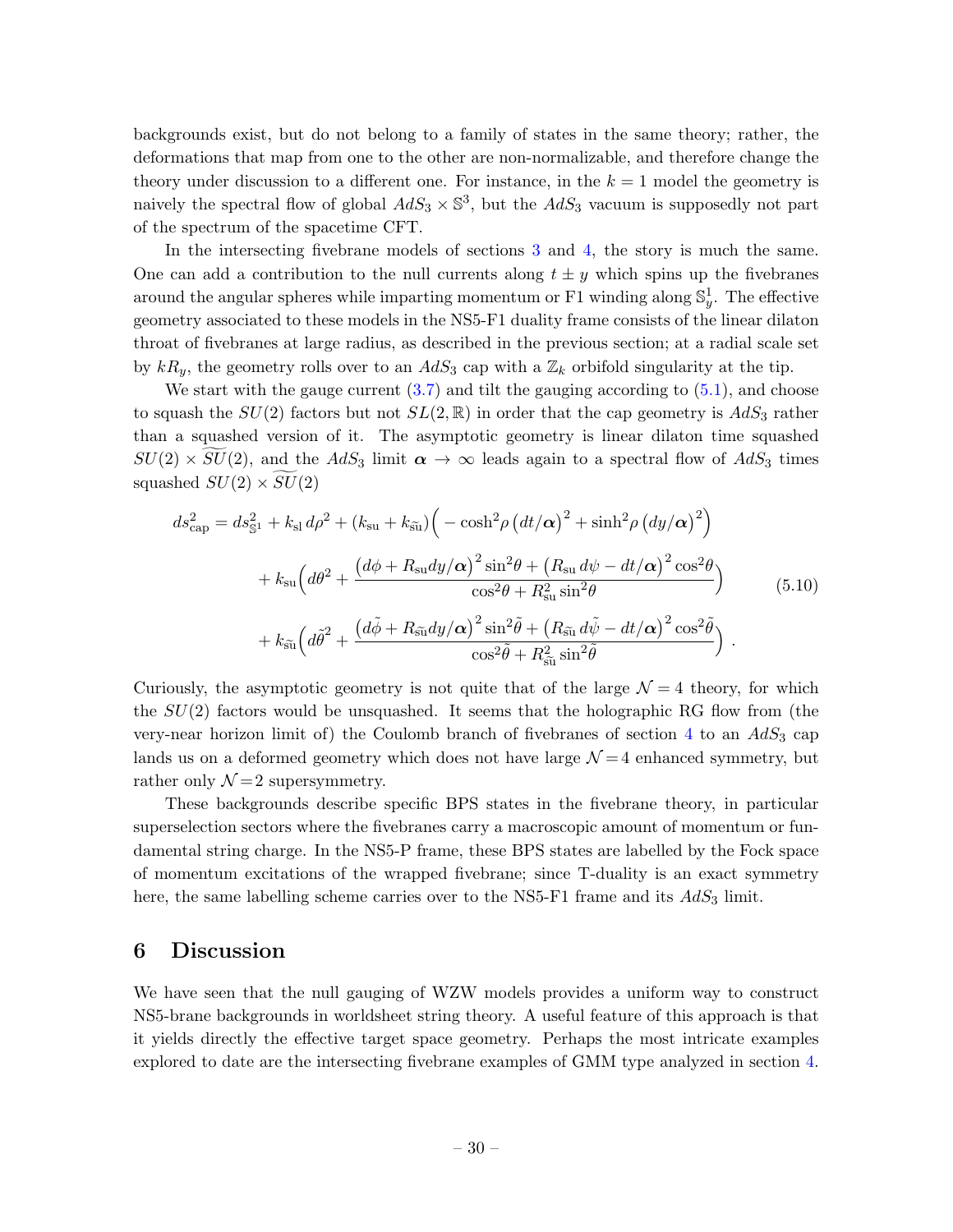In this concluding section, we discuss some features of the above models, and some avenues for further research.

#### <span id="page-31-0"></span>6.1 D-branes and 4d gauge theory

The GMM model of section [4](#page-16-0) provides a worldsheet realization of the sorts of intersecting brane constructions which have been used to engineer a variety of 4d gauge theories (see [\[31\]](#page-47-6) for a review). A key ingredient of these constructions is the introduction of D-branes stretching between/from the fivebranes and KK monopoles – D3-branes in type IIB to generate  $2+1$ gauge theories, and D4-branes in type IIA to generate 3+1 gauge theories. It might be interesting to investigate such D-branes in the GMM model and the resulting open string dynamics; aspects of such branes were explored in [\[20,](#page-47-18) [44,](#page-48-3) [56,](#page-48-12) [57\]](#page-48-13).

In the null gauging approach, D-branes in the projected "downstairs" geometry begin their life as D-branes in the unprojected "upstairs" geometry whose worldvolume is invariant under the isometries being gauged. The simplest D-branes in the WZW model are associated to conjugacy classes in the group, for instance for  $SU(2)$  these are two-spheres. The brane worldvolume carries a magnetic flux whose quantization restricts the size of the two-sphere to discrete values. In the construction of  $[20]$ , if not already invariant under the gauge isometry such branes were extended along the gauge orbits by a smearing technique [\[56,](#page-48-12) [57\]](#page-48-13). If the upstairs D-brane worldvolume passes through a locus where the gauge orbits degenerate (in the two-sphere example, the orbits are the azimuthal circles degenerating at the two poles), then in the downstairs geoometry the D-brane appears to "end" at that location – the projected D-brane consists of just the polar direction, as all points on the azimithal circle are gauge-equivalent. Because the dilaton in the projected geometry reflects the volume of the gauge orbits, it blows up at the degeneration locus, which is then the (smeared) locus of fivebrane sources (as we see in equation  $(4.42)-(4.44)$  $(4.42)-(4.44)$ ). One thus has a realization of Dbranes ending on NS5-branes. The quantization of the underlying conjugacy classes translates into the discrete positions of the fivebranes along the smeared source locus (the  $\chi$  circle in the GMM model) – although supergravity smears out the fivebrane source location, and perturbative string theory can only localize sources to within the string length, D-branes probe the fivebrane locations with Planckian precision.

In the GMM model, one can have D-branes stretching between fivebranes in the same stack which ought to be described by the same sorts of branes constructed in [\[20\]](#page-47-18). D-branes stretching between NS5-branes in the two different stacks, or between NS5-branes and KK monopoles, are likely to be more complicated, but are of interest due to their connection to the intersecting brane construction of 3d and 4d gauge theories [\[31\]](#page-47-6).

In the Argyres-Douglas models of section [2,](#page-4-0) the analogous D-branes are 1/2-BPS states in the effective gauge theory of NS5-branes wrapped on a Seiberg-Witten curve We leave the detailed exploration of these various D-branes to future work.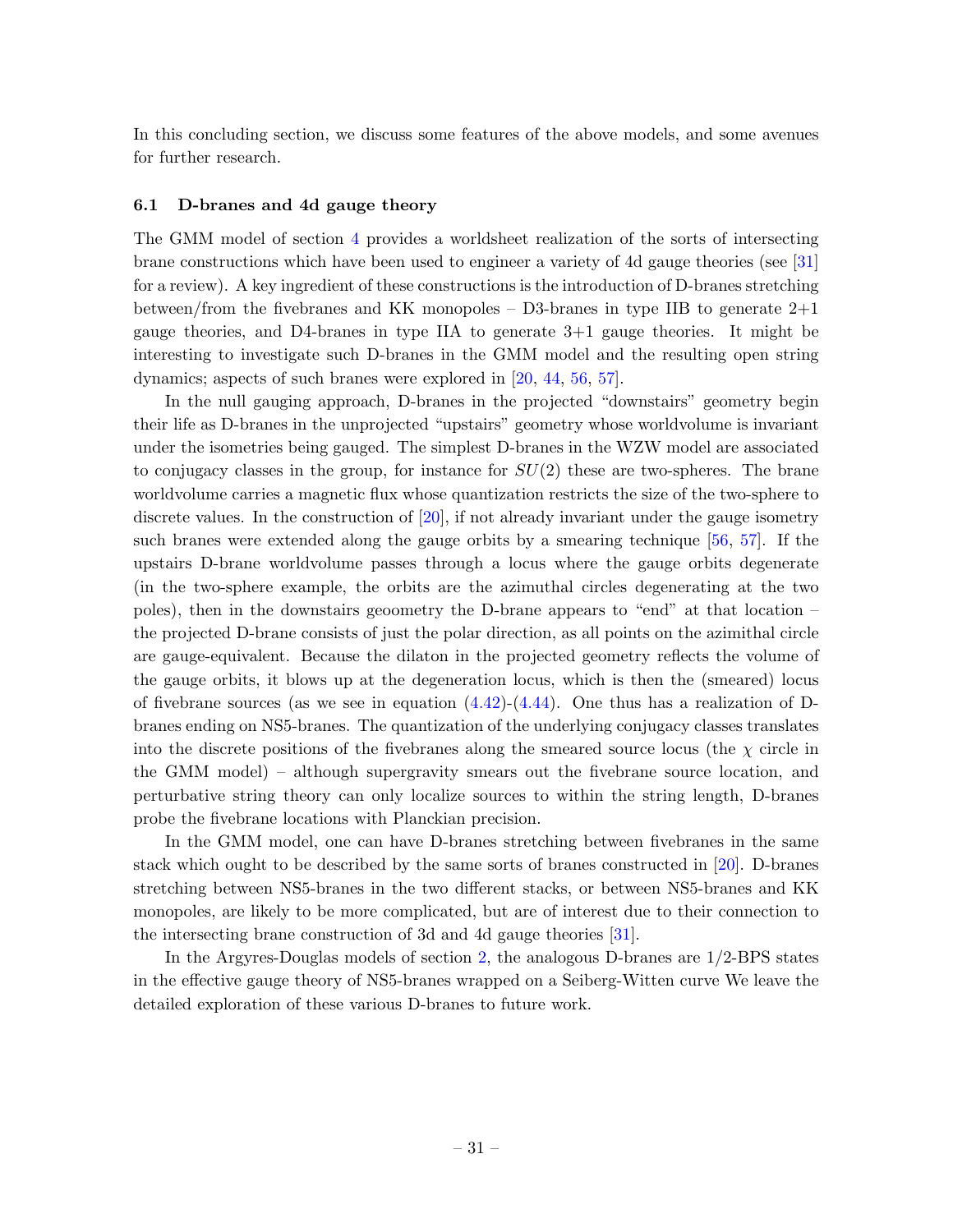#### <span id="page-32-0"></span>6.2 The correspondence limit

An interesting feature of the more complicated fivebrane backgrounds explored here is the possibility to reach and surpass the correspondence limit for strings in  $AdS_3$  and linear dilaton backgrounds [\[42\]](#page-48-1). In the correspondence regime one doesn't really trust the effective geometry, for instance in the  $AdS_3$  case the correspondence point occurs when  $R_{AdS} = \ell_{str}$ , i.e. when  $k_{\rm sl} = 1.$ 

For the Argyres-Douglas and GMM cosets, one can reach the correspondence limit for the lowest allowed levels of the  $SU(2)$  factors, namely  $k_{\text{su}} = 2$ . Lower values of the level are disallowed by the requirement of a non-negative level  $k_{su}-2$  of the underlying bosonic  $SU(2)$  current algebra; this then feeds into the  $SL(2,\mathbb{R})$  level  $k_{\rm sl}$  through the central charge constraint [\(2.2\)](#page-4-2) for the Argyres-Douglas models, and [\(3.4\)](#page-14-4) for the GMM model. However for other examples e.g. three stacks of fivebranes intersecting over  $\mathbb{R}^{1,1}$ , or the non-critical models of [\[22\]](#page-47-1) describing fivebranes wrapped a complex surface times  $\mathbb{R}^{1,1}$  (discussed briefly in section [2.5\)](#page-13-0), one can exceed the correspondence limit. In the triple intersection example, the levels are related by

$$
\frac{1}{k_{\rm sl}} = \frac{1}{k_{\rm su}} + \frac{1}{k'_{\rm su}} + \frac{1}{k''_{\rm su}} ,\qquad (6.1)
$$

so in particular setting all the  $SU(2)$  levels to equal two gives  $k_{\rm sl} = 2/3$ . For the non-critical models compactifying the fivebrane on an algebraic surface singularity down to  $\mathbb{R}^{1,1}$ , the levels are related by  $k_{\rm sl}^{-1} = 1 + k_{\rm su}^{-1}$  and so one is always below the correspondence point, and again one can get get down to  $k_{sl} = 2/3$  by setting the  $SU(2)$  level to its minimum allowed value.

As one approaches the correspondence point, a number of features of the spectrum undergo a transition. The number of closed string states bound to the cap in the geometry decreases as the range of allowed values  $(2.37)$  of  $SL(2,\mathbb{R})$  spin  $j_{sl}$  narrows for discrete series states  $\mathcal{D}^{\pm}_{j_{\rm sl}}$ . The D-brane states also undergo a remarkable change as one crosses the correspondence point, for instance it was shown in [\[58\]](#page-48-14) that a probe "hairpin" brane suspended from the asymptotic region  $\rho \to \infty$  has a wavefunction that delocalizes in the linear dilaton throat as one approaches the correspondence point from above.

Below the correspondence point, the throat is quite stringy – the slope of the linear dilaton is large in string units, and the angular space is completely stringy. There are very few local operators bound to the cap, in particular no BPS modes that deform the Coulomb branch vevs and the only shape deformations of the supertube cap are RR modes. There is however a continuum of scattering states, which will propagate down the throat and return with a phase shift determined by the two-point function of the "upstairs" group  $\mathcal{G}$  [\[18,](#page-46-13) [19,](#page-46-16) [59\]](#page-48-15).

The situation is qualitatively quite similar to the  $1+1d$  non-critical string (see for instance  $[60]$  for a review). There one has a bulk scalar mode (in the bosonic or type 0A string; two in the case of type 0B) scattering off a wall described by  $\mathcal{N} = 0$  or  $\mathcal{N} = 1$  Liouville theory on the worldsheet. Spacetime consists of time together with the "radial" direction described by the Liouville field. The slope of the Liouville theory's linear dilaton puts the background on the stringy side of the correspondence transition, which is why there are no black holes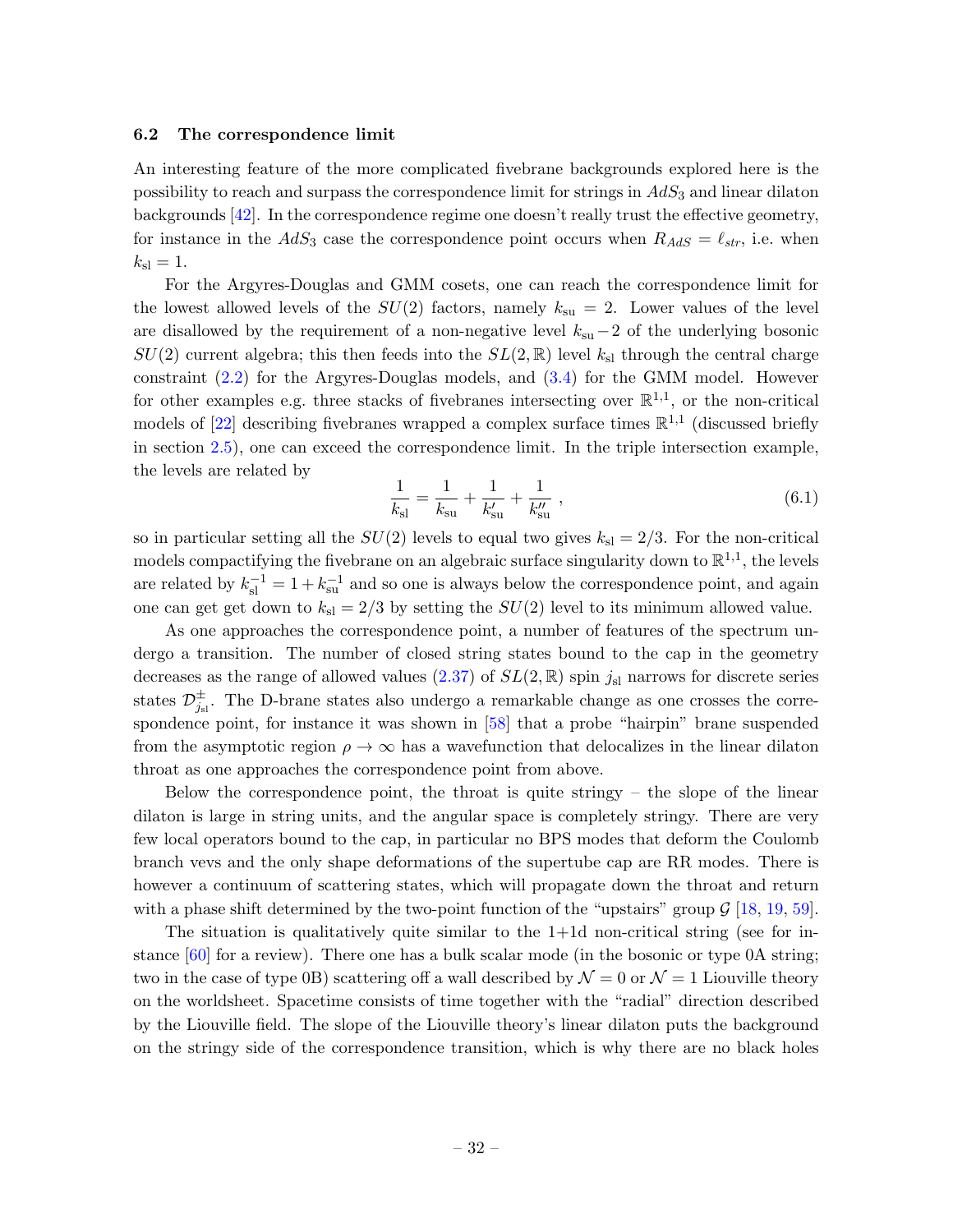in the spectrum. The models are known to be dual to a matrix quantum mechanics, which in hindsight is the earliest known instance of gauge/gravity duality. Gauging the angular degrees of freedom of the matrix eliminates all the angular modes, and reduces the dynamics down to the collective dynamics of the eigenvalues only.<sup>[5](#page-33-1)</sup> In other examples of gauge/gravity duality it is these angular modes which are responsible for black hole entropy, and their absence provides a rationale for the absence of black holes in the spectrum. The eigenvalues of the matrix themselves are realized as D-branes of the dual string theory description.

#### <span id="page-33-0"></span>6.3 The Calabi-Yau/Landau-Ginsburg correspondence

All of the fivebrane backgrounds we have been discussing here exhibit a non-compact version of the Calabi-Yau/Landau-Ginsburg correspondence [\[5,](#page-46-4) [6\]](#page-46-15), related to FZZ duality. In this correspondence, the geometrical background of the supergravity solution sourced by the fivebranes (as well as strings/momenta in the supertube backgrounds) embodied in the sigma model effective action, is inextricably linked to a winding string condensate in the background, embodied in a worldsheet superpotential. The  $SU(2)$  WZW model gives rise to an  $\mathcal{N}=2$ Landau-Ginsburg model, while the  $SL(2,\mathbb{R})$  factor gives rise to  $\mathcal{N}=2$  Liouville theory, with a combined superpotential

$$
\mathcal{W} = \mathsf{Z}^{k_{\rm su}} + \lambda_0 \, e^{k_{\rm su}\mathsf{X}} \,. \tag{6.2}
$$

FZZ duality is the strong/weak coupling duality between the  $SL(2,\mathbb{R})/U(1)$  coset model and  $\mathcal{N}=2$  Liouville theory [\[10,](#page-46-7) [40\]](#page-47-17). The coset model is weakly coupled at large  $k_{\rm sl}$  while Liouville theory is weakly coupled at small  $k_{\rm sl}$ ; the crossover is the correspondence point  $k_{\rm sl} = 1$ . Typically there is mixing of string modes under worldsheet RG flow, which grows strong as the curvature increases; weakly-coupled intuitions about what is a graviton background and what is a winding tachyon background break down when the curvature is of order string scale, and for  $k_{sl}$  < 1 it is more accurate to describe the background as a winding string condensate given by the Liouville potential than as a geometry given by the sigma model metric and B-field. For instance it was argued in  $[42]$  that black hole states are not normalizable in the regime  $k_{\rm sl}$  < 1, and that the high energy density of states is instead dominated by a Hagedorn gas of fundamental strings.

The string backgrounds below the correspondence transition studied here are best described via an  $\mathcal{N} = 2$  Liouville wall, coupled to  $\mathbb{R}^{1,1}$  and a stringy angular space. The effective theory will live in  $\mathbb{R}^{2,1}$  times a squashed angular space, with a linear dilaton in one of the noncompact spatial directions and an exponential wall keeping perturbative strings out of the strong coupling region. There will be a finite spectrum of light, field theoretic modes as well as a tower of stringy excitations. The latter are a new feature as compared to the known matrix models of non-critical string theory, whose 1+1d target spacetime doesn't allow transverse oscillator excitations of the string and so the perturbative string spectrum

<span id="page-33-1"></span><sup>&</sup>lt;sup>5</sup>Even if one doesn't gauge these modes away, they are sufficiently energetic that they decouple in the infrared scaling limit that defines the model [\[61\]](#page-48-17).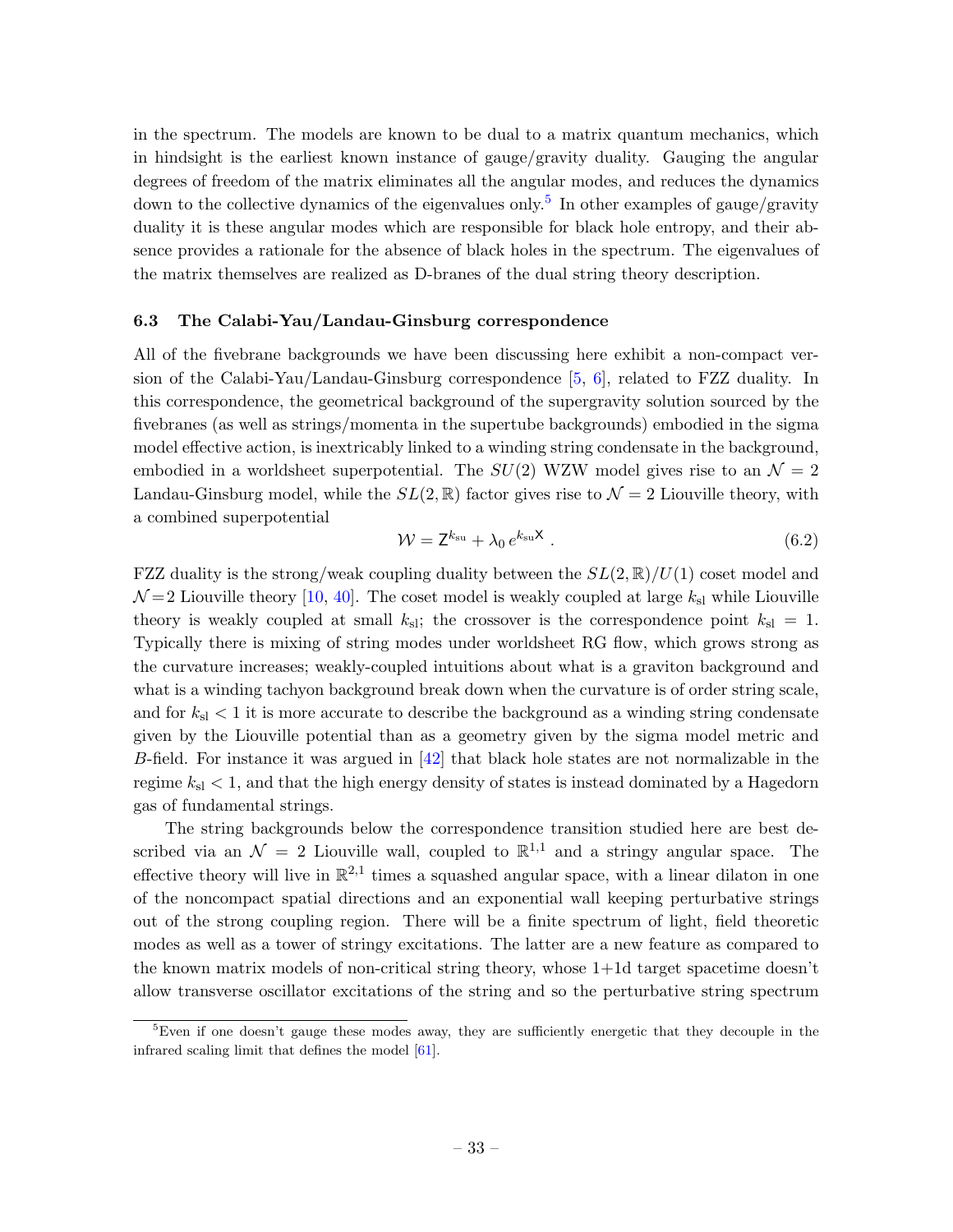just consists of a few field-theoretic modes. Again there are no black holes in the spectrum. It is natural to ask whether the D-branes in these backgrounds play a similar role in elucidating their non-perturbative structure; this question is currently under investigation.

Indeed, it was argued in [\[20,](#page-47-18) [43,](#page-48-2) [44\]](#page-48-3) that the D-branes in these models are avatars of the nonabelian little string of Little String Theory, made massive by pulling apart the fivebranes onto their Coulomb branch. In the black hole regime, the black fivebrane entropy is accounted for by the Hagedorn entropy of little strings [\[62\]](#page-49-0). As the D-brane realization of little strings on the Coulomb branch shows, the little string excitations are confined to the fivebrane worldvolume. In the non-critical fivebrane models, the fivebranes wrap a collapsed cycle in a non-compact Calabi-Yau, but the cycle is so tiny that it remains invisible to the strings and D-branes that probe the wrapped fivebranes. As a consequence, there are fewer than four polarizations of little string oscillations along the fivebrane worldvolume – two in the case of the Argyres-Douglas theories, and none in the compactifications down to  $\mathbb{R}^{1,1}$  described briefly in section [2.5.](#page-13-0) The absence of black holes in the spectrum for these latter models seems to be related to the absence of physical oscillator excitations of the little string, so that there is little to no entropy of the nonabelian degrees of freedom usually responsible for black hole microstates. Again this structure is reminiscent of the 1+1d non-critical string, where the D-branes describing the non-perturbative physics have no nonabelian excitations, and there are no black holes in the spectrum.

A throughline of the discussions in  $[18–21]$  $[18–21]$  (see also [\[63\]](#page-49-1)) is that the formation of a black hole horizon in the fivebrane system is a Coulomb-Higgs transition in the underlying brane dynamics, where the entropy of nonabelian little string fluctuations becomes available and starts to dominate. We see that the passage through the correspondence transition is correlated to a suppression of the phase space available to little string fluctuations, such that only the Coulomb branch is available.

There are thus many parallels between the known matrix model of 2d string theory and noncritical little string theory below the correspondence transition, in parrticular the absence of a "deconfinement" transition of nonabelian brane dynamics and therefore the absence of a black hole spectrum, and an effective bulk description in terms of Liouville theory in a stringy regime. One might hope again for a solvable model for the non-gravitational dual theory.

#### <span id="page-34-0"></span>6.4 Comments on symmetric product spacetime CFT's

If there is a tractable field theory dual to the models discussed here, it is very likely in the regime where the nonabelian little string dynamics is suppressed. Indeed, the known examples of spacetime CFT's dual to fivebrane backgrounds all lie in a stringy regime of this sort, and have the form of a symmetric product orbifold.

Consider for instance a single stack of fivebranes on  $\mathcal{M} \times \mathbb{S}^1$ , where  $\mathcal{M} = \mathbb{T}^4$  or K3; there is a corner of the spacetime CFT moduli space which has a description as a nonlinear sigma model on the symmetric product orbifold  $(M)^N/S_N$ . The effective dual description of this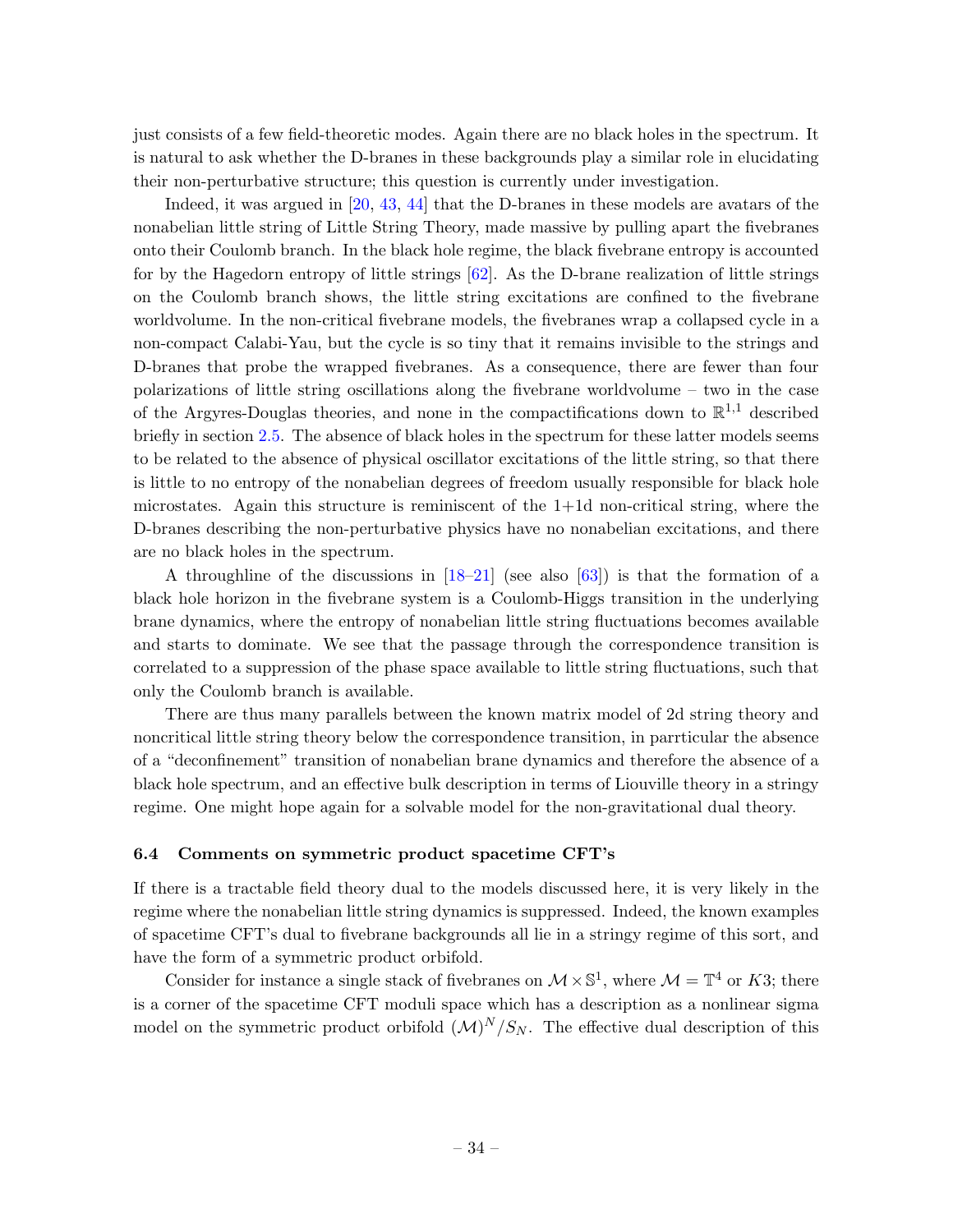corner of the moduli space involves a background with  $N$  fundamental strings and a *single* fivebrane [\[64\]](#page-49-2) (and hence a regime where there is no nonabelian fivebrane physics).

The structure of this moduli space was analyzed in  $[64, 65]$  $[64, 65]$ , where a rather explicit parametrization of the moduli space of the usual  $AdS_3 \times \mathbb{S}_3 \times \mathbb{T}^4$  spacetime CFT was given. The idea is that the U-duality group of this background is the subgroup  $\Gamma$  of  $O(5, 5; \mathbb{Z})$  that preserves the background onebrane-fivebrane charge vector. This subgroup is strictly smaller than what one might naively have thought to be the little group of a charge vector, namely  $O(5, 4; \mathbb{Z})$  (setting aside the case where N is prime, so that by construction  $n_5 = 1, n_1 = N$ ). On the other hand, the moduli space is the symmetric space  $O(5,4)/O(5)\times O(4)$ , modulo the U-duality group Γ. Since  $O(5, 4; \mathbb{Z})$  is larger than Γ but acts effectively on the moduli space, elements of  $O(5, 4; \mathbb{Z})$  not in  $\Gamma$  map a point in the moduli space to some other point in the moduli space, and at the same time don't preserve the charge vector of the background. The element does however preserve the symplectic inner product on charges, which is  $N$ . Thus every unordered pair  $n_1, n_5$  such that  $N = n_1 n_5$  characterizes a cusp of the moduli space, and there are elements of  $O(5, 4; \mathbb{Z})$  that map any given cusp to another one somewhere else in the moduli space with a different unordered pair. One can argue that the symmetric product corresponds to the pair  $n_1 = N$ ,  $n_5 = 1$  by analyzing the spectrum of wrapped branes and momenta on  $\mathbb{T}^4$ . But one can move continuously through the moduli space to one of the other cusps where the effective description has  $n<sub>5</sub>$  large, and work in the regime of moduli where the effective description has NS fluxes. Then the radius of curvature of  $AdS_3$  and  $\mathbb{S}^3$ are of order  $\sqrt{n_5}$  in string units, and the high energy density of states is dual to an effective geometry with a horizon. But in the regime described by the symmetric orbifold, one is at the correspondence point and the notions of "geometry" and "horizon" are inappropriate due to the stringiness of the background.

Similarly, the large  $\mathcal{N}=4$  theory on  $AdS_3 \times \mathbb{S}^3 \times \mathbb{S}^3 \times \mathbb{S}^1$  is a decoupling limit of two stacks of fivebranes intersecting in codimension eight with fundamental strings bound to the intersection. It was proposed in  $[66]$  that the relevant spacetime CFT has a symmetric orbifold locus in its moduli space based on the symmetric product of the  $SU(2) \times U(1)$  WZW model. This suggestion was further analyzed in  $[67–69]$  $[67–69]$ . Here, however, the U-duality group is almost trivial; there are only two moduli – the string coupling and the RR axion – and the only identifications of the moduli space are the period shifts of the RR axion, so there is only a single cusp of the moduli space. The data of the symmetric product once again matches the background where one of the fivebrane charges is equal to one; the charge on the other stack is the level of the  $SU(2)$  WZW model in the symmetric product. Because the U-duality group is so limited, there is not a regime in the moduli space where the  $AdS_3$  curvature scale can be made large relative to the string scale, and one is always below the correspondence point – the relation of  $SL(2,\mathbb{R})$  and  $SU(2)$  levels

$$
\frac{1}{k_{\rm sl}} = \frac{1}{k_{\rm su}} + \frac{1}{k_{\rm \tilde{su}}} \tag{6.3}
$$

leads to  $k_{\rm sl} < 1$  when we set one of the  $SU(2)$  levels equal to one.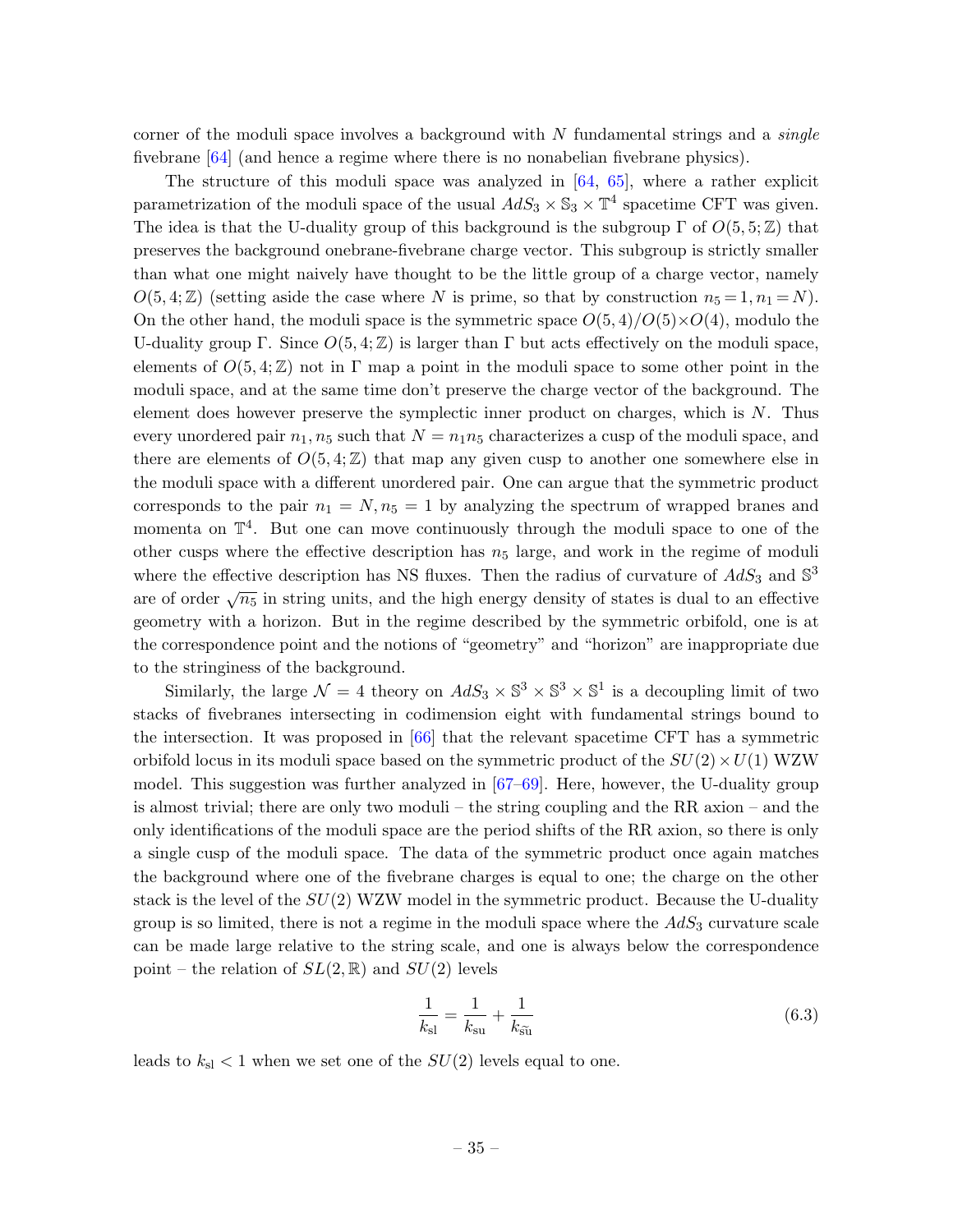It is not hard to see why any symmetric product describes a stringy background [\[70\]](#page-49-7). Consider its spectrum in the regime of energies  $1 \ll L_0 \ll c/24$ . The most entropic way to spend this energy budget is to take half of the energy  $E$  to create the longest possible cyclic twist of the tensor factors, and then to take the remaining energy and spend it on oscillator excitations; the effective central charge of the long cyclic twisted sector is proportional to the energy, and the density of states in this sector is well into the Cardy regime, thus

$$
S \sim 4\pi \sqrt{(c_{\text{eff}}/12)E} \propto E \quad . \tag{6.4}
$$

Starting from very low energy (of order the AdS scale), the microcanonical ensemble in this regime has a Hagedorn density of states, and so one must be in a regime where the dynamics is quite stringy.

This simple analysis is consistent with the known examples. For the single stack of fivebranes compactified on  $\mathbb{T}^4$  or K3, the curvature radius of  $AdS_3$  at the symmetric product locus in moduli space is precisely the string scale because the background has only a single fivebrane, and thus one is at the correspondence point; for the large  $\mathcal{N} = 4$  models, when one of the fivebrane fluxes is equal to one, the  $AdS_3$  radius is less than one in string units.

The non-critical models based on a null gauging of  $SL(2,\mathbb{R}) \times SU(2) \times \mathbb{R}^{1,1}$  also lead to a stringy throat, and a suppression of nonabelian little string dynamics. Indeed it was proposed in  $[22]$  (see equation 4.3 of that paper, and also appendix A of  $[42]$ ) that adding fundamental strings to the background of these models of fivebranes compactified on an fourfold version of the conifold would lead to string theory on  $AdS_3 \times \mathbb{S}^1$  times an  $\mathcal{N}=2$  minimal model. The continuum of wound strings on the Coulomb branch has a Fock space structure paralleling that of a symmetric product orbfold. Our results here flesh out some aspects of this proposal. The supertube gauging leads to an  $AdS_3$  cap on the linear dilaton fivebrane throat, and describes particular 1/2 BPS spacetime backgrounds. Of course one should not trust the geometry here at all, since all these backgrounds are below the correspondence transition and better described by Liouville theory than by geometry. But it is perhaps this very feature that encourages the search for a symmetric orbifold realization of the dual spacetime CFT.

Symmetric products of a variety of other SCFT's have been studied in [\[66,](#page-49-4) [71–](#page-49-8)[73\]](#page-49-9), particular those with  $\mathcal{N} = 2$  supersymmetry. Again one may ask what could be a candidate gravity dual. We expect a bulk  $AdS_3 \times \mathbb{S}^1$  whose isometries realize the bosonic sector of global  $\mathcal{N}=2$  superconformal symmetry, times the target space  $\mathcal M$  in the symmetric product. For instance, [\[73\]](#page-49-9) consider M to be an  $\mathcal{N} = 2$  minimal model, which can be realized as the WZW coset model  $\frac{SU(2)}{U(1)}$ . It would be interesting to explore further the possibilities of determining the spacetime CFT dual to some of the models discussed here.

# Acknowledgements

We thank Bruno Balthazar, Amit Giveon, David Kutasov, Stefano Massi, and David Turton for useful discussions. The work of EJM and TDB is supported in part by DOE grant DE-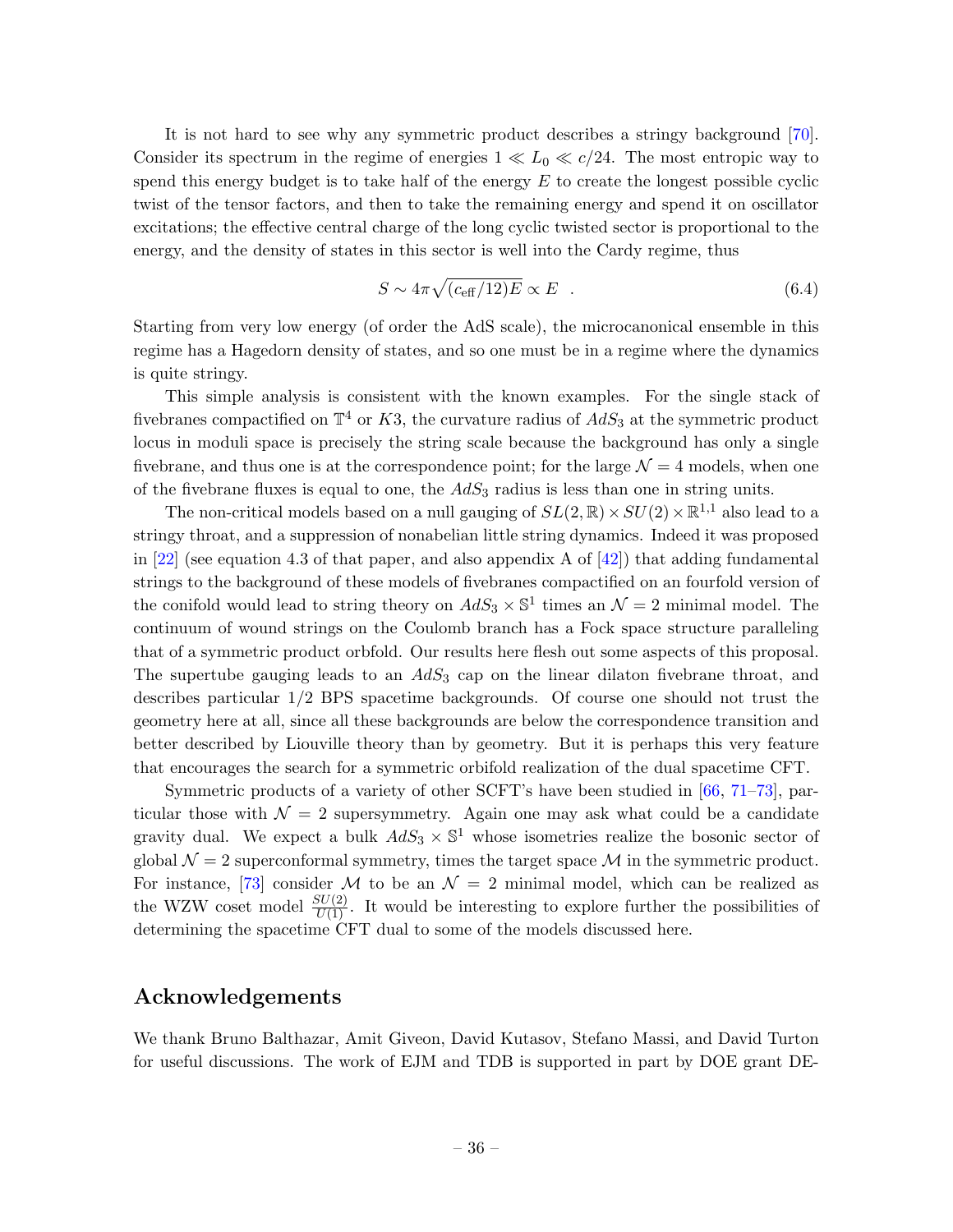SC0009924. TDB is also supported by a Mafalda and Reinhardt Oehme Fellowship of the Enrico Fermi Institute at the University of Chicago.

# <span id="page-37-0"></span>A Conventions

In this appendix we record several group theory and current algebra conventions.

### A.1 SU(2)

We parametrize SU(2) via Euler angles as

<span id="page-37-1"></span>
$$
g_{\rm su} = e^{\frac{i}{2}(\psi - \phi)\sigma_3} e^{i\theta \sigma_1} e^{\frac{i}{2}(\psi + \phi)\sigma_3} = \begin{pmatrix} \cos \theta e^{i\psi} & i \sin \theta e^{-i\phi} \\ i \sin \theta e^{i\phi} & \cos \theta e^{-i\psi} \end{pmatrix} . \tag{A.1}
$$

These are the conventions used in [\[19\]](#page-46-16) (note that [\[18\]](#page-46-13) had conventions related to these by  $\phi \rightarrow -\phi$ ). Here the  $\sigma_a$  are the usual Pauli matrices, explicitly

$$
\sigma_1 = \begin{pmatrix} 0 & 1 \\ 1 & 0 \end{pmatrix}, \qquad \sigma_2 = \begin{pmatrix} 0 & -i \\ i & 0 \end{pmatrix}, \qquad \sigma_3 = \begin{pmatrix} 1 & 0 \\ 0 & -1 \end{pmatrix}.
$$
 (A.2)

The generators and structure constants of the Lie algebra su(2) are as usual

$$
T_{\rm su}^a = \frac{1}{2}\sigma_a, \qquad (f_{\rm su})^{ab}_{\ \ c} = i\epsilon_{abc}, \qquad \epsilon_{123} = 1. \tag{A.3}
$$

The supersymmetric  $SU(2)$  level  $n_5$  current algebra consists of current operators  $J_{\rm su}^a$  and their fermionic superpartners  $\psi_{\text{su}}^a$  having the OPE structure

$$
J_{\text{su}}^{a}(z) J_{\text{su}}^{b}(0) \sim \frac{\frac{1}{2}n_{5} \delta^{ab}}{z^{2}} + \frac{i\epsilon_{abc} J_{\text{su}}^{c}(0)}{z}
$$
  

$$
J_{\text{su}}^{a}(z) \psi_{\text{su}}^{b}(0) \sim i\epsilon_{abc} \frac{\psi_{\text{su}}^{c}(0)}{z}
$$
  

$$
\psi_{\text{su}}^{a}(z) \psi_{\text{su}}^{b}(0) \sim \frac{\delta^{ab}}{z}
$$
 (A.4)

with the Killing metric  $\delta^{ab} = \text{diag}(+1, +1, +1)$ . One can define a set of "bosonic"  $SU(2)$  level  $\tilde{n}_5 = n_5 - 2$  currents  $j_{\rm su}^a$  that commute with the fermions,

$$
j_{\rm su}^a = J_{\rm su}^a + \frac{i}{2} \epsilon_{abc} \psi_{\rm su}^b \psi_{\rm su}^c \,. \tag{A.5}
$$

The primary fields  $\hat{\Psi}_{j_{\rm su}m_{\rm su}\bar{m}_{\rm su}}$  of the current algebra have conformal dimensions

$$
h = \bar{h} = \frac{j_{\rm su}(j_{\rm su} + 1)}{n_5} ; \tag{A.6}
$$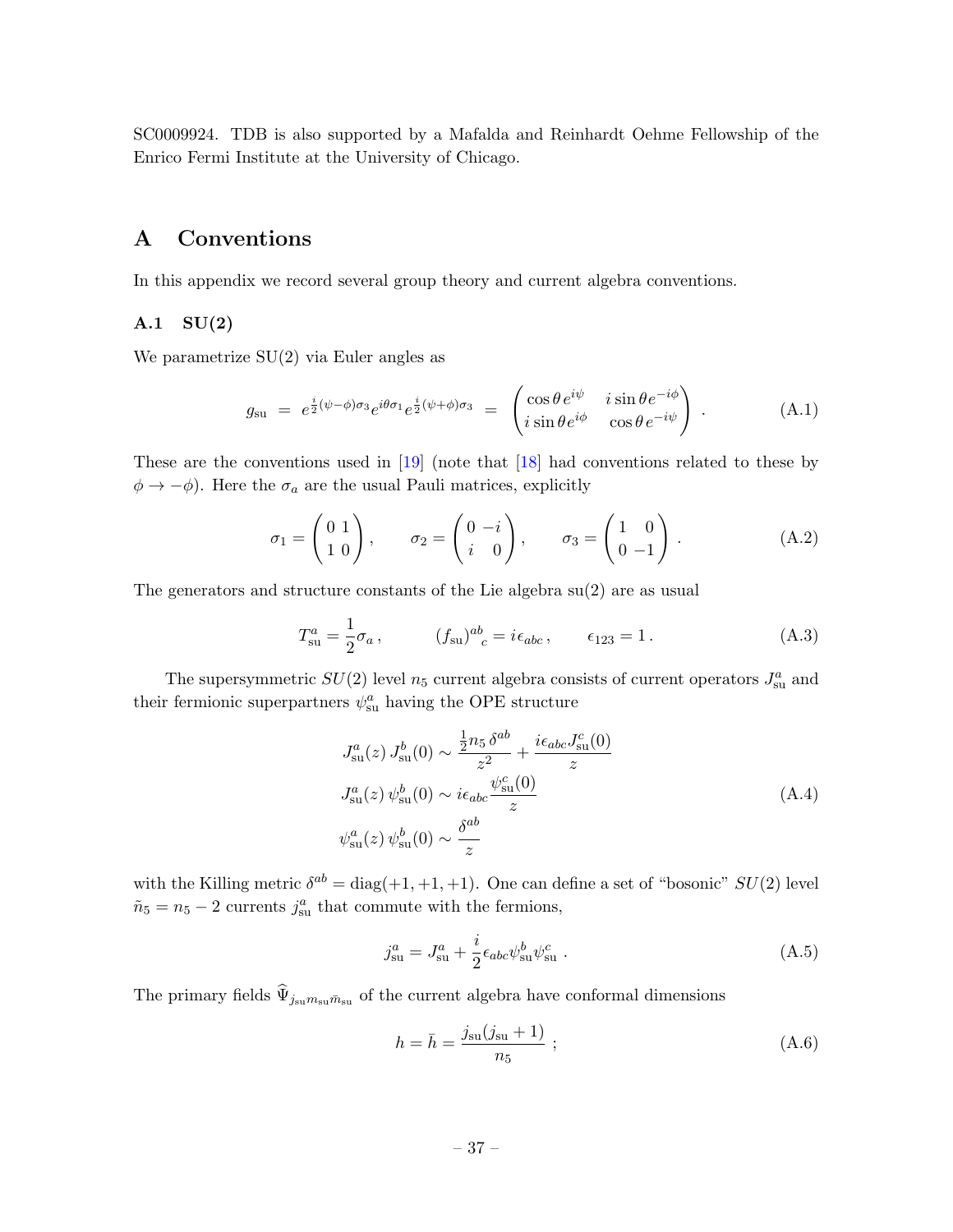unitarity restricts the allowed spins  $j_{\rm su}$  of the underlying bosonic current algebra to the range

$$
j_{\rm su} = 0, \frac{1}{2}, \dots, \frac{n_5}{2} - 1
$$
 (A.7)

The primary operators of the supersymmetric theory are built by combining primaries  $\Psi_{j_{\text{su}}m_{\text{su}}\bar{m}_{\text{su}}}$  of the level  $\tilde{n}_5$  bosonic current algebra with level two primaries of the fermions (namely the identity operator 1, spin operator  $\Sigma$ , and the fermions themselves). The highest weight fields are of three types:

$$
\widehat{\Psi}_{jjj} = \Psi_{jjj} \quad , \quad \widehat{\Psi}_{j+\frac{1}{2},j+\frac{1}{2},j+\frac{1}{2}} = \Psi_{jjj} \Sigma_{++} \quad , \quad \widehat{\Psi}_{j+1,j+1,j+1} = \Psi_{jjj} \psi^{+} \bar{\psi}^{+} \quad , \tag{A.8}
$$

with the remaining operators of the zero mode multiplet obtained through the action of the zero modes of the total current  $J_{\rm su}^-$ . In building massless string states, one uses the purely bosonic highest weight operator for NS sector states whose polarization does not lie along  $SU(2)$ , and the highest weight operator with a fermion attached when the polarization does lie along  $SU(2)$ ; Ramond sector operators involve  $\Sigma$ , with the various spinor polarizations reached through the action of the zero modes of  $\psi_{su}^-$ ,  $\bar{\psi}_{su}^-$ . In the type II string, the choice of fermion decoration is independent on left and right, and there is a chiral GSO projection onto odd total fermion number in the matter sector.

These operators have a *parafermion* decomposition<sup>[6](#page-38-0)</sup> under the current  $J_{su}^3$  [\[3,](#page-46-3) [76,](#page-49-10) [77\]](#page-49-11) obtained by extracting the dependence on  $J_{\rm su}^3$ ,  $\bar{J}_{\rm su}^3$ . To this end, one bosonizes the currents

$$
j_{\rm su}^3 = i\sqrt{\tilde{n}_5} \,\partial Y_{\rm su} , \qquad \psi_{\rm su}^+ \psi_{\rm su}^- = i\sqrt{2} \,\partial H_{\rm su} ,
$$
  

$$
J_{\rm su}^3 = i\sqrt{n_5} \,\partial \mathcal{Y}_{\rm su} , \qquad J_{\mathcal{R}}^{\rm su} = \frac{\tilde{n}_5}{n_5} \psi_{\rm su}^+ \psi_{\rm su}^- - \frac{2}{n_5} j_{\rm su}^3 = i\sqrt{\frac{2\tilde{n}_5}{n_5}} \,\partial \mathcal{H}_{\rm su} ,
$$
 (A.9)

and similarly for the right-movers. The current  $J_{\rm su}^3$  forms a  $U(1)$  supermultiplet with the fermion  $\psi_{\rm su}^3$ , and every operator in the super-WZW model can be written as a product of a parafermion operator and an operator from the super- $U(1)$  theory.

The relation between the canonically normalized bosons  $H, Y$  and  $H, Y$  for  $SU(2)$  is a rotation in field space

$$
Y = \sqrt{\frac{\tilde{n}_5}{n_5}} \mathcal{Y} - \sqrt{\frac{2}{n_5}} \mathcal{H}
$$

$$
H = \sqrt{\frac{\tilde{n}_5}{n_5}} \mathcal{H} - \sqrt{\frac{2}{n_5}} \mathcal{Y}.
$$
(A.10)

<span id="page-38-0"></span><sup>&</sup>lt;sup>6</sup>Our notation here largely follows [\[74\]](#page-49-12), see also [\[75\]](#page-49-13), except that we work in conventions where  $\alpha' = 1$ , so that T-duality is  $R \to 1/R$ , instead of the convention  $\alpha' = 2$  of those works.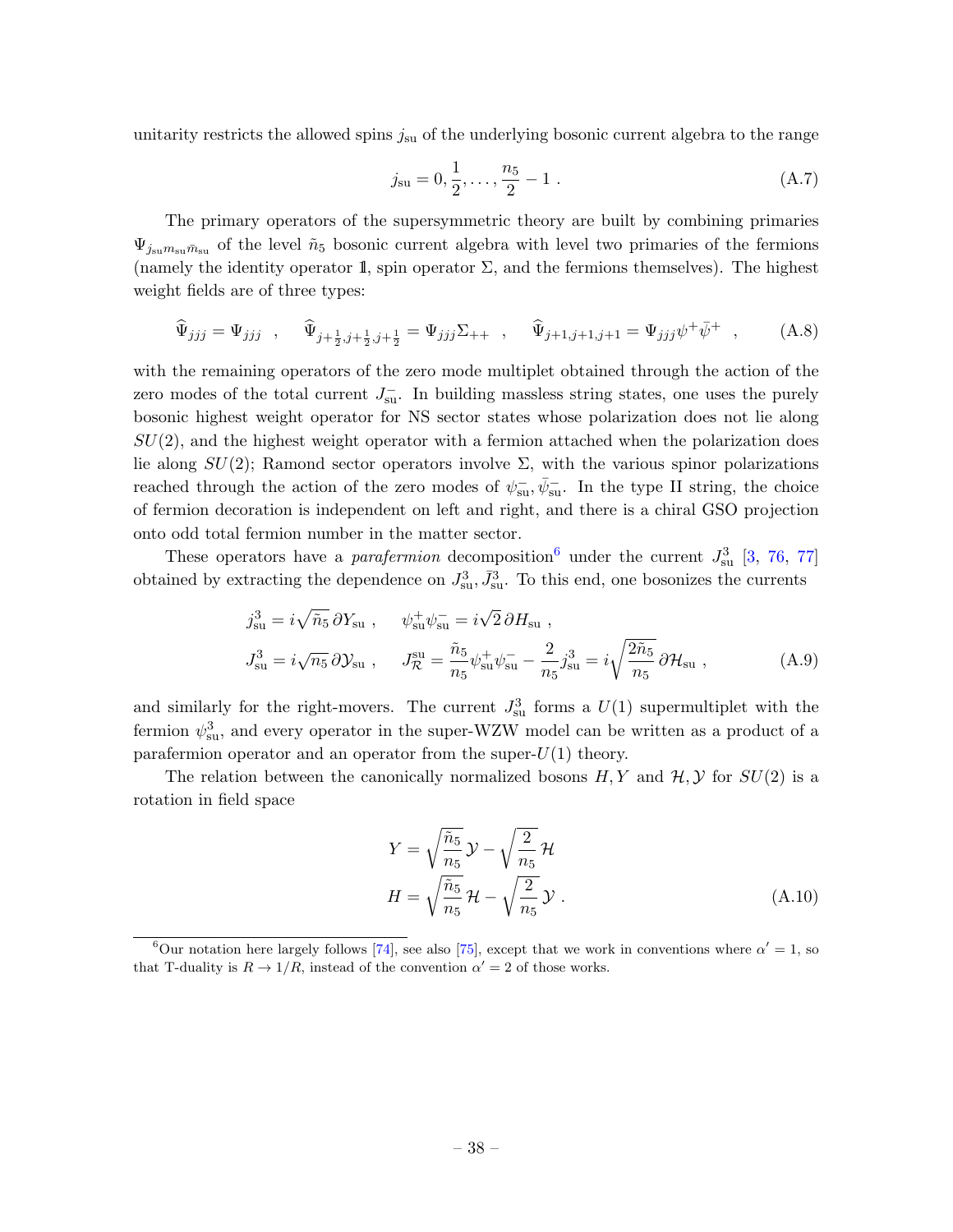The parafermion decomposition of  $SU(2)$  primaries  $\Psi$ , parafermions  $\Lambda$ , and their superversions  $\widehat{\Psi}$  and  $\widehat{\Lambda}$  is then given by

$$
\Psi_{jm}^{w} = \Lambda_{jm} \exp\left[i\frac{2}{\sqrt{\tilde{n}_{5}}} \left(m + \frac{\tilde{n}_{5}}{2}w\right)Y_{su}\right]
$$

$$
\widehat{\Lambda}_{jm}^{\tilde{\eta}} = \Lambda_{jm} \exp\left[i\sqrt{\frac{8}{n_{5}\tilde{n}_{5}}} \left(-m + \frac{\tilde{n}_{5}}{2}\tilde{\eta}\right) \mathcal{H}_{su}\right]
$$

$$
\widehat{\Psi}_{jm}^{\eta,w} = \Psi_{jm}^{w} \exp\left[i\sqrt{2}\eta H\right] = \widehat{\Lambda}_{jm}^{\tilde{\eta}} \exp\left[i\frac{2}{\sqrt{n_{5}}} \left(m + \tilde{\eta} + \frac{n_{5}}{2}w\right) \mathcal{Y}_{su}\right].
$$
 (A.11)

where  $\tilde{\eta} = \eta - w$ . Spectral flow relates  $SU(2)$  representations as follows:

$$
\widehat{\Lambda}_{j,j}^{\eta-w=0} = \widehat{\Lambda}_{\frac{\tilde{n}_5}{2}-j,j-\frac{\tilde{n}_5}{2}}^{\eta-w=-1}, \qquad \widehat{\Psi}_{j,j}^{\eta=0,w=0} = \widehat{\Psi}_{\frac{\tilde{n}_5}{2}-j,j-\frac{\tilde{n}_5}{2}}^{\eta=0,w=+1}
$$
\n(A.12)

where  $\tilde{n}_5 = n_5 - 2$ .

### A.2 SL(2)

We parametrize  $SL(2,\mathbb{R})$  as  $SU(1,1)$  via

$$
g_{\rm sl} = e^{\frac{i}{2}(\tau-\sigma)\sigma_3} e^{\rho\sigma_1} e^{\frac{i}{2}(\tau+\sigma)\sigma_3} \,. \tag{A.13}
$$

Again these are the same conventions used in [\[19\]](#page-46-16) (related to those of [\[18\]](#page-46-13) by  $\sigma \to -\sigma$ ). The generators and structure constants of the Lie algebra  $su(1, 1)$  are

$$
T_{\rm sl}^1 = \frac{i}{2}\sigma_1, \quad T_{\rm sl}^2 = \frac{i}{2}\sigma_2, \quad T_{\rm sl}^3 = \frac{1}{2}\sigma_3 \, ; \qquad (f_{\rm sl})^{12}_{3} = -i, \quad (f_{\rm sl})^{23}_{1} = (f_{\rm sl})^{31}_{2} = i. \tag{A.14}
$$

The supersymmetric  $SL(2,\mathbb{R})$  level  $n_5$  current algebra consists of currents  $J_{\rm sl}^a$  and their fermionic superpartners  $\psi^a_{\rm sl}$  having the OPE structure

$$
J_{\rm sl}^{a}(z) J_{\rm sl}^{b}(0) \sim \frac{\frac{1}{2}n_{5}h^{ab}}{z^{2}} + \frac{(f_{\rm sl})^{ab}{}_{c}J_{\rm sl}^{c}(0)}{z}
$$
  

$$
J_{\rm sl}^{a}(z) \psi_{\rm sl}^{b}(0) \sim (f_{\rm sl})^{ab}{}_{c} \frac{\psi_{\rm sl}^{c}(0)}{z}
$$
  

$$
\psi_{\rm sl}^{a}(z) \psi_{\rm sl}^{b}(0) \sim \frac{h^{ab}}{z}
$$
 (A.15)

with the Killing metric  $h^{ab} = \text{diag}(+1, +1, -1)$ . One can similarly define a set of "bosonic"  $SL(2,\mathbb{R})$  level  $\hat{n}_5 = n_5 + 2$  currents  $j_{\rm sl}^a$  that commute with the fermions,

$$
j_{\rm sl}^a = J_{\rm sl}^a + \frac{1}{2} (f_{\rm sl})^a_{\ bc} \psi_{\rm sl}^b \psi_{\rm sl}^c \ . \tag{A.16}
$$

The primary fields  $\widehat{\Phi}_{j_{\rm sl} m_{\rm sl} \bar m_{\rm sl}}$  of the current algebra have conformal dimensions

$$
h = \bar{h} = -\frac{j_{\rm sl}(j_{\rm sl} - 1)}{n_5} \ . \tag{A.17}
$$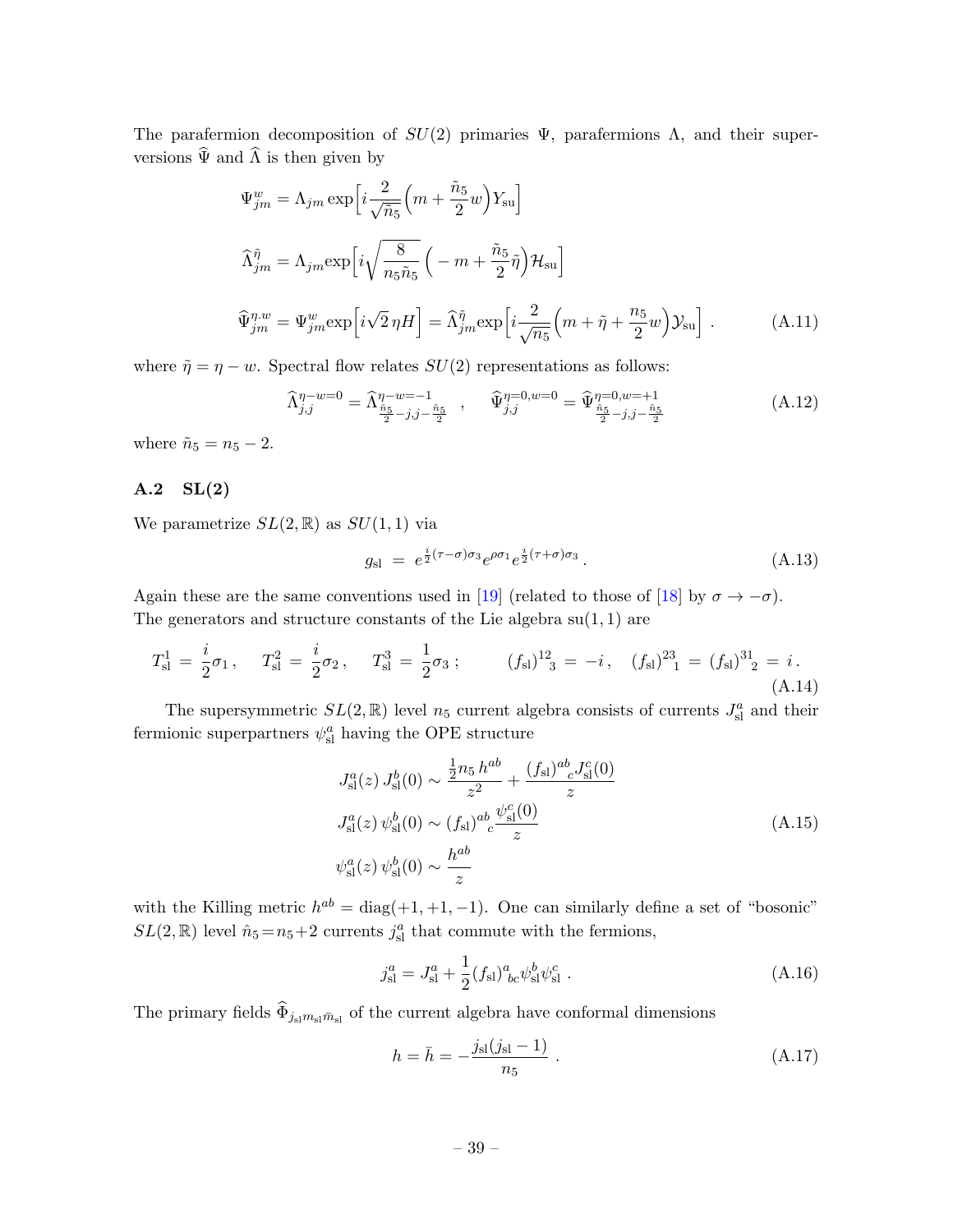These operators also have a superparafermion decomposition under the current  $J_{\rm sl}^3$  [\[13,](#page-46-10) [78,](#page-49-14) [7](#page-40-0)9<sup> $]$ 7</sup> obtained by extracting the dependence on  $J_{\rm sl}^3$ ,  $\bar{J}_{\rm sl}^3$ . To this end, one bosonizes the currents

$$
j_{\rm sl}^{3} = -i\sqrt{\hat{n}_{5}} \,\partial Y_{\rm sl} \ , \qquad \psi_{\rm sl}^{+} \psi_{\rm sl}^{-} = i\sqrt{2} \,\partial H_{\rm sl} \ ,
$$
  

$$
J_{\rm sl}^{3} = -i\sqrt{n_{5}} \,\partial Y_{\rm sl} \ , \qquad J_{\mathcal{R}}^{sl} = \frac{\hat{n}_{5}}{n_{5}} \psi_{\rm sl}^{+} \psi_{\rm sl}^{-} + \frac{2}{n_{5}} j_{\rm sl}^{3} = i\sqrt{\frac{2\hat{n}_{5}}{n_{5}}} \,\partial \mathcal{H}_{\rm sl} \ , \tag{A.18}
$$

and similarly for the right-movers. Note that the bosons  $\mathcal{Y}, \bar{\mathcal{Y}}$  and  $Y, \bar{Y}$  are timelike. The bosons  $H, Y$  and  $H, Y$  are then related by a boost in field space:

$$
Y = \sqrt{\frac{\hat{n}_5}{n_5}} \mathcal{Y} + \sqrt{\frac{2}{n_5}} \mathcal{H}
$$
  

$$
H = \sqrt{\frac{\hat{n}_5}{n_5}} \mathcal{H} + \sqrt{\frac{2}{n_5}} \mathcal{Y}.
$$
 (A.19)

The parafermion decomposition of  $SL(2,\mathbb{R})$  primaries  $\Phi$ , parafermions V, and their superversions  $\widehat{\Phi}$  and  $\widehat{V}$  is then given by

$$
\Phi_{jm}^{w} = V_{jm} \exp\left[i\frac{2}{\sqrt{\hat{n}_{5}}} \left(m + \frac{\hat{n}_{5}}{2}w\right)Y_{sl}\right]
$$
  

$$
\widehat{V}_{jm}^{\hat{\eta}} = V_{jm} \exp\left[i\sqrt{\frac{8}{n_{5}\hat{n}_{5}}} \left(m + \frac{\hat{n}_{5}}{2}\hat{\eta}\right) \mathcal{H}_{sl}\right]
$$
  

$$
\widehat{\Phi}_{jm}^{\eta,w} = \Phi_{jm}^{w} \exp\left[i\sqrt{2}\eta H\right] = \widehat{V}_{jm}^{\hat{\eta}} \exp\left[i\frac{2}{\sqrt{n_{5}}} \left(m + \hat{\eta} + \frac{n_{5}}{2}w\right) \mathcal{Y}_{sl}\right].
$$
 (A.20)

where  $\hat{\eta} = \eta + w$ .

The conformal dimension of the  $SL(2,\mathbb{R})$  primary  $\widehat{\Phi}_{j_{\rm sl}m_{\rm sl}}^{\rm sl}$  decomposes as

$$
h[\hat{V}_{j_{\rm sl}m_{\rm sl}\bar{m}_{\rm sl}}] = \frac{-j_{\rm sl}(j_{\rm sl}-1) + m_{\rm sl}^2}{n_5} , \quad \bar{h}[\hat{V}_{j_{\rm sl}m_{\rm sl}\bar{m}_{\rm sl}}] = \frac{-j_{\rm sl}(j_{\rm sl}-1) + \bar{m}_{\rm sl}^2}{n_5} , \quad (A.21)
$$

with the rest made up by the dimension of the  $\mathcal{Y}, \bar{\mathcal{Y}}$  exponentials. Again the fields  $V_{j_{sl}m_{sl}\bar{m}_{sl}}$ commute with the current  $J_{\rm sl}^3$ , and so are the natural building blocks for representations of the gauged theory. The shift of the  $J_{\rm sl}^3$  charge  $m_{\rm sl} \rightarrow (m_{\rm sl} + \frac{1}{2})$  $\frac{1}{2}n_5w_{\rm sl}$ ) leads to the flowed conformal dimension

$$
h[V_{j_{\rm sl}}^{(w_{\rm sl}, \bar{w}_{\rm sl})}] = -\frac{j_{\rm sl}(j_{\rm sl}-1)}{n_5} - m_{\rm sl}w_{\rm sl} - \frac{n_5}{4}w_{\rm sl}^2.
$$
 (A.22)

Because we are working on the universal cover of  $SL(2,\mathbb{R})$ , the  $\tau$  direction is non-compact and so there is no independent left and right spectral flow, but rather a simultaneous spectral flow that shifts  $m_{\rm sl}, \bar{m}_{\rm sl}$  by the same amount.

<span id="page-40-0"></span> $7$ Again our notation here largely follows [\[74\]](#page-49-12), see also [\[75\]](#page-49-13).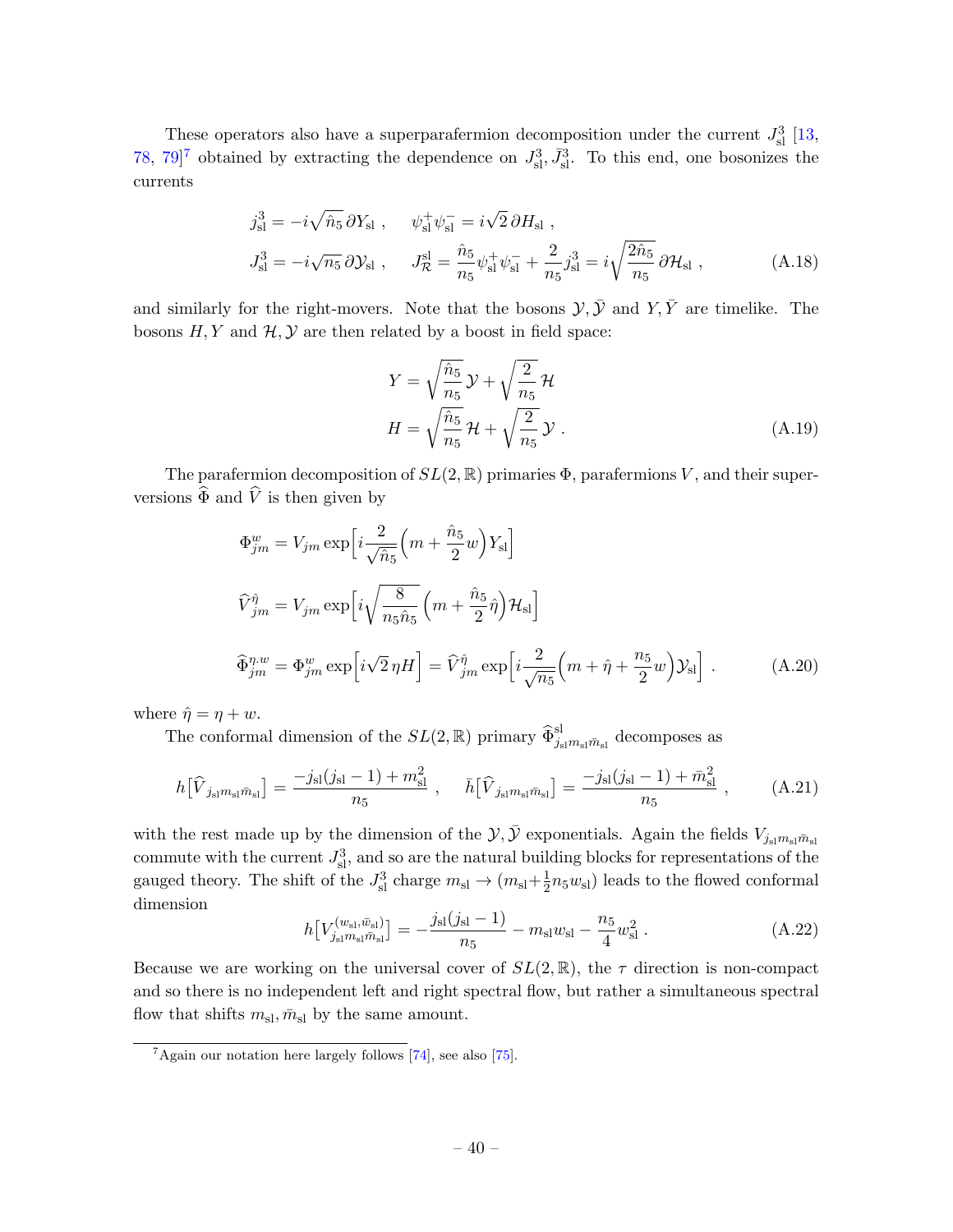Unitary representations of bosonic  $SL(2,\mathbb{R})$  current algebra are as follows. One has the principal discrete series (on both left and right)

$$
\mathcal{D}_j^+ = \{ |j,m\rangle \mid j \in \mathbb{R}_+; \quad m = j + n, \quad n \in \mathbb{N} \}
$$
\n(A.23)

and its conjugate

$$
\mathcal{D}_j^- = \{ |j, m\rangle \mid j \in \mathbb{R}_+; \ \ m = -(j + n), \ n \in \mathbb{N} \}, \tag{A.24}
$$

restricted to the range

$$
\frac{1}{2} < j < \frac{n_5 + 1}{2} \tag{A.25}
$$

in addition one has the continuous series representations  $\mathcal{C}^{\alpha}_{j}$  (again on both left and right)

$$
\mathcal{C}_j^{\alpha} = \{ |j, m\rangle \mid j = \frac{1}{2}(1 + i\nu), \quad \nu \in \mathbb{R}; \quad m = \alpha + n, \quad n \in \mathbb{Z}, \quad 0 \le \alpha < 1 \in \mathbb{R} \} \tag{A.26}
$$

# <span id="page-41-0"></span>B Spacetime supersymmetry in gauged WZW models

In the critical dimension examples studied in [\[18–](#page-46-13)[21\]](#page-47-0), the worldsheet operators that implement spacetime supersymmetry can be cast in terms of the representations of the  $O(10, 2)$  current algebra formed by the worldsheet fermions. This current algebra has an equivalent bosonic realization obtained through the standard bosonization relations

$$
\psi_{\rm sl}^+ \psi_{\rm sl}^- = i\sqrt{2}\partial H_{\rm sl} \ , \quad \psi_{\rm su}^+ \psi_{\rm su}^- = i\sqrt{2}\partial H_{\rm su} \ , \quad \psi_3^{\rm sl} \psi_3^{\rm su} = i\sqrt{2}\partial H_3
$$
  

$$
\psi_t \psi_y = i\sqrt{2}\partial H_{t y} \ , \quad \chi_6 \chi_7 = i\sqrt{2}\partial H_{67} \ , \quad \chi_8 \chi_9 = i\sqrt{2}\partial H_{89}
$$
 (B.1)

where  $\chi_i$  are the worldsheet superpartners of the  $\mathbb{T}^4$  coordinates  $X^i$ ,  $i = 6, 7, 8, 9$ . The operators

<span id="page-41-2"></span>
$$
S_{\varepsilon} = \exp\left[\frac{i}{\sqrt{2}}\Big(\varepsilon_{\rm sl}H_{\rm sl} + \varepsilon_{\rm su}H_{\rm su} + \varepsilon_3H_3 + \varepsilon_{ty}H_{ty} + \varepsilon_{67}H_{67} + \varepsilon_{89}H_{89}\Big)\right],\tag{B.2}
$$

where each  $\varepsilon_a = \pm 1$  are the Dynkin indices of the spinor polarization, transform in the spinor representation of  $O(10, 2)$ . One can impose the Majorana-Weyl condition  $\prod_a \varepsilon_a = \pm 1$ independently on left- and right-movers to describe either type IIA or type IIB. For the present discussion we will assume  $\prod_a \varepsilon_a = +1$ . The spacetime supersymmetry operators in the  $-\frac{1}{2}$  $\frac{1}{2}$  picture are then<sup>[8](#page-41-1)</sup>

<span id="page-41-3"></span>
$$
Q_{\varepsilon}^{(-\frac{1}{2})} = \oint e^{-(\varphi - \tilde{\varphi})/2} S_{\varepsilon} , \qquad (B.3)
$$

<span id="page-41-1"></span><sup>&</sup>lt;sup>8</sup>As discussed in [\[80\]](#page-50-0), there are two canonical constructions of supercharges in  $AdS_3 \times \mathbb{S}^3$  – the standard spin field of the orthogonal group current algebra of the fermions, dressed by worldsheet ghosts; and the spin field generated by spectral flow in a worldsheet  $\mathcal{N} = 2 \mathcal{R}$ -symmetry [\[81\]](#page-50-1). In the case of Coulomb branch NS5-brane backgrounds, these two constructions differ by a null gauge transformation. The supersymmetry currents built from [\(B.2\)](#page-41-2) have suitable OPE's with all vertex operators, while the supersymmetry current built using  $\mathcal{N} = 2$ spectral flow may have  $\mathbb{Z}_{n_5}$  branch singularities with some vertex operators outside the physical spectrum.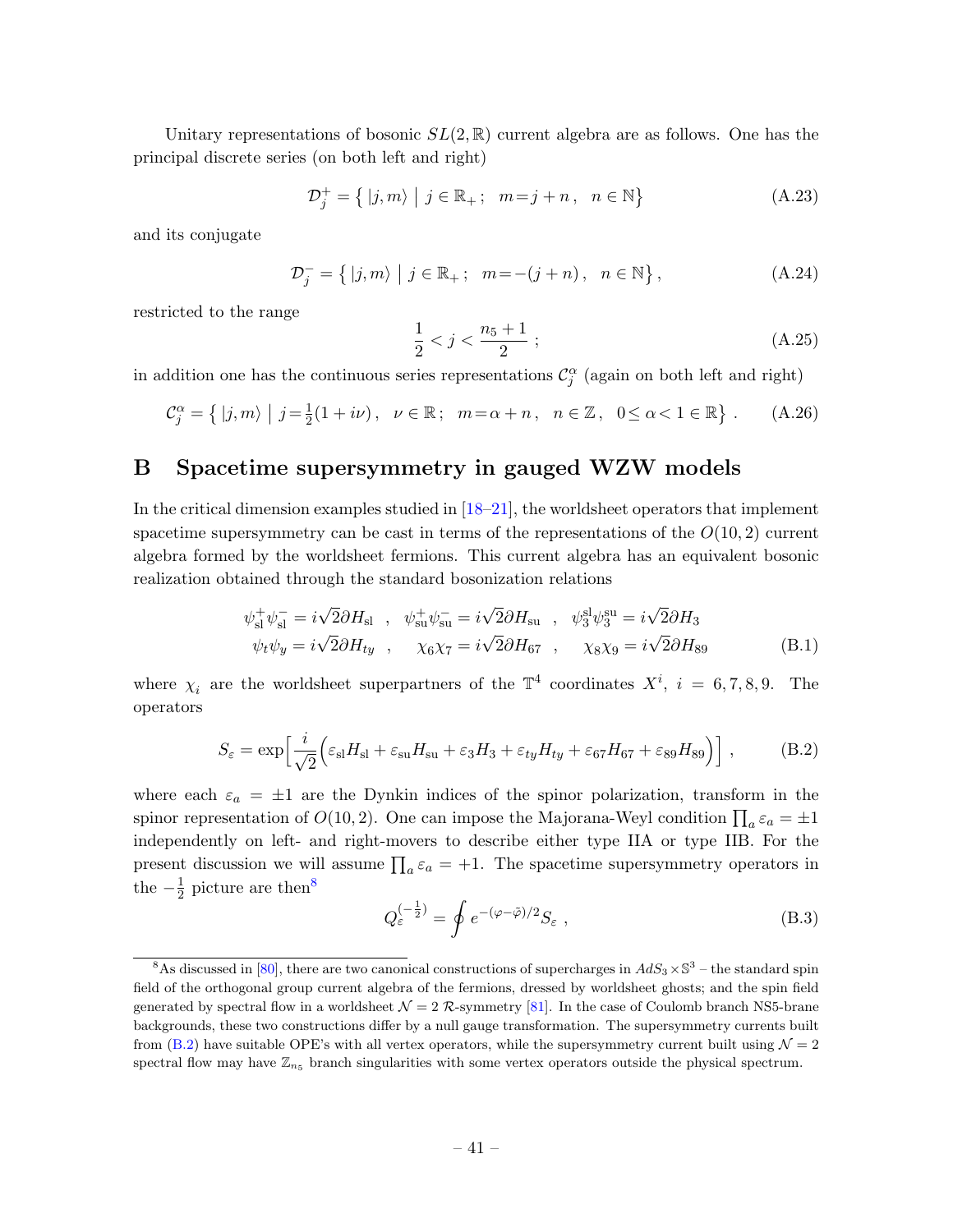where we have bosonized the superghosts  $\beta$ ,  $\gamma$  and spinor ghosts for null gauging  $\tilde{\beta}$ ,  $\tilde{\gamma}$  according to[9](#page-42-0)

$$
\beta \gamma = -\partial \varphi \ , \quad \gamma = e^{\varphi} \partial \xi \ , \quad \beta = e^{-\varphi} \eta
$$
  

$$
\tilde{\beta} \tilde{\gamma} = -\partial \tilde{\varphi} \ , \quad \tilde{\gamma} = e^{\tilde{\varphi}} \partial \tilde{\xi} \ , \quad \tilde{\beta} = e^{-\tilde{\varphi}} \tilde{\eta}
$$
 (B.4)

in order to construct the ghost spin field  $e^{-(\varphi-\tilde{\varphi})/2}$  that intertwines NS and R sector ground states for the ghosts. There will thus be "pictures" of physical state vertex operators for both the  $\beta$ ,  $\gamma$  and  $\beta$ ,  $\tilde{\gamma}$  systems.

The BRST charge

$$
\mathcal{Q} = \oint \left( cT + \gamma G + \tilde{c}\mathcal{J} + \tilde{\gamma}\lambda + ghosts \right) \tag{B.5}
$$

imposes several constraints on the supersymmetry charge [\(B.3\)](#page-41-3). In the supercurrent term  $\gamma G$ , the  $f_{abc}\psi^a\psi^b\psi^c$  terms in the  $SL(2,\mathbb{R})$  and  $SU(2)$  WZW models impose the constraints<sup>[10](#page-42-1)</sup>

$$
\varepsilon_{\rm sl} \varepsilon_{\rm su} \varepsilon_3 = -1 \quad , \quad \varepsilon_{ty} \varepsilon_{67} \varepsilon_{89} = -1 \tag{B.6}
$$

where we have fixed an overall spinor parity in  $O(10, 2)$ . The  $\tilde{\epsilon} \mathcal{J}$  term imposes the constraint

$$
l_1 \varepsilon_{\rm sl} + l_2 \varepsilon_{\rm su} = 0 \tag{B.7}
$$

Finally, the fermionic null constraint  $\tilde{\gamma} \lambda$  involves

$$
\mathbf{\lambda} = l_1 \psi_{\rm sl}^3 + l_2 \psi_{\rm su}^3 + l_3 \psi^t + l_4 \psi^y
$$
\n(B.8)  
\n
$$
= \frac{e^{i\sqrt{2}H_3}}{\sqrt{2}} \left( l_1 + l_2 \right) + \frac{e^{-i\sqrt{2}H_3}}{\sqrt{2}} \left( -l_1 + l_2 \right) + \frac{e^{i\sqrt{2}H_{ty}}}{\sqrt{2}} \left( l_3 + l_4 \right) + \frac{e^{-i\sqrt{2}H_{ty}}}{\sqrt{2}} \left( -l_3 + l_4 \right).
$$

we set  $l_1 = l_2$  and  $l_3 = -l_4$ , with the latter vanishing for the Coulomb branch but nonzero for supertubes. This constraint imposes the restriction that the spinor polarization be transverse to the null vector; acting on the supercharge [\(B.3\)](#page-41-3), the result is that one has  $\varepsilon_3 = +1$  always, and for supertubes additionally one requires  $\varepsilon_{ty} = -1$ .

Altogether, one finds that the supercharge  $Q_{\beta}$  lies in the BRST cohomology for

<span id="page-42-2"></span>
$$
(q_{\varphi}, q_{\tilde{\varphi}}; \varepsilon_{\rm sl}, \varepsilon_{\rm su}, \varepsilon_3) = (-\frac{1}{2}, +\frac{1}{2}; \varepsilon, -\varepsilon, -1) , \quad \varepsilon_{ty} \varepsilon_{67} \varepsilon_{89} = -1 , \quad \varepsilon = \pm 1 , \quad (B.9)
$$

with in addition  $\varepsilon_{ty} = -1$  for supertubes. Together with the analogous right-moving counterparts one has  $(8,8)$  supersymmetries for the Coulomb branch and  $(4,4)$  spacetime supersymmetry for the supertube, as expected. As usual, picture changing [\[82\]](#page-50-2) yields versions of

<span id="page-42-0"></span><sup>9</sup>Note that we use here a bosonization prescription slightly different from the original formulation laid out in [\[82\]](#page-50-2); this improved version [\[83–](#page-50-3)[86\]](#page-50-4) has the advantage that it (a) is manifestly  $\mathcal{N}=2$  supersymmetric, (b) has a manifestly  $\mathcal{N} = 2$  bosonization, and (c) is BRST invariant in both the "large" and "small" Hilbert spaces of the bosonic ghosts.

<span id="page-42-1"></span> $10$ Our conventions agree with those of [\[26\]](#page-47-3) Appendix B.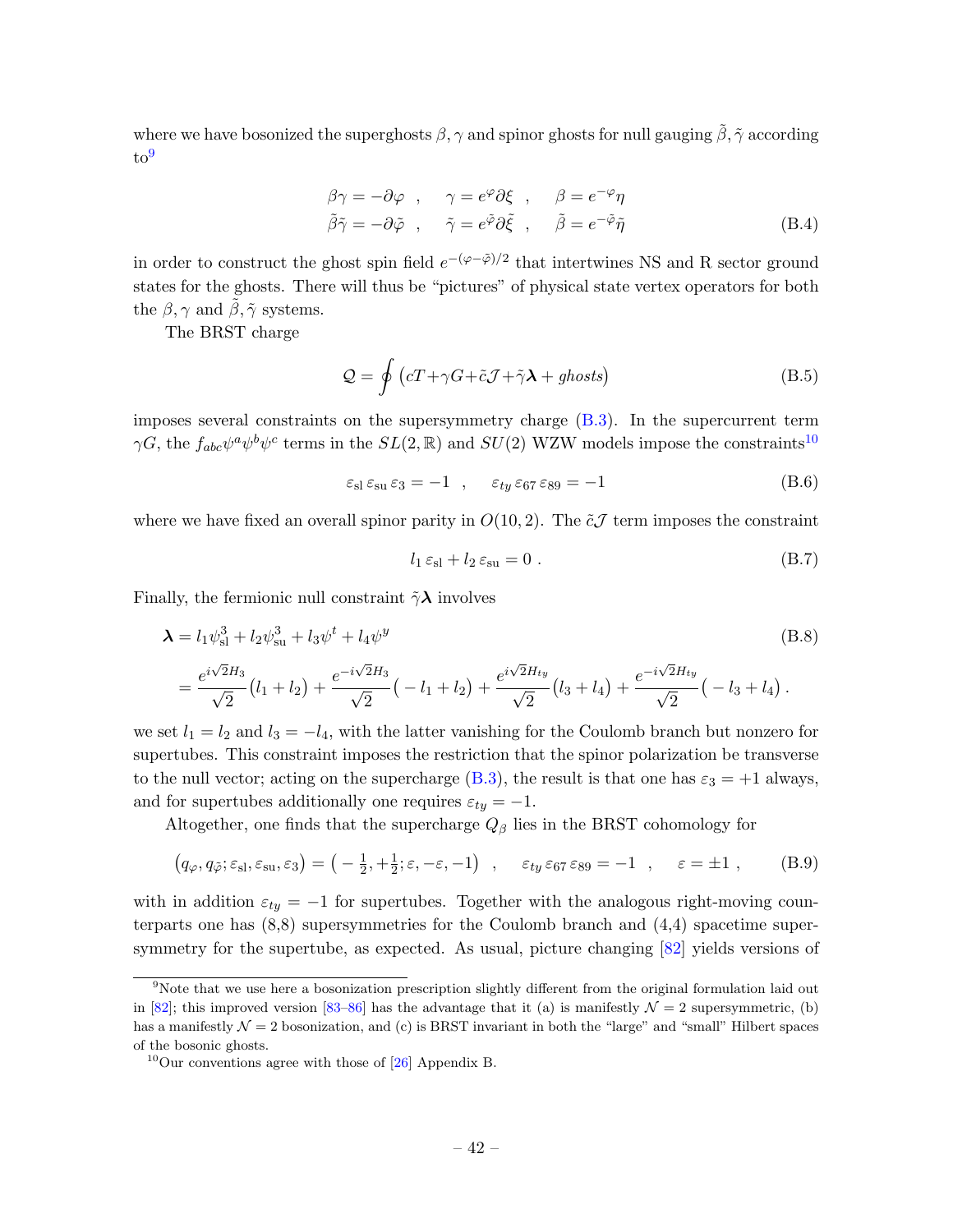these supersymmetry charges in other superselection sectors of the ghost numbers measured by the currents  $\beta\gamma$  and  $\tilde{\beta}\tilde{\gamma}$ . The end result is a perturbative string S-matrix that satisfies the constraints of spacetime supersymmetry.

Spacetime supersymmetry in the worldsheet formalism can also be engineered from  $\mathcal{N} =$ 2 worldsheet supersymmetry [\[3,](#page-46-3) [81\]](#page-50-1), and this construction is useful for the more general backgrounds considered here. Gauged WZW models provide a broad class of examples of worldsheet  $\mathcal{N}=2$  theories [\[3,](#page-46-3) [4\]](#page-46-2).<sup>[11](#page-43-0)</sup>

Let M be a worldsheet theory with a  $U(1)$  current  $J_0$ , such that  $\mathcal{K} = \mathcal{M}/U(1)$  has  $\mathcal{N} = 2$ worldsheet supersymmetry, with  $\mathcal{R}$ -symmetry current  $J_{\mathcal{R}}$ ; we bosonize these currents as

$$
J_{\mathcal{R}} = i a_{\mathcal{K}} \, \partial \mathcal{H}_{\mathcal{K}} \quad , \qquad J_0 = i \sqrt{1 - a_{\mathcal{K}}^2} \, \partial \mathcal{Y}_{\mathcal{K}} \tag{B.10}
$$

where

$$
a_{\mathcal{K}}^2 = \frac{1}{3}c_{\mathcal{K}}
$$
 (B.11)

In addition we bosonize the fermionic partners of the  $SL(2,\mathbb{R})$  and  $J_0$  currents

$$
\psi_{\rm sl}^+ \psi_{\rm sl}^- = i\sqrt{2} \,\partial H_{\rm sl} \quad , \quad \psi_{\rm sl}^3 \psi^0 = i\sqrt{2} \,\partial H_3 \tag{B.12}
$$

and note that the  $SL(2,\mathbb{R})/U(1)$  parafermion theory has an  $\mathcal{N}=2$  supersymmetry with R-symmetry current

$$
J_{\mathcal{R}}^{\rm sl} = i a_{\rm sl} \, \partial \mathcal{H}_{\rm sl} \tag{B.13}
$$

where  $a_{\rm{sl}}^2 = \frac{1}{3}$  $\frac{1}{3}c_{\rm sl}=1+\frac{2}{k_{\rm sl}}$ . Finally, the two  $U(1)$  factors  $J_3^{\rm sl}, J_0$  together with their superpartners  $\psi_3, \psi_0$  form a free  $\mathcal{N}=2$  system with  $c=3, a=1$ .

When the string worldsheet theory admits global  $\mathcal{N}=2$  superconformal symmetry (only the  $\mathcal{N} = 1$  of which is gauged, of course), there is a canonical construction of spacetime spin fields using spectral flow in the  $\mathcal{N} = 2$  R-symmetry. One can make spin fields of the form [\[3,](#page-46-3) [81\]](#page-50-1)

$$
\hat{S}_{\varepsilon} = \exp\left[\frac{i}{\sqrt{2}}\left(\varepsilon_{\rm sl}a_{\rm sl}\mathcal{H}_{\rm sl} + \varepsilon_3 H_3 + \varepsilon_{\mathcal{K}}a_{\mathcal{K}}\mathcal{H}_{\mathcal{K}}\right)\right]
$$
(B.14)

where  $\varepsilon = \pm 1$ , by spectral flow of the identity operator using the  $\mathcal{N}=2$  R-symmetry.

We can relate the spin field  $S_{\varepsilon}$  of [\(B.2\)](#page-41-2) to this  $\mathcal{N}=2$  spin field as follows, in a way that generalizes to all the models considered in this paper (we write explicit formulae for the models of section [2,](#page-4-0) but the examples of sections [3](#page-14-0) and [4](#page-16-0) are straighforward as well). One

<span id="page-43-0"></span><sup>&</sup>lt;sup>11</sup>The construction of spacetime supercharges in such theories was considered in  $[87-89]$  $[87-89]$  in the context of string solutions involving  $AdS_3$  with NS fluxes. As discussed in [\[80\]](#page-50-0), there are two canonical constructions of spacetime supercharges, one associated to the Killing spinors of AdS3 and another using the worldsheet  $\mathcal{N}=2$ which breaks the  $AdS_3$  symmetry. Since the null gauging breaks that symmetry through the choice of a null Killing vector, we are here not interested in spacetime supersymmetry associated to  $AdS<sub>3</sub>$  isometries; instead, we will be interested in the worldsheet  $\mathcal{N}=2$  construction.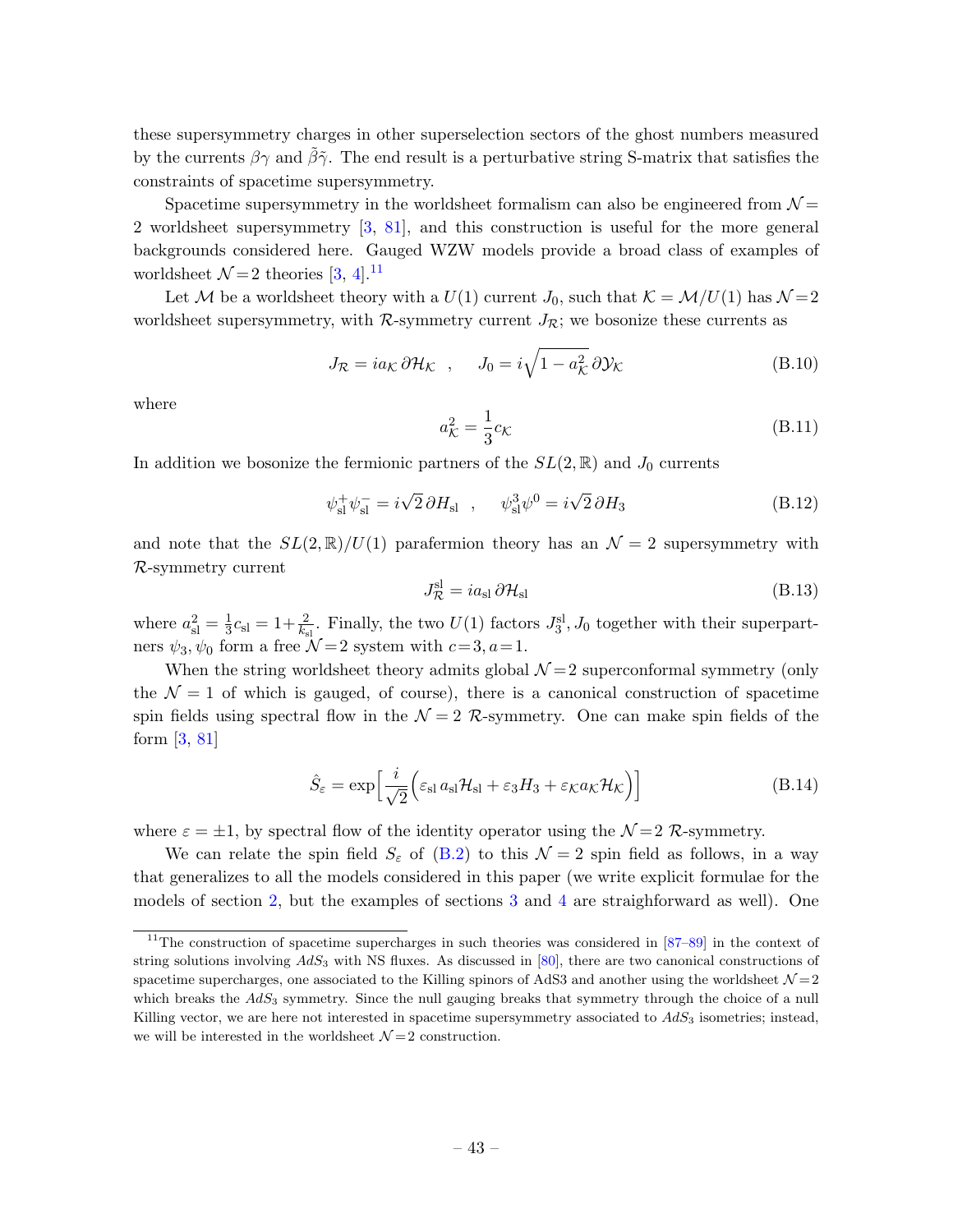has  $\mathcal{M} = SU(2) \times \mathbb{R}_t \times \mathbb{S}_y^1 \times \mathbb{T}^4$ , and each factor contributes to  $\mathcal{H}_\mathcal{K}$  in proportion to its central charge

$$
a_{\mathcal{K}}\mathcal{H}_{\mathcal{K}} = a_{su}\mathcal{H}_{su} + \hat{\varepsilon}_{ty}H_{ty} + \vec{\varepsilon}_{\mathbb{T}} \cdot \vec{H}_{\mathbb{T}}
$$
  

$$
\mathcal{Y}_{\mathcal{K}} = \mathcal{Y}_{su} , \quad \psi_0 = \psi_{su}^3 , \quad \psi_t \psi_y = i\sqrt{2} \partial H_{ty}
$$
 (B.15)

where  $a_{\text{su}}^2 = \frac{1}{3}$  $\frac{1}{3}c_{\rm su} = 1 - \frac{2}{k_{\rm s}}$  $\frac{2}{k_{\text{su}}}$ , with  $k_{\text{su}}$  the level of the supersymmetric  $SU(2)$  current algebra; and  $\vec{H}_{\mathbb{T}}$  bosonize the fermions on an internal torus compactification of the fivebrane worldvolume –  $\mathbb{T}^4$  for the critical dimension,  $\mathbb{T}^2$  for the Argyres-Douglas models, and nothing for the 2d noncritical models. For the definitions of  $\mathcal{H}_{su}$ ,  $\mathcal{Y}_{su}$  see appendix [A.](#page-37-0) In the critical theory, comparing to [\(B.2\)](#page-41-2) and using the relations

$$
H_{\rm sl} = a_{\rm sl} \mathcal{H}_{\rm sl} + \sqrt{a_{\rm sl}^2 - 1} \mathcal{Y}_{\rm sl} \quad , \quad H_{\rm su} = -a_{\rm su} \mathcal{H}_{\rm su} + \sqrt{1 - a_{\rm su}^2} \mathcal{Y}_{\rm su} \tag{B.16}
$$

to compare the H charges, one finds  $\varepsilon_{su} = -\varepsilon_{\mathcal{K}}$ ,  $\varepsilon_{ty} = \varepsilon_{\mathcal{K}}\hat{\varepsilon}_{ty}$  and similarly for the spin polarizations on the four-torus T; for the noncritical theories one again has solutions to the BRST constraints analogous to [\(B.9\)](#page-42-2), with  $\varepsilon_{t} \varepsilon_{67} \varepsilon_{89} = -1$  replaced by the appropriate chirality constraint on the dimensionally reduced fivebrane worldvolume.

In the critical dimension,  $S_\varepsilon$  differs from  $\hat{S}_\varepsilon$  by an exponential of  $\mathcal{Y}_{\rm sl}, \mathcal{Y}_{\rm su}$  in the proportion of the bosonized null current

<span id="page-44-1"></span>
$$
V_{\mathcal{Y}} = \exp\left[\frac{i}{\sqrt{2}}\sqrt{a_{\rm sl}^2 - 1}\left(\varepsilon_{\rm sl}\mathcal{Y}_{\rm sl} + \varepsilon_{\mathcal{K}}\mathcal{Y}_{\mathcal{K}}\right)\right]
$$
(B.17)

because one has  $a_{\rm sl}^2 - 1 = 1 - a_{\rm su}^2$  as a consequence of the fact that  $k_{\rm sl} = k_{\rm su}$ . When one has  $k_{\rm sl} \neq k_{\rm su}$ , as in the constructions considered here, then the contributions of H and Y do not obviously combine so neatly; but because of the squashing of  $SU(2)$ , the exponentials of  $\mathcal{Y}_{\rm su}$  and  $\mathcal{Y}_{\rm sl}$  continue to come in the null combination [\(B.17\)](#page-44-1) that appears in the chiral-GSO projected theory. In terms of the parametrization  $(2.27)$ , this exponential has  $p<sub>L</sub>$  with  $n = 0, \ell = \pm 1$  and  $p_R = 0$ . As usual, this operator will have branch cuts with respect to the operators in the original spectrum from section [2.3](#page-7-0) which are removed by the chiral GSO projection, and we then add the NS-R and R-NS spectrum generated from the remaining operators by the supercharges

$$
Q = \oint \hat{S}_{\varepsilon} V_{\mathcal{Y}} . \tag{B.18}
$$

# <span id="page-44-0"></span>C Non-null gauging alternative

In this appendix, we point out that there is an alternative non-null choice of gauged isometries that leads to the same spectrum, at least in the Argyres-Douglas and GMM models and probably more broadly. Consider the gauging of  $SL(2,\mathbb{R}) \times SU(2)$  at levels  $k_{\rm sl}, k_{\rm su}$ , with the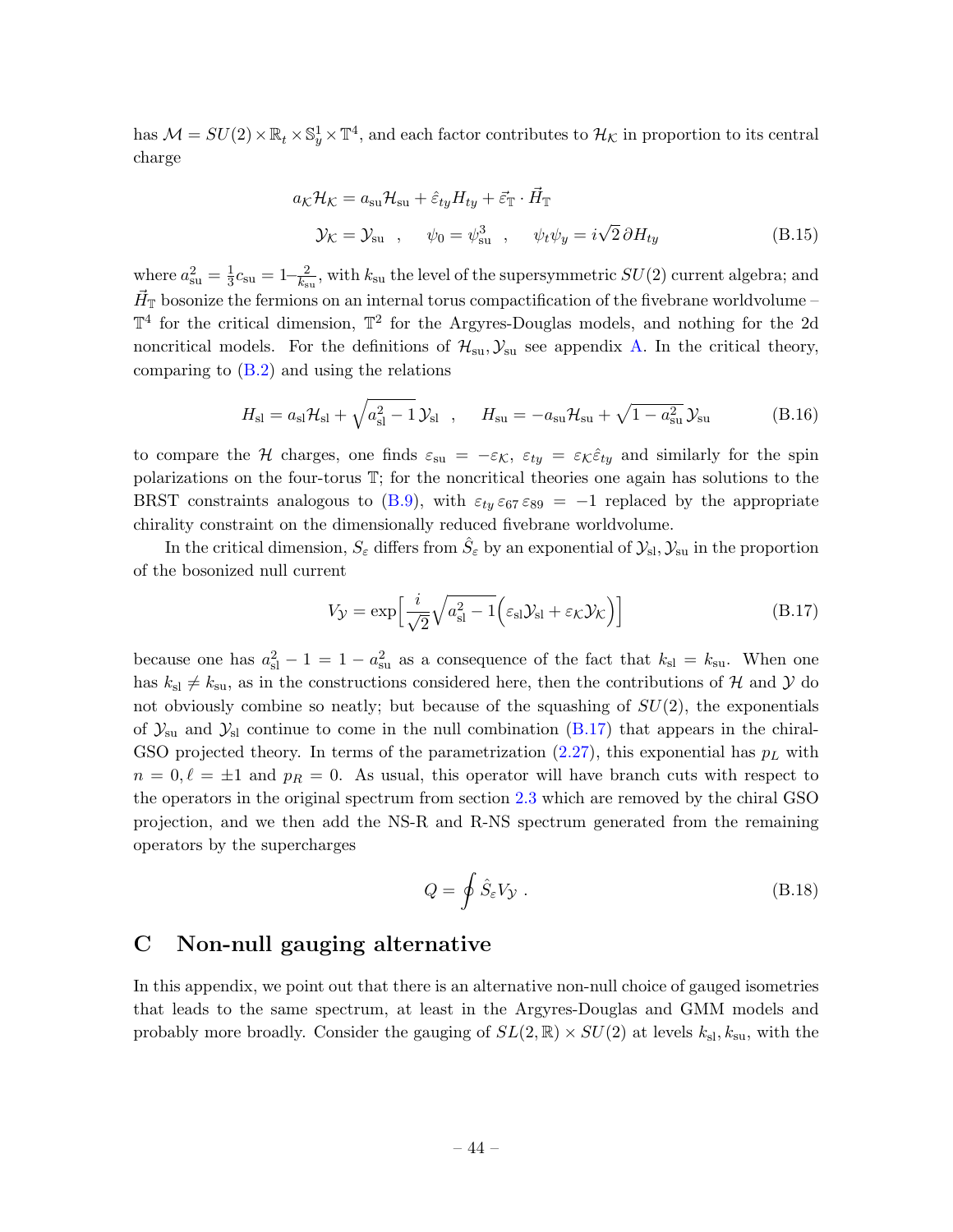choice of gauge currents

$$
\mathcal{J}_1 = J_{\rm sl}^3 - \frac{k_{\rm sl}}{k_{\rm su}} J_{\rm su}^3 \ , \quad \bar{\mathcal{J}}_2 = -\bar{J}_{\rm sl}^3 + \bar{J}_{\rm su}^3
$$
  

$$
\bar{\mathcal{J}}_1 = \bar{J}_{\rm sl}^3 - \frac{k_{\rm sl}}{k_{\rm su}} \bar{J}_{\rm su}^3 \ , \quad \mathcal{J}_2 = +J_{\rm sl}^3 - J_{\rm su}^3 \ . \tag{C.1}
$$

from which one reads off the corresponding Killing vectors  $\xi_{L,R}^a$ ,  $a = 1,2$ . Note that in the critical dimension,  $k_{\rm sl} = k_{\rm su}$  and these currents are null; otherwise they are not null, and the gauging procedure is a different route to the same physics. Note also that neither group is squashed. The gauge group is again rank two, but now none of the components of the gauge fields decouple. Following the procedure outlined in section [2.2,](#page-6-0) the term quadratic in gauge fields is

$$
\frac{1}{2}A_1\bar{A}_1(\xi_L^1 + \xi_R^1) \cdot (\xi_L^1 + \xi_R^1) + A_1\bar{A}_2\xi_L^1 \cdot \xi_R^2 + A_2\bar{A}_1\xi_L^2 \cdot \xi_L^1 + \frac{1}{2}A_2\bar{A}_2(\xi_L^2 + \xi_R^2) \cdot (\xi_L^2 + \xi_R^2)
$$
\n
$$
= 2\frac{k_{\rm sl}}{k_{\rm su}}A_1\bar{A}_1(k_{\rm sl}\cos^2\theta - k_{\rm su}\cosh^2\rho) + 2A_2\bar{A}_2(k_{\rm su}\sin^2\theta + k_{\rm sl}\sinh^2\rho) + 2k_{\rm sl}(A_1\bar{A}_2 - A_2\bar{A}_1) (\cos^2\theta - \cosh^2\rho) \quad .
$$
\n(C.2)

Upon integrating out the gauge fields, one arrives at the same effective geometry [\(2.23\)](#page-7-2)-[\(2.25\)](#page-7-3), and the gauge constraints yield the same spectrum of BPS operators  $(2.39)$ . Indeed, the naïve singularity in the effective geometry at  $\rho = \theta = 0$  is already apparent in the degeneration of the above quadratic form in gauge fields. One can find a similar set of non-null currents for the GMM model that again yield the same results as null gauging.

This choice of gauge group is perhaps a somewhat more precise way of formulating the model. As noted in [\[19\]](#page-46-16), the timelike gauge orbits are generally non-compact, and so the gauge group is typically  $\mathbb R$  for the timelike vector gauging of currents like  $\mathcal{J}_1, \bar{\mathcal{J}}_1$ , and a compact  $U(1)$  for the spacelike axial gauging of currents like  $\mathcal{J}_2, \bar{\mathcal{J}}_2$ .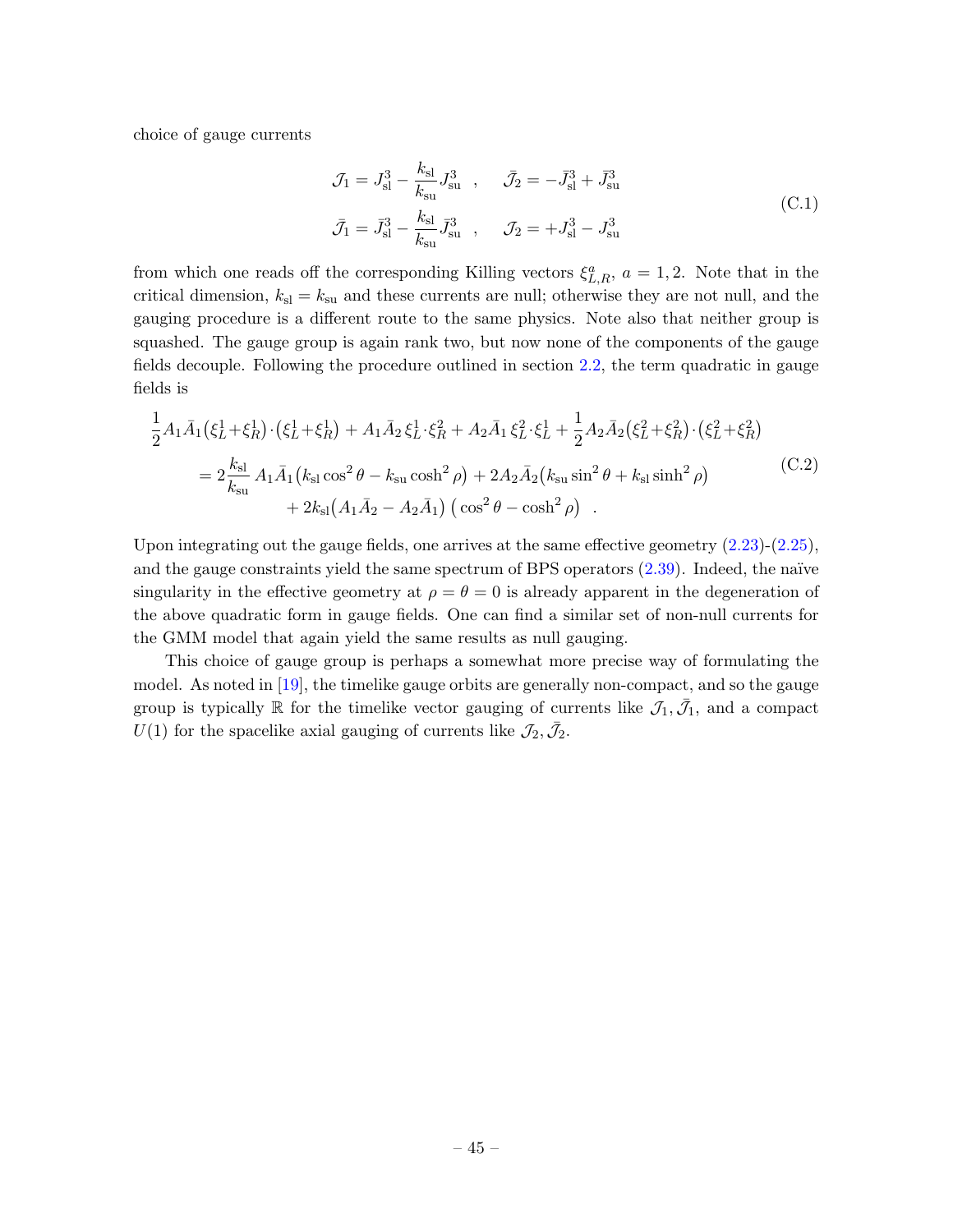# References

- <span id="page-46-0"></span>[1] A. A. Tseytlin, *Exact solutions of closed string theory, [Class. Quant. Grav.](http://dx.doi.org/10.1088/0264-9381/12/10/003)* **12** (1995) [2365–2410,](http://dx.doi.org/10.1088/0264-9381/12/10/003) [[hep-th/9505052](https://arxiv.org/abs/hep-th/9505052)].
- <span id="page-46-1"></span>[2] V. Knizhnik and A. Zamolodchikov, Current Algebra and Wess-Zumino Model in Two-Dimensions, Nucl. Phys. B 247 [\(1984\) 83–103.](http://dx.doi.org/10.1016/0550-3213(84)90374-2)
- <span id="page-46-3"></span>[3] D. Gepner, Space-Time Supersymmetry in Compactified String Theory and Superconformal Models, [Nucl. Phys.](http://dx.doi.org/10.1016/0550-3213(88)90397-5) B296 (1988) 757.
- <span id="page-46-2"></span>[4] Y. Kazama and H. Suzuki, New N=2 Superconformal Field Theories and Superstring Compactification, Nucl. Phys. B  $321$  (1989) 232-268.
- <span id="page-46-4"></span>[5] E. J. Martinec, Algebraic Geometry and Effective Lagrangians, [Phys. Lett.](http://dx.doi.org/10.1016/0370-2693(89)90074-9) B217 (1989) [431–437.](http://dx.doi.org/10.1016/0370-2693(89)90074-9)
- <span id="page-46-15"></span>[6] C. Vafa and N. P. Warner, Catastrophes and the Classification of Conformal Theories, [Phys.](http://dx.doi.org/10.1016/0370-2693(89)90473-5) Lett. **B218** (1989) 51-58.
- <span id="page-46-5"></span>[7] B. R. Greene, C. Vafa and N. P. Warner, Calabi-Yau Manifolds and Renormalization Group Flows, [Nucl. Phys.](http://dx.doi.org/10.1016/0550-3213(89)90471-9) B324 (1989) 371.
- <span id="page-46-6"></span>[8] C. G. Callan, Jr., J. A. Harvey and A. Strominger, Supersymmetric string solitons, [hep-th/9112030](https://arxiv.org/abs/hep-th/9112030).
- <span id="page-46-14"></span>[9] K. Sfetsos, Branes for Higgs phases and exact conformal field theories, JHEP 01 [\(1999\) 015,](http://dx.doi.org/10.1088/1126-6708/1999/01/015) [[hep-th/9811167](https://arxiv.org/abs/hep-th/9811167)].
- <span id="page-46-7"></span>[10] A. Giveon and D. Kutasov, Little string theory in a double scaling limit, JHEP 10 [\(1999\) 034,](http://dx.doi.org/10.1088/1126-6708/1999/10/034) [[hep-th/9909110](https://arxiv.org/abs/hep-th/9909110)].
- <span id="page-46-8"></span>[11] D. Kutasov and D. Sahakyan, *Comments on the thermodynamics of little string theory*, *[JHEP](http://dx.doi.org/10.1088/1126-6708/2001/02/021)* 02 [\(2001\) 021,](http://dx.doi.org/10.1088/1126-6708/2001/02/021) [[hep-th/0012258](https://arxiv.org/abs/hep-th/0012258)].
- <span id="page-46-9"></span>[12] E. Witten, On string theory and black holes, Phys. Rev. D44 [\(1991\) 314–324.](http://dx.doi.org/10.1103/PhysRevD.44.314)
- <span id="page-46-10"></span>[13] R. Dijkgraaf, H. L. Verlinde and E. P. Verlinde, String propagation in a black hole geometry, Nucl. Phys. B371 [\(1992\) 269–314.](http://dx.doi.org/10.1016/0550-3213(92)90237-6)
- <span id="page-46-11"></span>[14] C. R. Nappi and E. Witten, A Closed, expanding universe in string theory, [Phys. Lett. B](http://dx.doi.org/10.1016/0370-2693(92)90888-B) 293 [\(1992\) 309–314,](http://dx.doi.org/10.1016/0370-2693(92)90888-B) [[hep-th/9206078](https://arxiv.org/abs/hep-th/9206078)].
- [15] C. Kounnas and D. Lust, Cosmological string backgrounds from gauged WZW models, [Phys.](http://dx.doi.org/10.1016/0370-2693(92)91361-C) Lett. B 289 (1992) 56-60, [[hep-th/9205046](https://arxiv.org/abs/hep-th/9205046)].
- [16] E. Kiritsis and C. Kounnas, Dynamical topology change in string theory, [Phys. Lett.](http://dx.doi.org/10.1016/0370-2693(94)90942-3) B331 [\(1994\) 51–62,](http://dx.doi.org/10.1016/0370-2693(94)90942-3) [[hep-th/9404092](https://arxiv.org/abs/hep-th/9404092)].
- <span id="page-46-12"></span>[17] S. Elitzur, A. Giveon, D. Kutasov and E. Rabinovici, From big bang to big crunch and beyond, JHEP 06 [\(2002\) 017,](http://dx.doi.org/10.1088/1126-6708/2002/06/017) [[hep-th/0204189](https://arxiv.org/abs/hep-th/0204189)].
- <span id="page-46-13"></span>[18] E. J. Martinec and S. Massai, String Theory of Supertubes, JHEP 07 [\(2018\) 163,](http://dx.doi.org/10.1007/JHEP07(2018)163) [[1705.10844](https://arxiv.org/abs/1705.10844)].
- <span id="page-46-16"></span>[19] E. J. Martinec, S. Massai and D. Turton, String dynamics in NS5-F1-P geometries, [JHEP](http://dx.doi.org/10.1007/JHEP09(2018)031) 09 [\(2018\) 031,](http://dx.doi.org/10.1007/JHEP09(2018)031) [[1803.08505](https://arxiv.org/abs/1803.08505)].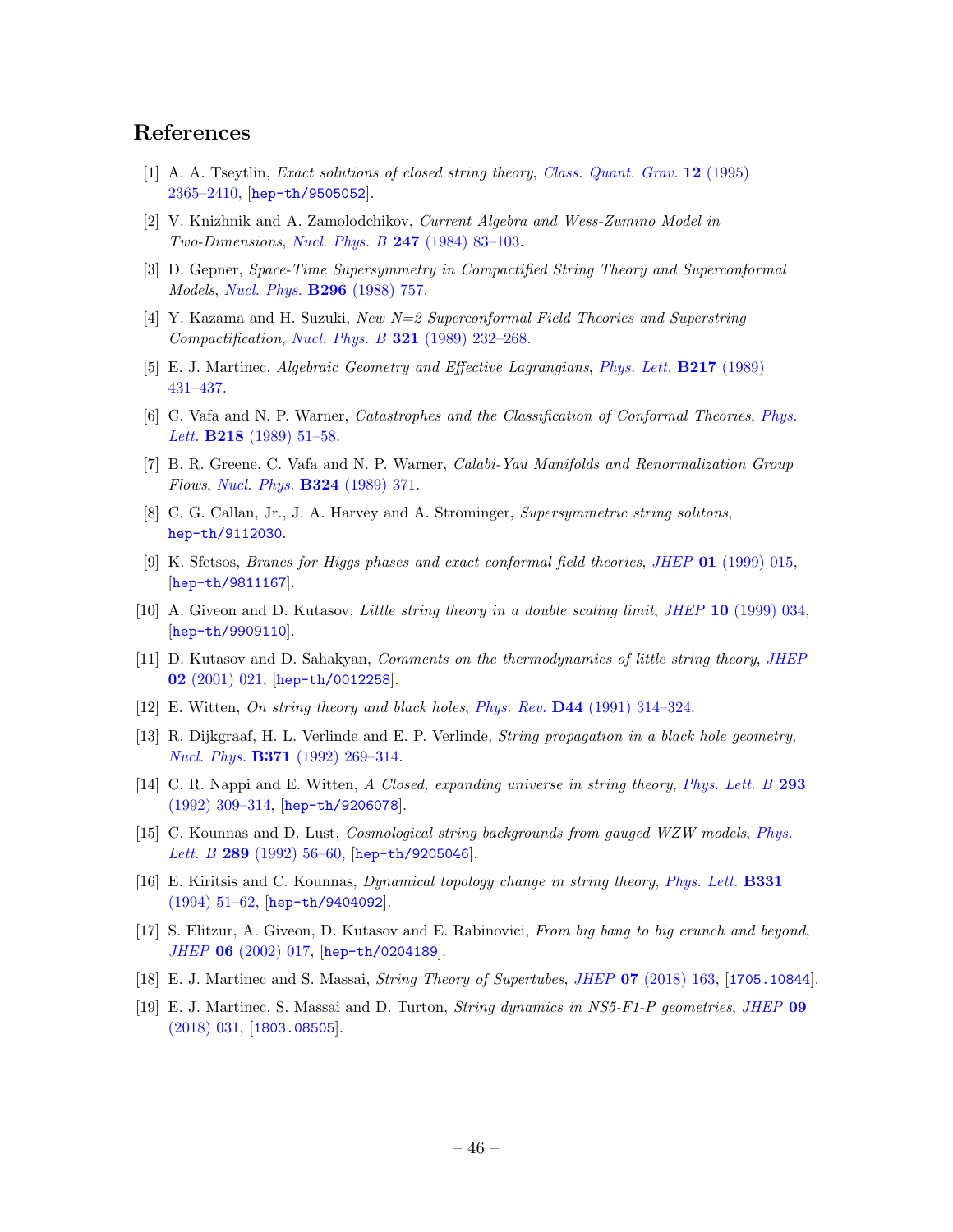- <span id="page-47-18"></span>[20] E. J. Martinec, S. Massai and D. Turton, Little Strings, Long Strings, and Fuzzballs, [JHEP](http://dx.doi.org/10.1007/JHEP11(2019)019) 11  $(2019)$  019, [[1906.11473](https://arxiv.org/abs/1906.11473)].
- <span id="page-47-0"></span>[21] E. J. Martinec, S. Massai and D. Turton, Stringy Structure at the BPS Bound, [2005.12344](https://arxiv.org/abs/2005.12344).
- <span id="page-47-1"></span>[22] A. Giveon, D. Kutasov and O. Pelc, Holography for noncritical superstrings, JHEP 10 [\(1999\)](http://dx.doi.org/10.1088/1126-6708/1999/10/035) [035,](http://dx.doi.org/10.1088/1126-6708/1999/10/035) [[hep-th/9907178](https://arxiv.org/abs/hep-th/9907178)].
- <span id="page-47-2"></span>[23] A. Giveon and D. Kutasov, *Comments on double scaled little string theory*, *JHEP* 01 [\(2000\)](http://dx.doi.org/10.1088/1126-6708/2000/01/023) [023,](http://dx.doi.org/10.1088/1126-6708/2000/01/023) [[hep-th/9911039](https://arxiv.org/abs/hep-th/9911039)].
- <span id="page-47-8"></span>[24] L. Eberhardt, M. R. Gaberdiel and R. Gopakumar, The Worldsheet Dual of the Symmetric Product CFT, JHEP 04 [\(2019\) 103,](http://dx.doi.org/10.1007/JHEP04(2019)103) [[1812.01007](https://arxiv.org/abs/1812.01007)].
- <span id="page-47-9"></span>[25] N. Berkovits, C. Vafa and E. Witten, Conformal field theory of AdS background with Ramond-Ramond flux, JHEP 03 [\(1999\) 018,](http://dx.doi.org/10.1088/1126-6708/1999/03/018) [[hep-th/9902098](https://arxiv.org/abs/hep-th/9902098)].
- <span id="page-47-3"></span>[26] N. Itzhaki, D. Kutasov and N. Seiberg, I-brane dynamics, JHEP 01 [\(2006\) 119,](http://dx.doi.org/10.1088/1126-6708/2006/01/119) [[hep-th/0508025](https://arxiv.org/abs/hep-th/0508025)].
- [27] S. Elitzur, O. Feinerman, A. Giveon and D. Tsabar, String theory on  $AdS(3)$  x  $S^{**}3$  x  $S^{**}3$  x  $S^{**}$ 1, Phys. Lett. **B449** (1999) 180-186, [[hep-th/9811245](https://arxiv.org/abs/hep-th/9811245)].
- <span id="page-47-7"></span>[28] K. Dasgupta and S. Mukhi, *Brane constructions, conifolds and M theory, [Nucl. Phys. B](http://dx.doi.org/10.1016/S0550-3213(99)00206-0)* 551 [\(1999\) 204–228,](http://dx.doi.org/10.1016/S0550-3213(99)00206-0) [[hep-th/9811139](https://arxiv.org/abs/hep-th/9811139)].
- <span id="page-47-4"></span>[29] L. A. Pando Zayas and A. A. Tseytlin, *Conformal sigma models for a class of*  $T^{**}(p,q)$  spaces, [Class. Quant. Grav.](http://dx.doi.org/10.1088/0264-9381/17/24/312) 17 (2000) 5125–5131, [[hep-th/0007086](https://arxiv.org/abs/hep-th/0007086)].
- <span id="page-47-5"></span>[30] E. Guadagnini, M. Martellini and M. Mintchev, SCALE INVARIANCE SIGMA MODELS ON HOMOGENEOUS SPACES, [Phys. Lett. B](http://dx.doi.org/10.1016/0370-2693(87)90771-4) 194 (1987) 69.
- <span id="page-47-6"></span>[31] A. Giveon and D. Kutasov, Brane dynamics and gauge theory, [Rev. Mod. Phys.](http://dx.doi.org/10.1103/RevModPhys.71.983) 71 (1999) [983–1084,](http://dx.doi.org/10.1103/RevModPhys.71.983) [[hep-th/9802067](https://arxiv.org/abs/hep-th/9802067)].
- <span id="page-47-10"></span>[32] S.-K. Yang, Marginal Deformation of Minimal  $N = 2$  Superconformal Field Theories and the Witten Index, Phys. Lett. B 209 [\(1988\) 242–246.](http://dx.doi.org/10.1016/0370-2693(88)90940-9)
- [33] S. F. Hassan and A. Sen, *Marginal deformations of WZNW and coset models from*  $O(d,d)$ transformation, Nucl. Phys. B405 [\(1993\) 143–165,](http://dx.doi.org/10.1016/0550-3213(93)90429-S) [[hep-th/9210121](https://arxiv.org/abs/hep-th/9210121)].
- <span id="page-47-11"></span>[34] A. Giveon and E. Kiritsis, Axial vector duality as a gauge symmetry and topology change in string theory, Nucl. Phys. B411 [\(1994\) 487–508,](http://dx.doi.org/10.1016/0550-3213(94)90460-X) [[hep-th/9303016](https://arxiv.org/abs/hep-th/9303016)].
- <span id="page-47-12"></span>[35] J. M. Figueroa-O'Farrill and N. Mohammedi, Gauging the Wess-Zumino term of a sigma model with boundary, JHEP 08 [\(2005\) 086,](http://dx.doi.org/10.1088/1126-6708/2005/08/086) [[hep-th/0506049](https://arxiv.org/abs/hep-th/0506049)].
- <span id="page-47-13"></span>[36] O. Aharony, A. Giveon and D. Kutasov, LSZ in LST, Nucl. Phys. B691 [\(2004\) 3–78,](http://dx.doi.org/10.1016/j.nuclphysb.2004.05.015) [[hep-th/0404016](https://arxiv.org/abs/hep-th/0404016)].
- <span id="page-47-14"></span>[37] A. Giveon, N. Itzhaki and D. Kutasov, Stringy Horizons II, JHEP 10 [\(2016\) 157,](http://dx.doi.org/10.1007/JHEP10(2016)157) [[1603.05822](https://arxiv.org/abs/1603.05822)].
- <span id="page-47-15"></span>[38] V. A. Fateev, A. B. Zamolodchikov and A. B. Zamolodchikov, unpublished .
- <span id="page-47-16"></span>[39] D. Kastor, E. Martinec and S. Shenker, RG Flow in N=1 Discrete Series, [Nucl. Phys. B](http://dx.doi.org/10.1016/0550-3213(89)90060-6) 316 [\(1989\) 590–608.](http://dx.doi.org/10.1016/0550-3213(89)90060-6)
- <span id="page-47-17"></span>[40] H. Ooguri and C. Vafa, Two-dimensional black hole and singularities of CY manifolds, [Nucl.](http://dx.doi.org/10.1016/0550-3213(96)00008-9) Phys. **B463** [\(1996\) 55–72,](http://dx.doi.org/10.1016/0550-3213(96)00008-9) [[hep-th/9511164](https://arxiv.org/abs/hep-th/9511164)].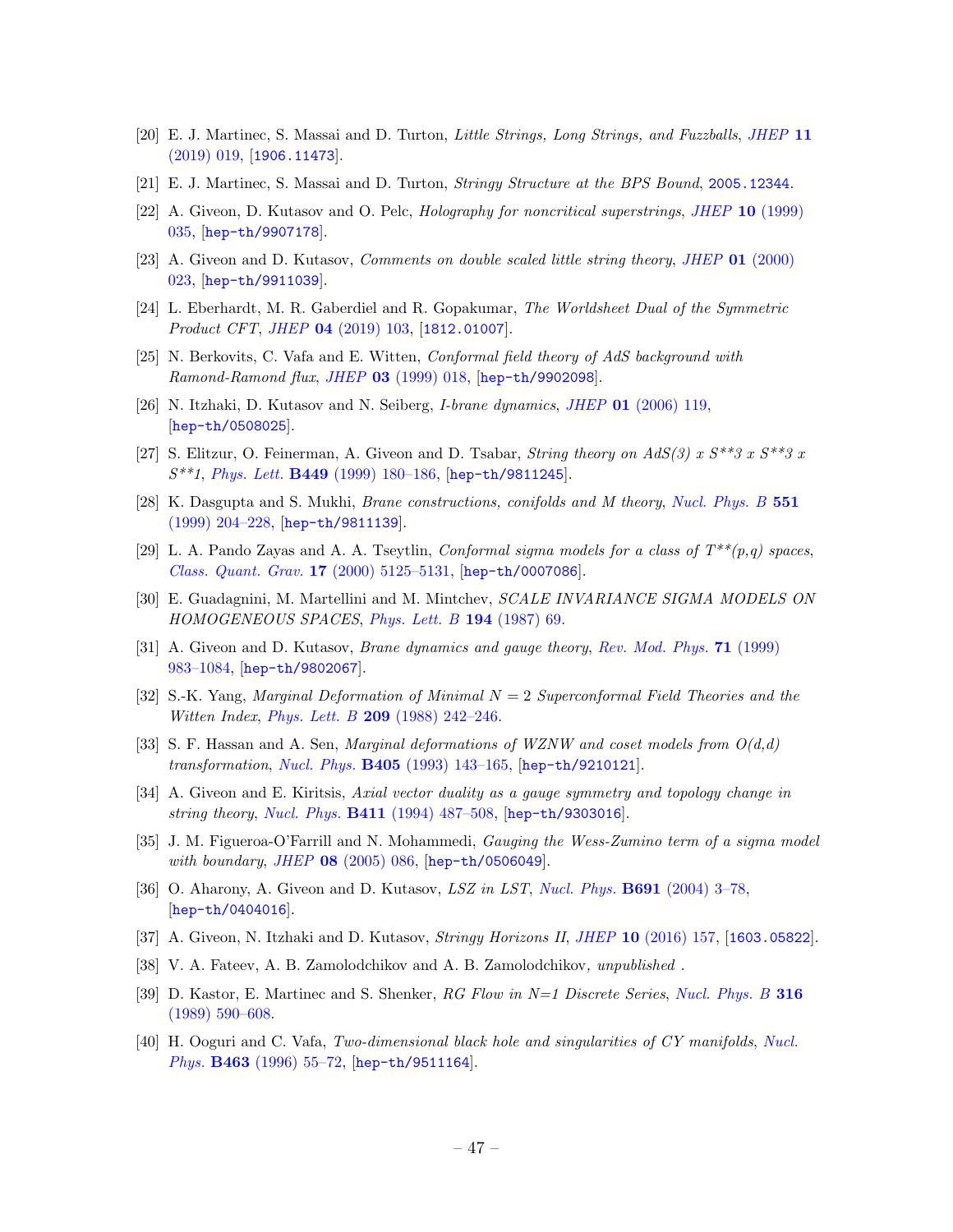- <span id="page-48-0"></span>[41] K. Hori and A. Kapustin, Duality of the fermionic 2-D black hole and  $N=2$  liouville theory as mirror symmetry, JHEP 08 [\(2001\) 045,](http://dx.doi.org/10.1088/1126-6708/2001/08/045) [[hep-th/0104202](https://arxiv.org/abs/hep-th/0104202)].
- <span id="page-48-1"></span>[42] A. Giveon, D. Kutasov, E. Rabinovici and A. Sever, Phases of quantum gravity in AdS(3) and linear dilaton backgrounds, Nucl. Phys. B719 (2005) 3-34, [[hep-th/0503121](https://arxiv.org/abs/hep-th/0503121)].
- <span id="page-48-2"></span>[43] S. Elitzur, A. Giveon, D. Kutasov, E. Rabinovici and G. Sarkissian, D-branes in the background of NS five-branes, JHEP 08 [\(2000\) 046,](http://dx.doi.org/10.1088/1126-6708/2000/08/046) [[hep-th/0005052](https://arxiv.org/abs/hep-th/0005052)].
- <span id="page-48-3"></span>[44] D. Israel, A. Pakman and J. Troost, *D-branes in little string theory, [Nucl. Phys.](http://dx.doi.org/10.1016/j.nuclphysb.2005.05.027)* **B722** (2005) [3–64,](http://dx.doi.org/10.1016/j.nuclphysb.2005.05.027) [[hep-th/0502073](https://arxiv.org/abs/hep-th/0502073)].
- <span id="page-48-4"></span>[45] E. B. Kiritsis, Duality in gauged WZW models, Mod. Phys. Lett.  $\mathbf{A6}$  [\(1991\) 2871–2880.](http://dx.doi.org/10.1142/S0217732391003341)
- [46] A. Giveon, M. Porrati and E. Rabinovici, *Target space duality in string theory, [Phys. Rept.](http://dx.doi.org/10.1016/0370-1573(94)90070-1)* 244 [\(1994\) 77–202,](http://dx.doi.org/10.1016/0370-1573(94)90070-1) [[hep-th/9401139](https://arxiv.org/abs/hep-th/9401139)].
- <span id="page-48-5"></span>[47] J. M. Maldacena, G. W. Moore and N. Seiberg, Geometrical interpretation of D-branes in gauged WZW models, JHEP 07 [\(2001\) 046,](http://dx.doi.org/10.1088/1126-6708/2001/07/046) [[hep-th/0105038](https://arxiv.org/abs/hep-th/0105038)].
- <span id="page-48-6"></span>[48] A. Dabholkar and C. Hull, Duality twists, orbifolds, and fluxes, JHEP 09 [\(2003\) 054,](http://dx.doi.org/10.1088/1126-6708/2003/09/054) [[hep-th/0210209](https://arxiv.org/abs/hep-th/0210209)].
- [49] S. Hellerman, J. McGreevy and B. Williams, Geometric constructions of nongeometric string theories, JHEP 01 [\(2004\) 024,](http://dx.doi.org/10.1088/1126-6708/2004/01/024) [[hep-th/0208174](https://arxiv.org/abs/hep-th/0208174)].
- [50] S. Kachru, M. B. Schulz, P. K. Tripathy and S. P. Trivedi, New supersymmetric string compactifications, JHEP 03 [\(2003\) 061,](http://dx.doi.org/10.1088/1126-6708/2003/03/061) [[hep-th/0211182](https://arxiv.org/abs/hep-th/0211182)].
- <span id="page-48-7"></span>[51] C. Hull, A Geometry for non-geometric string backgrounds, JHEP 10 [\(2005\) 065,](http://dx.doi.org/10.1088/1126-6708/2005/10/065) [[hep-th/0406102](https://arxiv.org/abs/hep-th/0406102)].
- <span id="page-48-8"></span>[52] P. Candelas and X. C. de la Ossa, *Comments on Conifolds, Nucl. Phys. B* 342 (1990) 246-268.
- <span id="page-48-9"></span>[53] T. H. Buscher, Path Integral Derivation of Quantum Duality in Nonlinear Sigma Models, [Phys.](http://dx.doi.org/10.1016/0370-2693(88)90602-8) Lett. **B201** (1988) 466-472.
- <span id="page-48-10"></span>[54] D. Kutasov, F. Larsen and R. G. Leigh, String theory in magnetic monopole backgrounds, [Nucl.](http://dx.doi.org/10.1016/S0550-3213(99)00144-3) Phys. B550 [\(1999\) 183–213,](http://dx.doi.org/10.1016/S0550-3213(99)00144-3) [[hep-th/9812027](https://arxiv.org/abs/hep-th/9812027)].
- <span id="page-48-11"></span>[55] O. Lunin and S. D. Mathur, *Metric of the multiply wound rotating string, [Nucl. Phys.](http://dx.doi.org/10.1016/S0550-3213(01)00321-2)* **B610** [\(2001\) 49–76,](http://dx.doi.org/10.1016/S0550-3213(01)00321-2) [[hep-th/0105136](https://arxiv.org/abs/hep-th/0105136)].
- <span id="page-48-12"></span>[56] T. Quella and V. Schomerus, Asymmetric cosets, JHEP 02 [\(2003\) 030,](http://dx.doi.org/10.1088/1126-6708/2003/02/030) [[hep-th/0212119](https://arxiv.org/abs/hep-th/0212119)].
- <span id="page-48-13"></span>[57] T. Quella, Asymmetrically gauged coset theories and symmetry breaking D-branes: New boundary conditions in conformal field theory, Ph.D. thesis, Humboldt U., Berlin, 2003.
- <span id="page-48-14"></span>[58] D. Kutasov, Accelerating branes and the string/black hole transition, [hep-th/0509170](https://arxiv.org/abs/hep-th/0509170).
- <span id="page-48-15"></span>[59] A. Giveon, N. Itzhaki and D. Kutasov, *Stringy Horizons, JHEP* 06 [\(2015\) 064,](http://dx.doi.org/10.1007/JHEP06(2015)064) [[1502.03633](https://arxiv.org/abs/1502.03633)].
- <span id="page-48-16"></span>[60] E. J. Martinec, Matrix models and 2D string theory, in NATO Advanced Study Institute: Marie Curie Training Course: Applications of Random Matrices in Physics, pp. 403–457, 10, 2004, [hep-th/0410136](https://arxiv.org/abs/hep-th/0410136).
- <span id="page-48-17"></span>[61] D. J. Gross and I. R. Klebanov, Vortices and the nonsinglet sector of the  $c = 1$  matrix model, Nucl. Phys. B 354 [\(1991\) 459–474.](http://dx.doi.org/10.1016/0550-3213(91)90363-3)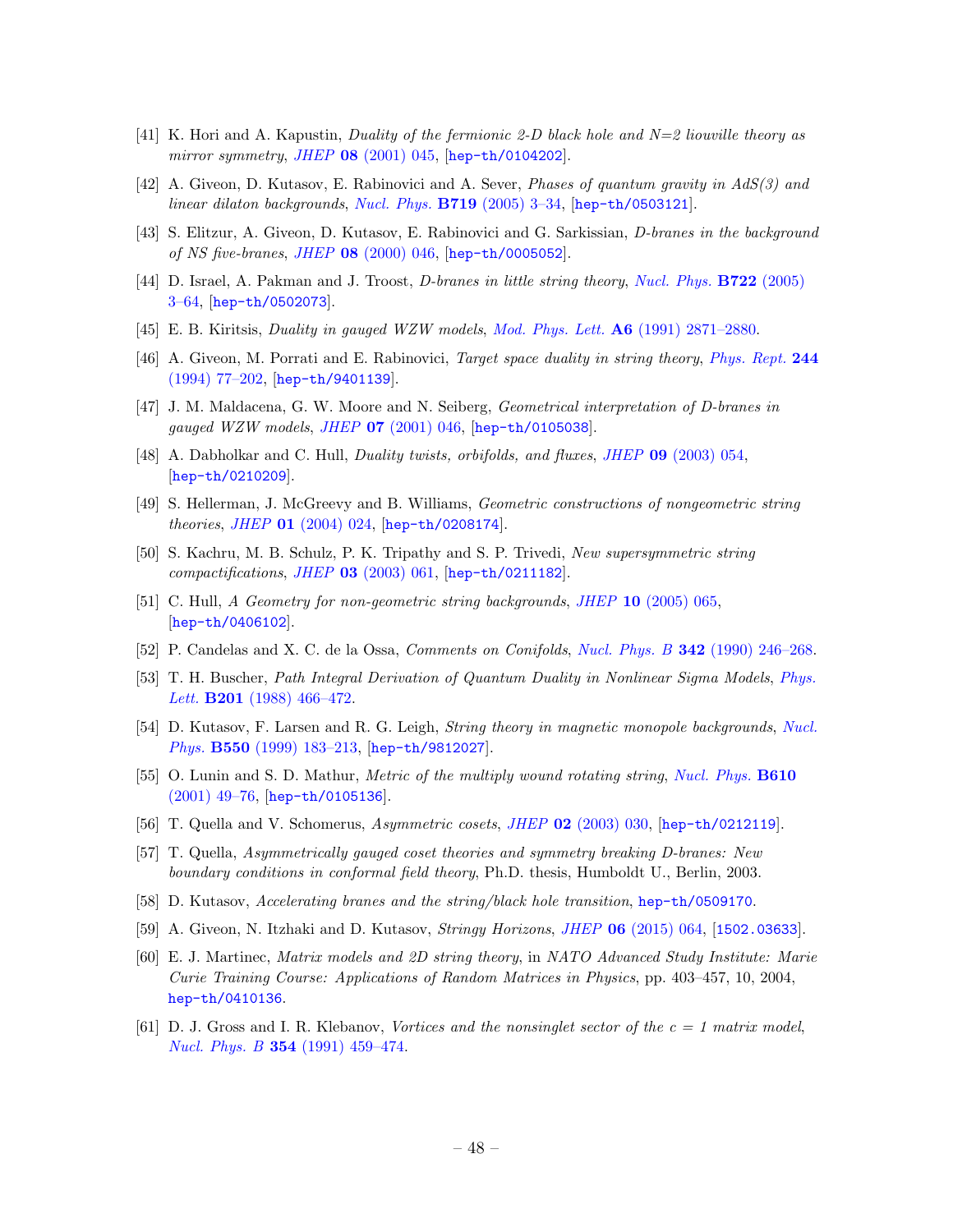- <span id="page-49-0"></span>[62] J. M. Maldacena, Statistical entropy of near extremal five-branes, [Nucl. Phys.](http://dx.doi.org/10.1016/0550-3213(96)00368-9) B477 (1996) [168–174,](http://dx.doi.org/10.1016/0550-3213(96)00368-9) [[hep-th/9605016](https://arxiv.org/abs/hep-th/9605016)].
- <span id="page-49-1"></span>[63] E. J. Martinec and B. E. Niehoff, Hair-brane Ideas on the Horizon, JHEP 11 [\(2015\) 195,](http://dx.doi.org/10.1007/JHEP11(2015)195) [[1509.00044](https://arxiv.org/abs/1509.00044)].
- <span id="page-49-2"></span>[64] F. Larsen and E. J. Martinec,  $U(1)$  charges and moduli in the D1-D5 system, JHEP 06 (1999) 019, [[hep-th/9905064](https://arxiv.org/abs/hep-th/9905064)].
- <span id="page-49-3"></span>[65] N. Seiberg and E. Witten, The  $D1/D5$  system and singular CFT, JHEP 04 (1999) 017, [[hep-th/9903224](https://arxiv.org/abs/hep-th/9903224)].
- <span id="page-49-4"></span>[66] R. Argurio, A. Giveon and A. Shomer, Superstrings on  $AdS(3)$  and symmetric products, [JHEP](http://dx.doi.org/10.1088/1126-6708/2000/12/003) 12 [\(2000\) 003,](http://dx.doi.org/10.1088/1126-6708/2000/12/003) [[hep-th/0009242](https://arxiv.org/abs/hep-th/0009242)].
- <span id="page-49-5"></span>[67] S. Gukov, E. Martinec, G. W. Moore and A. Strominger, The Search for a holographic dual to AdS(3) x  $S^{**}3$  x  $S^{**}3$  x  $S^{**}1$ , [Adv. Theor. Math. Phys.](http://dx.doi.org/10.4310/ATMP.2005.v9.n3.a3) 9 (2005) 435–525, [[hep-th/0403090](https://arxiv.org/abs/hep-th/0403090)].
- [68] L. Eberhardt, M. R. Gaberdiel and W. Li, A holographic dual for string theory on  $AdS_3 \times S^3 \times S^3 \times S^1$ , JHEP 08 [\(2017\) 111,](http://dx.doi.org/10.1007/JHEP08(2017)111) [[1707.02705](https://arxiv.org/abs/1707.02705)].
- <span id="page-49-6"></span>[69] L. Eberhardt and M. R. Gaberdiel, *Strings on AdS*<sub>3</sub>  $\times$   $S^3 \times S^3 \times S^1$ , *JHEP* 06 [\(2019\) 035,](http://dx.doi.org/10.1007/JHEP06(2019)035) [[1904.01585](https://arxiv.org/abs/1904.01585)].
- <span id="page-49-7"></span>[70] T. Banks, M. R. Douglas, G. T. Horowitz and E. J. Martinec, AdS dynamics from conformal field theory, [hep-th/9808016](https://arxiv.org/abs/hep-th/9808016).
- <span id="page-49-8"></span>[71] M. R. Gaberdiel and J. A. Mann, *Stringy CFT duals with*  $\mathcal{N} = (2, 2)$  supersymmetry, *[JHEP](http://dx.doi.org/10.1007/JHEP01(2020)160)* 01 [\(2020\) 160,](http://dx.doi.org/10.1007/JHEP01(2020)160) [[1910.10427](https://arxiv.org/abs/1910.10427)].
- [72] L. Eberhardt and M. R. Gaberdiel, *String theory on AdS<sub>3</sub> and the symmetric orbifold of* Liouville theory, Nucl. Phys. B 948 [\(2019\) 114774,](http://dx.doi.org/10.1016/j.nuclphysb.2019.114774) [[1903.00421](https://arxiv.org/abs/1903.00421)].
- <span id="page-49-9"></span>[73] A. Belin, N. Benjamin, A. Castro, S. M. Harrison and C. A. Keller,  $\mathcal{N}=2$  *Minimal Models: A* Holographic Needle in a Symmetric Orbifold Haystack, [SciPost Phys.](http://dx.doi.org/10.21468/SciPostPhys.8.6.084) 8 (2020) 084, [[2002.07819](https://arxiv.org/abs/2002.07819)].
- <span id="page-49-12"></span>[74] E. J. Martinec and W. McElgin, String theory on AdS orbifolds, JHEP 04 [\(2002\) 029,](http://dx.doi.org/10.1088/1126-6708/2002/04/029) [[hep-th/0106171](https://arxiv.org/abs/hep-th/0106171)].
- <span id="page-49-13"></span>[75] A. Giveon, J. Harvey, D. Kutasov and S. Lee, Three-Charge Black Holes and Quarter BPS States in Little String Theory, JHEP 12 [\(2015\) 145,](http://dx.doi.org/10.1007/JHEP12(2015)145) [[1508.04437](https://arxiv.org/abs/1508.04437)].
- <span id="page-49-10"></span>[76] V. A. Fateev and A. B. Zamolodchikov, Parafermionic Currents in the Two-Dimensional Conformal Quantum Field Theory and Selfdual Critical Points in Z(n) Invariant Statistical Systems, Sov. Phys. JETP 62 (1985) 215–225.
- <span id="page-49-11"></span>[77] D. Gepner and Z.-a. Qiu, Modular Invariant Partition Functions for Parafermionic Field Theories, [Nucl. Phys.](http://dx.doi.org/10.1016/0550-3213(87)90348-8) B285 (1987) 423.
- <span id="page-49-14"></span>[78] L. J. Dixon, M. E. Peskin and J. D. Lykken,  $N=2$  Superconformal Symmetry and  $SO(2,1)$ Current Algebra, Nucl. Phys. B325 [\(1989\) 329–355.](http://dx.doi.org/10.1016/0550-3213(89)90459-8)
- <span id="page-49-15"></span>[79] P. A. Griffin and O. F. Hernandez, Feigin-Fuchs derivation of  $SU(1,1)$  parafermion characters, Nucl. Phys. B356 [\(1991\) 287–298.](http://dx.doi.org/10.1016/0550-3213(91)90150-V)